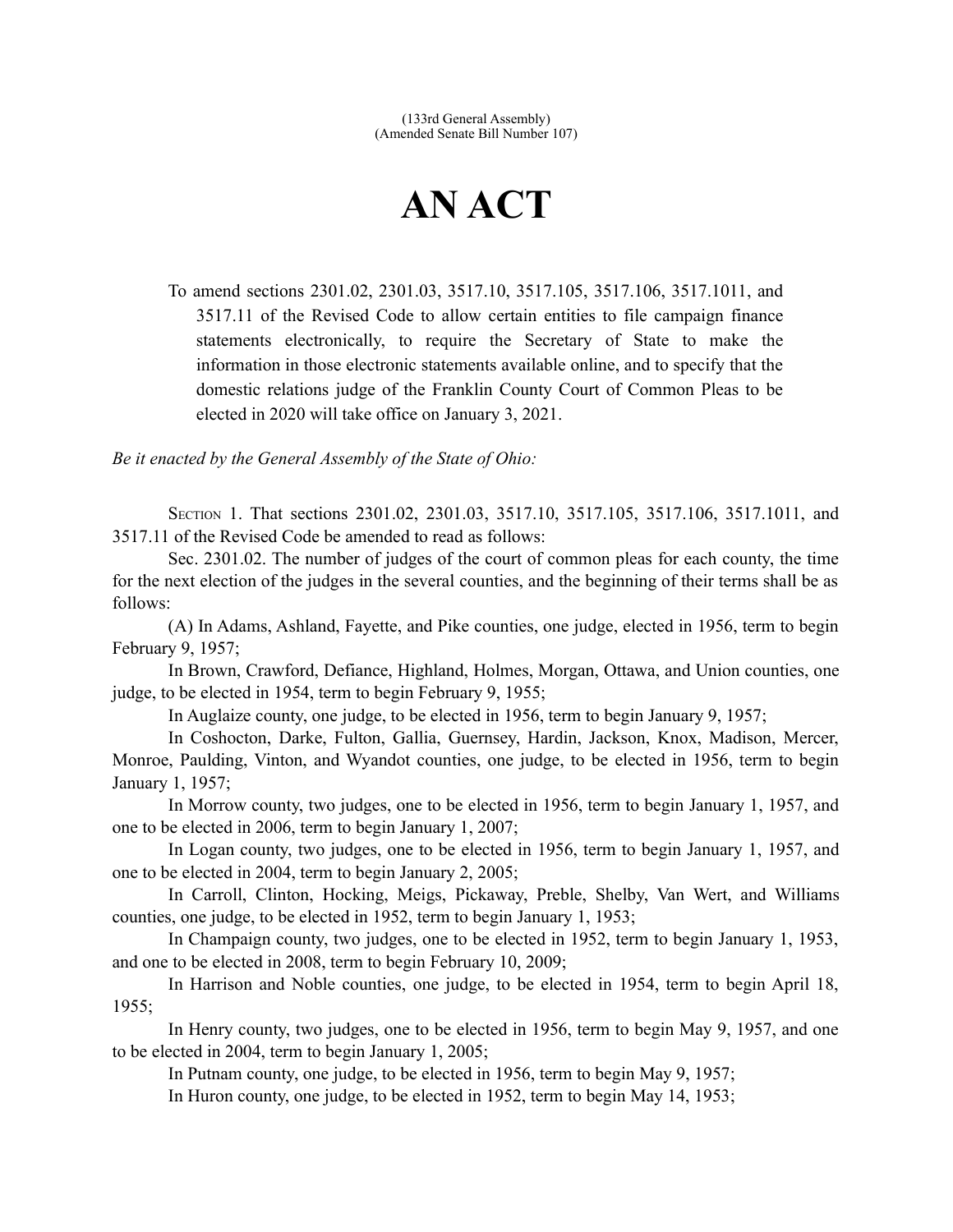In Perry county, one judge, to be elected in 1954, term to begin July 6, 1956;

In Sandusky county, two judges, one to be elected in 1954, term to begin February 10, 1955, and one to be elected in 1978, term to begin January 1, 1979.

(B) In Allen county, three judges, one to be elected in 1956, term to begin February 9, 1957, the second to be elected in 1958, term to begin January 1, 1959, and the third to be elected in 1992, term to begin January 1, 1993;

In Ashtabula county, three judges, one to be elected in 1954, term to begin February 9, 1955, one to be elected in 1960, term to begin January 1, 1961, and one to be elected in 1978, term to begin January 2, 1979;

In Athens county, two judges, one to be elected in 1954, term to begin February 9, 1955, and one to be elected in 1990, term to begin July 1, 1991;

In Erie county, four judges, one to be elected in 1956, term to begin January 1, 1957, the second to be elected in 1970, term to begin January 2, 1971, the third to be elected in 2004, term to begin January 2, 2005, and the fourth to be elected in 2008, term to begin February 9, 2009;

In Fairfield county, three judges, one to be elected in 1954, term to begin February 9, 1955, the second to be elected in 1970, term to begin January 1, 1971, and the third to be elected in 1994, term to begin January 2, 1995;

In Geauga county, two judges, one to be elected in 1956, term to begin January 1, 1957, and the second to be elected in 1976, term to begin January 6, 1977;

In Greene county, four judges, one to be elected in 1956, term to begin February 9, 1957, the second to be elected in 1960, term to begin January 1, 1961, the third to be elected in 1978, term to begin January 2, 1979, and the fourth to be elected in 1994, term to begin January 1, 1995;

In Hancock county, two judges, one to be elected in 1952, term to begin January 1, 1953, and the second to be elected in 1978, term to begin January 1, 1979;

In Lawrence county, two judges, one to be elected in 1954, term to begin February 9, 1955, and the second to be elected in 1976, term to begin January 1, 1977;

In Marion county, three judges, one to be elected in 1952, term to begin January 1, 1953, the second to be elected in 1976, term to begin January 2, 1977, and the third to be elected in 1998, term to begin February 9, 1999;

In Medina county, three judges, one to be elected in 1956, term to begin January 1, 1957, the second to be elected in 1966, term to begin January 1, 1967, and the third to be elected in 1994, term to begin January 1, 1995;

In Miami county, two judges, one to be elected in 1954, term to begin February 9, 1955, and one to be elected in 1970, term to begin on January 1, 1971;

In Muskingum county, three judges, one to be elected in 1968, term to begin August 9, 1969, one to be elected in 1978, term to begin January 1, 1979, and one to be elected in 2002, term to begin January 2, 2003;

In Portage county, three judges, one to be elected in 1956, term to begin January 1, 1957, the second to be elected in 1960, term to begin January 1, 1961, and the third to be elected in 1986, term to begin January 2, 1987;

In Ross county, two judges, one to be elected in 1956, term to begin February 9, 1957, and the second to be elected in 1976, term to begin January 1, 1977;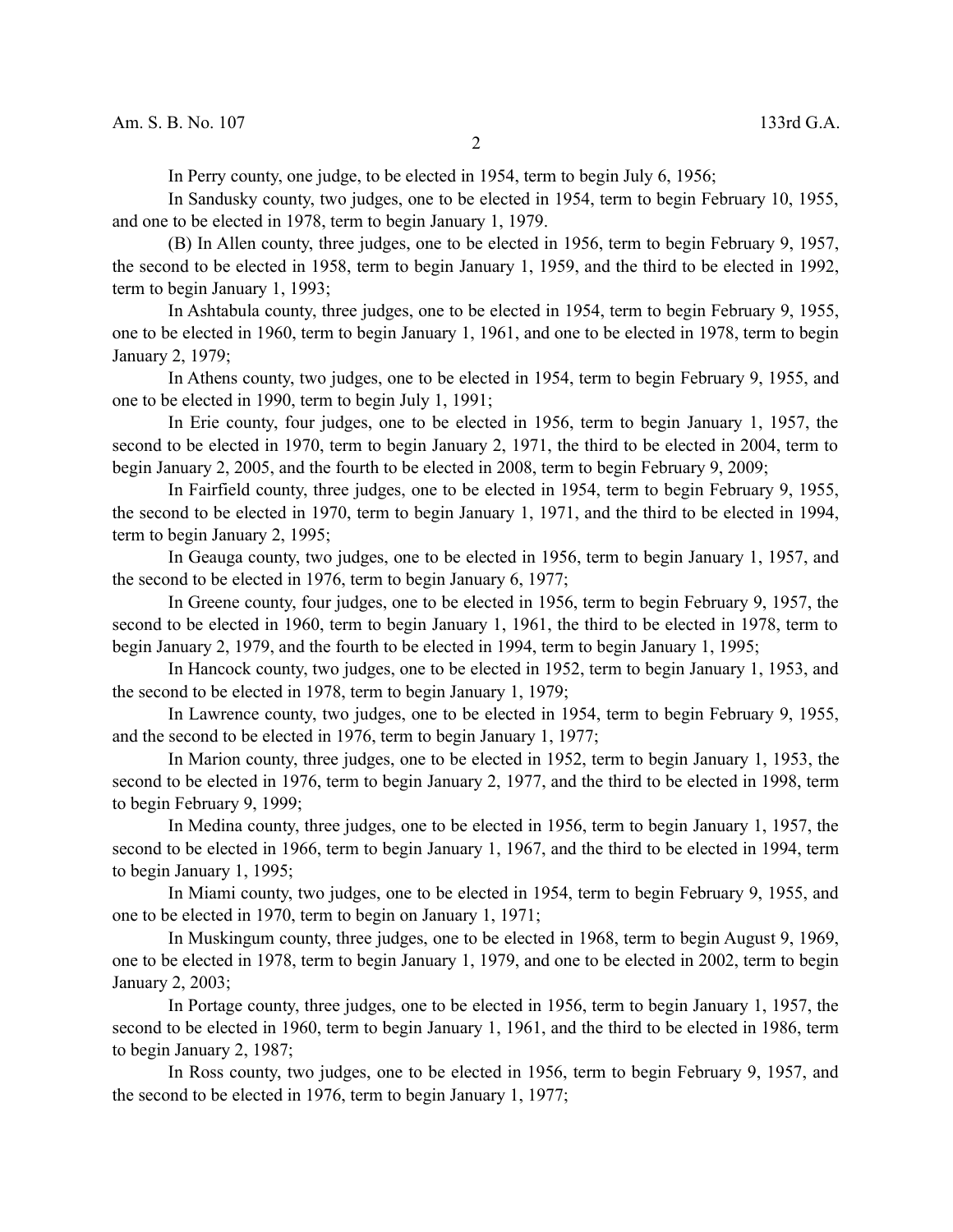In Scioto county, three judges, one to be elected in 1954, term to begin February 10, 1955, the second to be elected in 1960, term to begin January 1, 1961, and the third to be elected in 1994, term to begin January 2, 1995;

In Seneca county, two judges, one to be elected in 1956, term to begin January 1, 1957, and the second to be elected in 1986, term to begin January 2, 1987;

In Warren county, four judges, one to be elected in 1954, term to begin February 9, 1955, the second to be elected in 1970, term to begin January 1, 1971, the third to be elected in 1986, term to begin January 1, 1987, and the fourth to be elected in 2004, term to begin January 2, 2005;

In Washington county, two judges, one to be elected in 1952, term to begin January 1, 1953, and one to be elected in 1986, term to begin January 1, 1987;

In Wood county, three judges, one to be elected in 1968, term beginning January 1, 1969, the second to be elected in 1970, term to begin January 2, 1971, and the third to be elected in 1990, term to begin January 1, 1991;

In Belmont and Jefferson counties, two judges, to be elected in 1954, terms to begin January 1, 1955, and February 9, 1955, respectively;

In Clark county, four judges, one to be elected in 1952, term to begin January 1, 1953, the second to be elected in 1956, term to begin January 2, 1957, the third to be elected in 1986, term to begin January 3, 1987, and the fourth to be elected in 1994, term to begin January 2, 1995;

In Clermont county, five judges, one to be elected in 1956, term to begin January 1, 1957, the second to be elected in 1964, term to begin January 1, 1965, the third to be elected in 1982, term to begin January 2, 1983, the fourth to be elected in 1986, term to begin January 2, 1987, and the fifth to be elected in 2006, term to begin January 3, 2007;

In Columbiana county, two judges, one to be elected in 1952, term to begin January 1, 1953, and the second to be elected in 1956, term to begin January 1, 1957;

In Delaware county, three judges, one to be elected in 1990, term to begin February 9, 1991, the second to be elected in 1994, term to begin January 1, 1995, and the third to be elected in 2016, term to begin January 1, 2017;

In Lake county, six judges, one to be elected in 1958, term to begin January 1, 1959, the second to be elected in 1960, term to begin January 2, 1961, the third to be elected in 1964, term to begin January 3, 1965, the fourth and fifth to be elected in 1978, terms to begin January 4, 1979, and January 5, 1979, respectively, and the sixth to be elected in 2000, term to begin January 6, 2001;

In Licking county, four judges, one to be elected in 1954, term to begin February 9, 1955, one to be elected in 1964, term to begin January 1, 1965, one to be elected in 1990, term to begin January 1, 1991, and one to be elected in 2004, term to begin January 1, 2005;

In Lorain county, nine judges, two to be elected in 1952, terms to begin January 1, 1953, and January 2, 1953, respectively, one to be elected in 1958, term to begin January 3, 1959, one to be elected in 1968, term to begin January 1, 1969, two to be elected in 1988, terms to begin January 4, 1989, and January 5, 1989, respectively, two to be elected in 1998, terms to begin January 2, 1999, and January 3, 1999, respectively; and one to be elected in 2006, term to begin January 6, 2007;

In Butler county, eleven judges, one to be elected in 1956, term to begin January 1, 1957; two to be elected in 1954, terms to begin January 1, 1955, and February 9, 1955, respectively; one to be elected in 1968, term to begin January 2, 1969; one to be elected in 1986, term to begin January 3,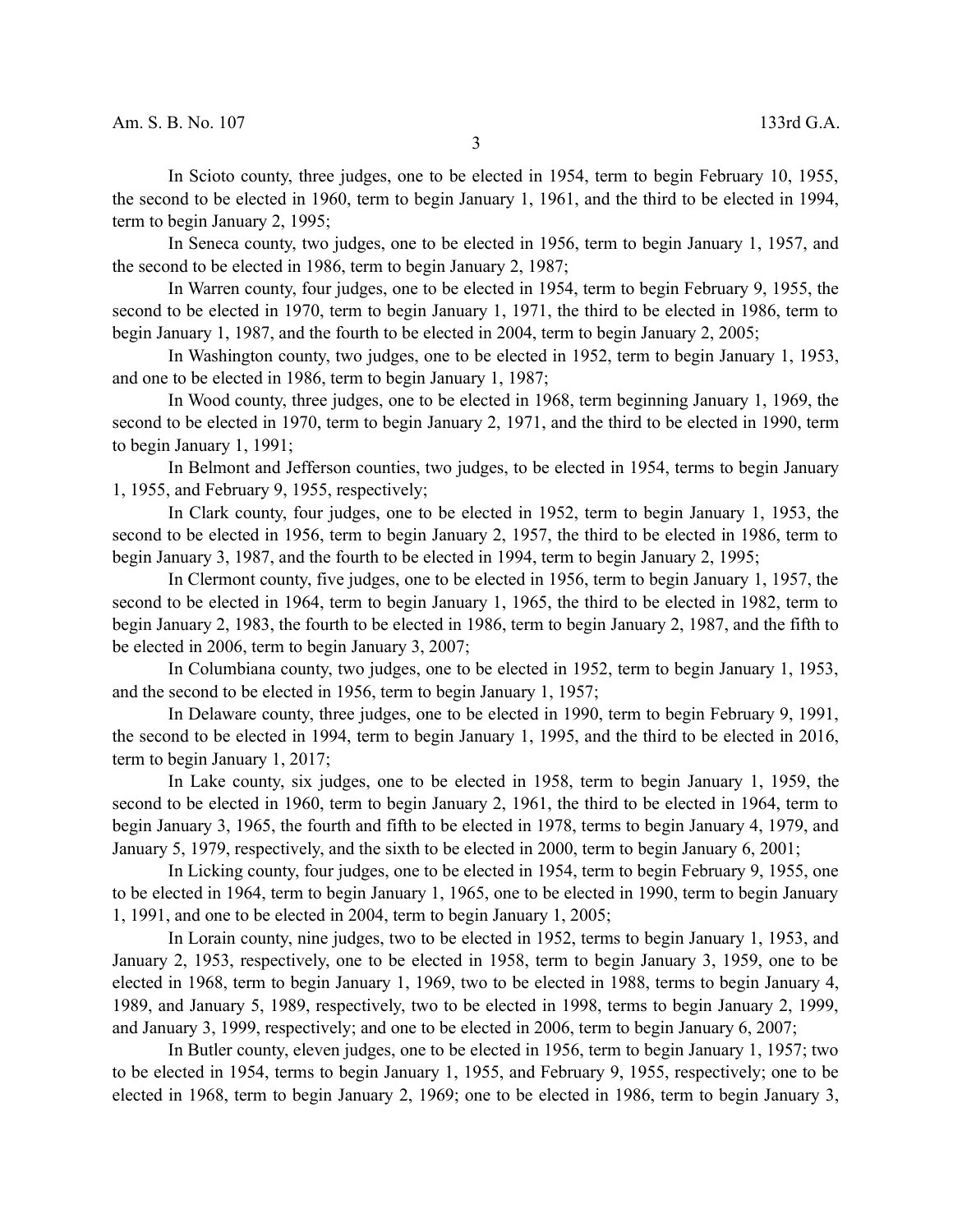1987; two to be elected in 1988, terms to begin January 1, 1989, and January 2, 1989, respectively; one to be elected in 1992, term to begin January 4, 1993; two to be elected in 2002, terms to begin January 2, 2003, and January 3, 2003, respectively; and one to be elected in 2006, term to begin January 3, 2007;

In Richland county, four judges, one to be elected in 1956, term to begin January 1, 1957, the second to be elected in 1960, term to begin February 9, 1961, the third to be elected in 1968, term to begin January 2, 1969, and the fourth to be elected in 2004, term to begin January 3, 2005;

In Tuscarawas county, two judges, one to be elected in 1956, term to begin January 1, 1957, and the second to be elected in 1960, term to begin January 2, 1961;

In Wayne county, two judges, one to be elected in 1956, term beginning January 1, 1957, and one to be elected in 1968, term to begin January 2, 1969;

In Trumbull county, six judges, one to be elected in 1952, term to begin January 1, 1953, the second to be elected in 1954, term to begin January 1, 1955, the third to be elected in 1956, term to begin January 1, 1957, the fourth to be elected in 1964, term to begin January 1, 1965, the fifth to be elected in 1976, term to begin January 2, 1977, and the sixth to be elected in 1994, term to begin January 3, 1995;

(C) In Cuyahoga county, thirty-nine judges; eight to be elected in 1954, terms to begin on successive days beginning from January 1, 1955, to January 7, 1955, and February 9, 1955, respectively; eight to be elected in 1956, terms to begin on successive days beginning from January 1, 1957, to January 8, 1957; three to be elected in 1952, terms to begin from January 1, 1953, to January 3, 1953; two to be elected in 1960, terms to begin on January 8, 1961, and January 9, 1961, respectively; two to be elected in 1964, terms to begin January 4, 1965, and January 5, 1965, respectively; one to be elected in 1966, term to begin on January 10, 1967; four to be elected in 1968, terms to begin on successive days beginning from January 9, 1969, to January 12, 1969; two to be elected in 1974, terms to begin on January 18, 1975, and January 19, 1975, respectively; five to be elected in 1976, terms to begin on successive days beginning January 6, 1977, to January 10, 1977; two to be elected in 1982, terms to begin January 11, 1983, and January 12, 1983, respectively; and two to be elected in 1986, terms to begin January 13, 1987, and January 14, 1987, respectively;

In Franklin county, twenty-four judges; two to be elected in 1954, terms to begin January 1, 1955, and February 9, 1955, respectively; four to be elected in 1956, terms to begin January 1, 1957, to January 4, 1957; four to be elected in 1958, terms to begin January 1, 1959, to January 4, 1959; three to be elected in 1968, terms to begin January 5, 1969, to January 7, 1969; three to be elected in 1976, terms to begin on successive days beginning January 5, 1977, to January 7, 1977; one to be elected in 1982, term to begin January 8, 1983; one to be elected in 1986, term to begin January 9, 1987; two to be elected in 1990, terms to begin July 1, 1991, and July 2, 1991, respectively; one to be elected in 1996, term to begin January 2, 1997; one to be elected in 2004, term to begin July 1, 2005; one to be elected in 2018, term to begin January 9, 2019; and one to be elected in 2020, term to begin January 23, 2021;

In Hamilton county, twenty-one judges; eight to be elected in 1966, terms to begin January 1, 1967, January 2, 1967, and from February 9, 1967, to February 14, 1967, respectively; five to be elected in 1956, terms to begin from January 1, 1957, to January 5, 1957; one to be elected in 1964, term to begin January 1, 1965; one to be elected in 1974, term to begin January 15, 1975; one to be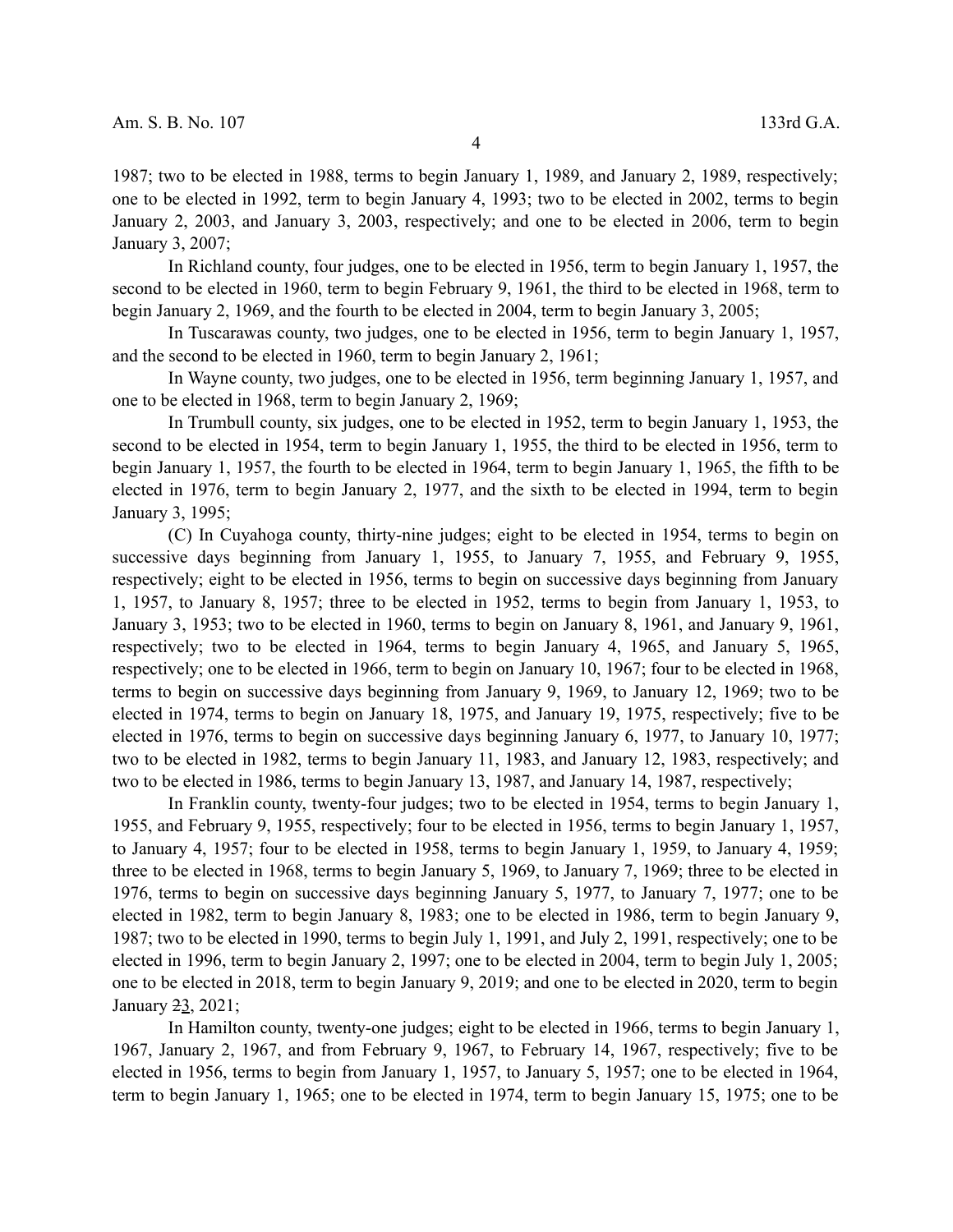elected in 1980, term to begin January 16, 1981; two to be elected at large in the general election in 1982, terms to begin April 1, 1983; one to be elected in 1990, term to begin July 1, 1991; and two to be elected in 1996, terms to begin January 3, 1997, and January 4, 1997, respectively;

In Lucas county, fourteen judges; two to be elected in 1954, terms to begin January 1, 1955, and February 9, 1955, respectively; two to be elected in 1956, terms to begin January 1, 1957, and October 29, 1957, respectively; two to be elected in 1952, terms to begin January 1, 1953, and January 2, 1953, respectively; one to be elected in 1964, term to begin January 3, 1965; one to be elected in 1968, term to begin January 4, 1969; two to be elected in 1976, terms to begin January 4, 1977, and January 5, 1977, respectively; one to be elected in 1982, term to begin January 6, 1983; one to be elected in 1988, term to begin January 7, 1989; one to be elected in 1990, term to begin January 2, 1991; and one to be elected in 1992, term to begin January 2, 1993;

In Mahoning county, seven judges; three to be elected in 1954, terms to begin January 1, 1955, January 2, 1955, and February 9, 1955, respectively; one to be elected in 1956, term to begin January 1, 1957; one to be elected in 1952, term to begin January 1, 1953; one to be elected in 1968, term to begin January 2, 1969; and one to be elected in 1990, term to begin July 1, 1991;

In Montgomery county, fifteen judges; three to be elected in 1954, terms to begin January 1, 1955, January 2, 1955, and January 3, 1955, respectively; four to be elected in 1952, terms to begin January 1, 1953, January 2, 1953, July 1, 1953, and July 2, 1953, respectively; one to be elected in 1964, term to begin January 3, 1965; one to be elected in 1968, term to begin January 3, 1969; three to be elected in 1976, terms to begin on successive days beginning January 4, 1977, to January 6, 1977; two to be elected in 1990, terms to begin July 1, 1991, and July 2, 1991, respectively; and one to be elected in 1992, term to begin January 1, 1993;

In Stark county, eight judges; one to be elected in 1958, term to begin on January 2, 1959; two to be elected in 1954, terms to begin on January 1, 1955, and February 9, 1955, respectively; two to be elected in 1952, terms to begin January 1, 1953, and April 16, 1953, respectively; one to be elected in 1966, term to begin on January 4, 1967; and two to be elected in 1992, terms to begin January 1, 1993, and January 2, 1993, respectively;

In Summit county, thirteen judges; four to be elected in 1954, terms to begin January 1, 1955, January 2, 1955, January 3, 1955, and February 9, 1955, respectively; three to be elected in 1958, terms to begin January 1, 1959, January 2, 1959, and May 17, 1959, respectively; one to be elected in 1966, term to begin January 4, 1967; one to be elected in 1968, term to begin January 5, 1969; one to be elected in 1990, term to begin May 1, 1991; one to be elected in 1992, term to begin January 6, 1993; and two to be elected in 2008, terms to begin January 5, 2009, and January 6, 2009, respectively.

Notwithstanding the foregoing provisions, in any county having two or more judges of the court of common pleas, in which more than one-third of the judges plus one were previously elected at the same election, if the office of one of those judges so elected becomes vacant more than forty days prior to the second general election preceding the expiration of that judge's term, the office that that judge had filled shall be abolished as of the date of the next general election, and a new office of judge of the court of common pleas shall be created. The judge who is to fill that new office shall be elected for a six-year term at the next general election, and the term of that judge shall commence on the first day of the year following that general election, on which day no other judge's term begins, so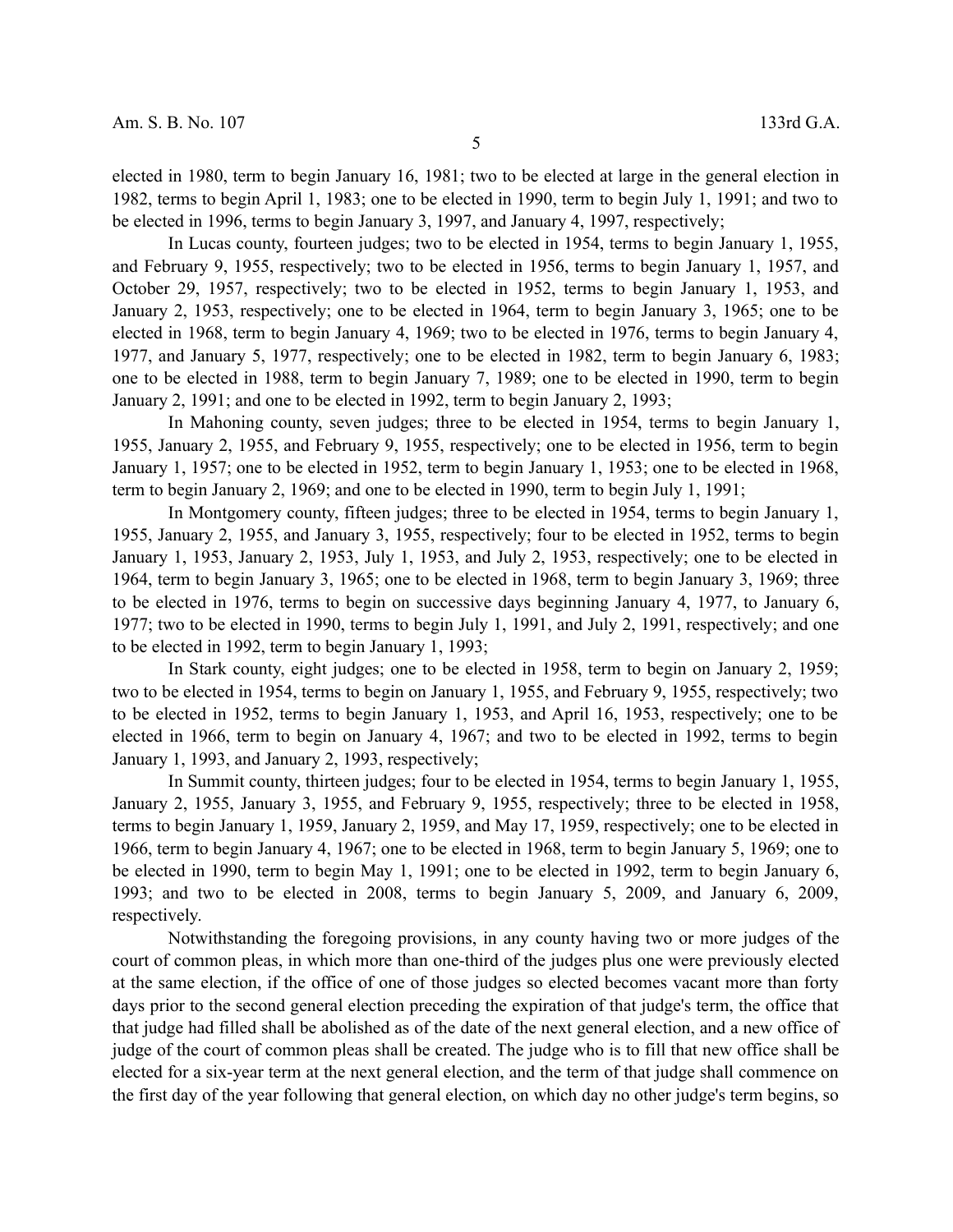that the number of judges that the county shall elect shall not be reduced.

Judges of the probate division of the court of common pleas are judges of the court of common pleas but shall be elected pursuant to sections 2101.02 and 2101.021 of the Revised Code, except in Adams, Harrison, Henry, Morgan, Noble, and Wyandot counties in which the judge of the court of common pleas elected pursuant to this section also shall serve as judge of the probate division, except in Lorain county in which the judges of the domestic relations division of the Lorain county court of common pleas elected pursuant to this section also shall perform the duties and functions of the judge of the probate division from February 9, 2009, through September 28, 2009, and except in Morrow county in which the judges of the court of common pleas elected pursuant to this section also shall perform the duties and functions of the judge of the probate division.

Sec. 2301.03. (A) In Franklin county, the judges of the court of common pleas whose terms begin on January 1, 1953, January 2, 1953, January 5, 1969, January 5, 1977, January 2, 1997, January 9, 2019, and January 23, 2021, and successors, shall have the same qualifications, exercise the same powers and jurisdiction, and receive the same compensation as other judges of the court of common pleas of Franklin county and shall be elected and designated as judges of the court of common pleas, division of domestic relations. They shall have all the powers relating to juvenile courts, and all cases under Chapters 2151. and 2152. of the Revised Code, all parentage proceedings under Chapter 3111. of the Revised Code over which the juvenile court has jurisdiction, and all divorce, dissolution of marriage, legal separation, and annulment cases shall be assigned to them. In addition to the judge's regular duties, the judge who is senior in point of service shall serve on the children services board and the county advisory board and shall be the administrator of the domestic relations division and its subdivisions and departments.

(B) In Hamilton county:

(1) The judge of the court of common pleas, whose term begins on January 1, 1957, and successors, and the judge of the court of common pleas, whose term begins on February 14, 1967, and successors, shall be the juvenile judges as provided in Chapters 2151. and 2152. of the Revised Code, with the powers and jurisdiction conferred by those chapters.

(2) The judges of the court of common pleas whose terms begin on January 5, 1957, January 16, 1981, and July 1, 1991, and successors, shall be elected and designated as judges of the court of common pleas, division of domestic relations, and shall have assigned to them all divorce, dissolution of marriage, legal separation, and annulment cases coming before the court. On or after the first day of July and before the first day of August of 1991 and each year thereafter, a majority of the judges of the division of domestic relations shall elect one of the judges of the division as administrative judge of that division. If a majority of the judges of the division of domestic relations are unable for any reason to elect an administrative judge for the division before the first day of August, a majority of the judges of the Hamilton county court of common pleas, as soon as possible after that date, shall elect one of the judges of the division of domestic relations as administrative judge of that division. The term of the administrative judge shall begin on the earlier of the first day of August of the year in which the administrative judge is elected or the date on which the administrative judge is elected by a majority of the judges of the Hamilton county court of common pleas and shall terminate on the date on which the administrative judge's successor is elected in the following year.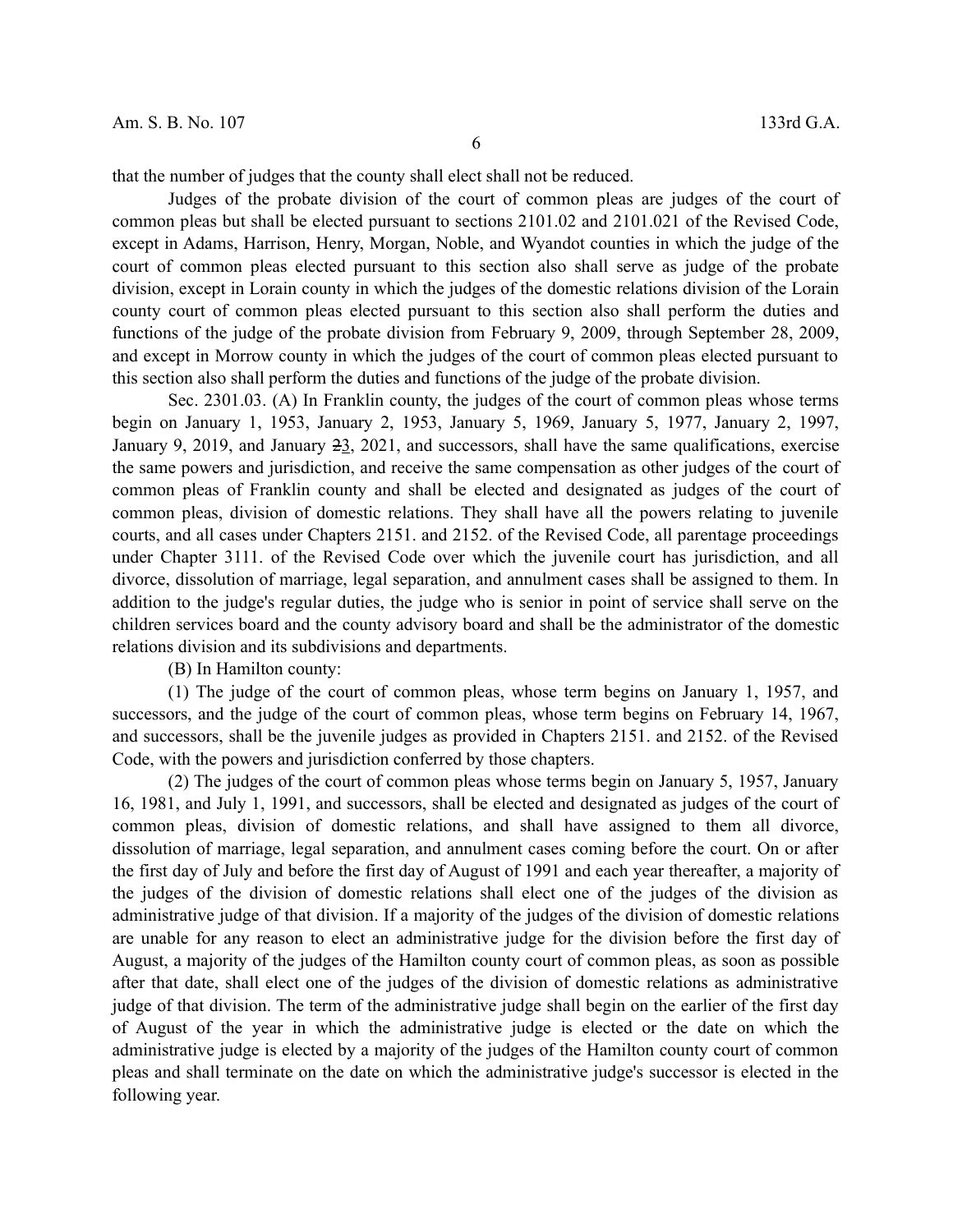In addition to the judge's regular duties, the administrative judge of the division of domestic relations shall be the administrator of the domestic relations division and its subdivisions and departments and shall have charge of the employment, assignment, and supervision of the personnel of the division engaged in handling, servicing, or investigating divorce, dissolution of marriage, legal separation, and annulment cases, including any referees considered necessary by the judges in the discharge of their various duties.

The administrative judge of the division of domestic relations also shall designate the title, compensation, expense allowances, hours, leaves of absence, and vacations of the personnel of the division, and shall fix the duties of its personnel. The duties of the personnel, in addition to those provided for in other sections of the Revised Code, shall include the handling, servicing, and investigation of divorce, dissolution of marriage, legal separation, and annulment cases and counseling and conciliation services that may be made available to persons requesting them, whether or not the persons are parties to an action pending in the division.

The board of county commissioners shall appropriate the sum of money each year as will meet all the administrative expenses of the division of domestic relations, including reasonable expenses of the domestic relations judges and the division counselors and other employees designated to conduct the handling, servicing, and investigation of divorce, dissolution of marriage, legal separation, and annulment cases, conciliation and counseling, and all matters relating to those cases and counseling, and the expenses involved in the attendance of division personnel at domestic relations and welfare conferences designated by the division, and the further sum each year as will provide for the adequate operation of the division of domestic relations.

The compensation and expenses of all employees and the salary and expenses of the judges shall be paid by the county treasurer from the money appropriated for the operation of the division, upon the warrant of the county auditor, certified to by the administrative judge of the division of domestic relations.

The summonses, warrants, citations, subpoenas, and other writs of the division may issue to a bailiff, constable, or staff investigator of the division or to the sheriff of any county or any marshal, constable, or police officer, and the provisions of law relating to the subpoenaing of witnesses in other cases shall apply insofar as they are applicable. When a summons, warrant, citation, subpoena, or other writ is issued to an officer, other than a bailiff, constable, or staff investigator of the division, the expense of serving it shall be assessed as a part of the costs in the case involved.

(3) The judge of the court of common pleas of Hamilton county whose term begins on January 3, 1997, and the successors to that judge shall each be elected and designated as the drug court judge of the court of common pleas of Hamilton county. The drug court judge may accept or reject any case referred to the drug court judge under division (B)(3) of this section. After the drug court judge accepts a referred case, the drug court judge has full authority over the case, including the authority to conduct arraignment, accept pleas, enter findings and dispositions, conduct trials, order treatment, and if treatment is not successfully completed pronounce and enter sentence.

A judge of the general division of the court of common pleas of Hamilton county and a judge of the Hamilton county municipal court may refer to the drug court judge any case, and any companion cases, the judge determines meet the criteria described under divisions (B)(3)(a) and (b) of this section. If the drug court judge accepts referral of a referred case, the case, and any companion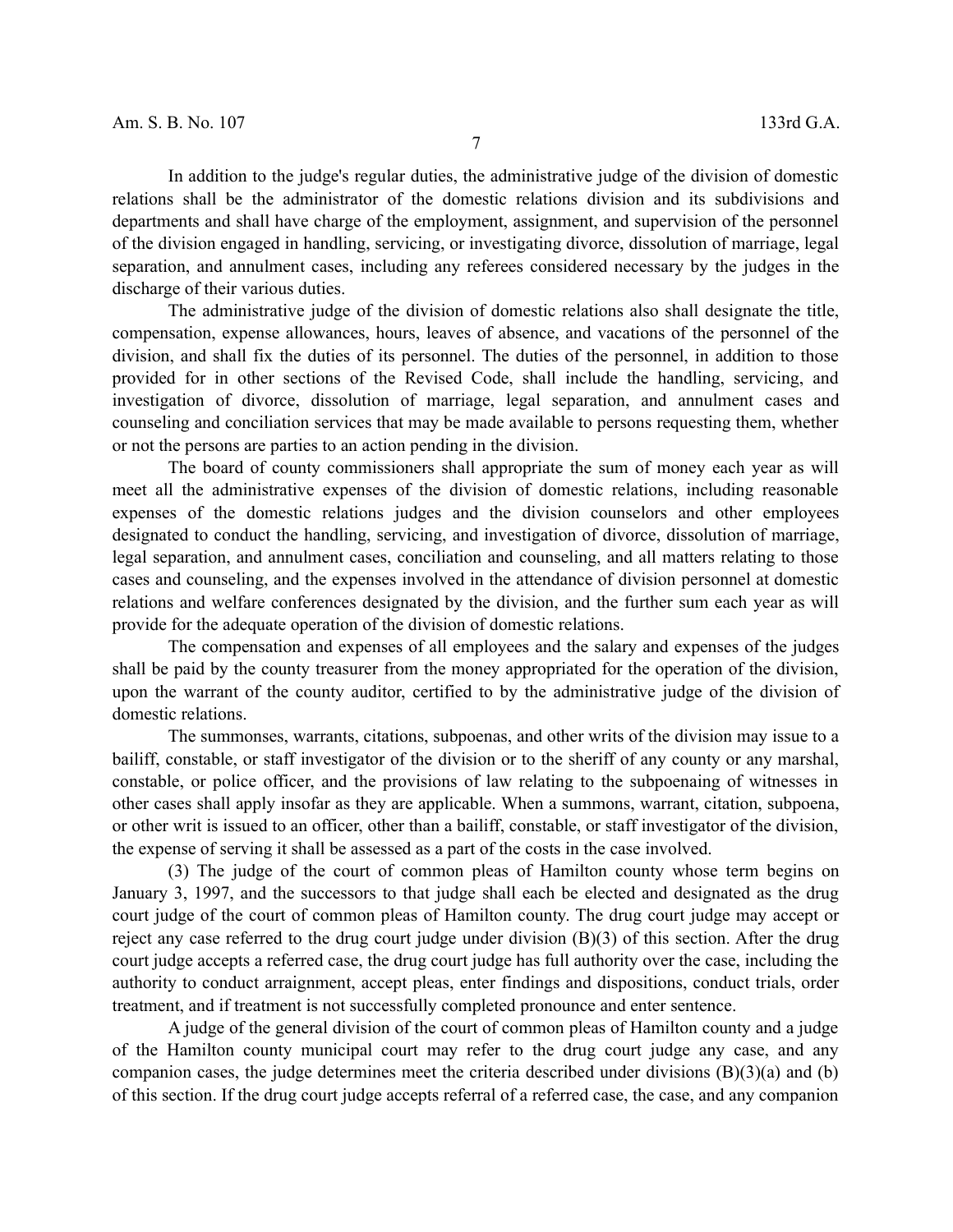cases, shall be transferred to the drug court judge. A judge may refer a case meeting the criteria described in divisions (B)(3)(a) and (b) of this section that involves a violation of a condition of a community control sanction to the drug court judge, and, if the drug court judge accepts the referral, the referring judge and the drug court judge have concurrent jurisdiction over the case.

A judge of the general division of the court of common pleas of Hamilton county and a judge of the Hamilton county municipal court may refer a case to the drug court judge under division (B) (3) of this section if the judge determines that both of the following apply:

(a) One of the following applies:

(i) The case involves a drug abuse offense, as defined in section 2925.01 of the Revised Code, that is a felony of the third or fourth degree if the offense is committed prior to July 1, 1996, a felony of the third, fourth, or fifth degree if the offense is committed on or after July 1, 1996, or a misdemeanor.

(ii) The case involves a theft offense, as defined in section 2913.01 of the Revised Code, that is a felony of the third or fourth degree if the offense is committed prior to July 1, 1996, a felony of the third, fourth, or fifth degree if the offense is committed on or after July 1, 1996, or a misdemeanor, and the defendant is drug or alcohol dependent or in danger of becoming drug or alcohol dependent and would benefit from treatment.

(b) All of the following apply:

(i) The case involves an offense for which a community control sanction may be imposed or is a case in which a mandatory prison term or a mandatory jail term is not required to be imposed.

(ii) The defendant has no history of violent behavior.

(iii) The defendant has no history of mental illness.

(iv) The defendant's current or past behavior, or both, is drug or alcohol driven.

(v) The defendant demonstrates a sincere willingness to participate in a fifteen-month treatment process.

(vi) The defendant has no acute health condition.

(vii) If the defendant is incarcerated, the county prosecutor approves of the referral.

(4) If the administrative judge of the court of common pleas of Hamilton county determines that the volume of cases pending before the drug court judge does not constitute a sufficient caseload for the drug court judge, the administrative judge, in accordance with the Rules of Superintendence for Courts of Common Pleas, shall assign individual cases to the drug court judge from the general docket of the court. If the assignments so occur, the administrative judge shall cease the assignments when the administrative judge determines that the volume of cases pending before the drug court judge constitutes a sufficient caseload for the drug court judge.

(5) As used in division (B) of this section, "community control sanction," "mandatory prison term," and "mandatory jail term" have the same meanings as in section 2929.01 of the Revised Code.

(C)(1) In Lorain county:

(a) The judges of the court of common pleas whose terms begin on January 3, 1959, January 4, 1989, and January 2, 1999, and successors, and the judge of the court of common pleas whose term begins on February 9, 2009, shall have the same qualifications, exercise the same powers and jurisdiction, and receive the same compensation as the other judges of the court of common pleas of Lorain county and shall be elected and designated as the judges of the court of common pleas,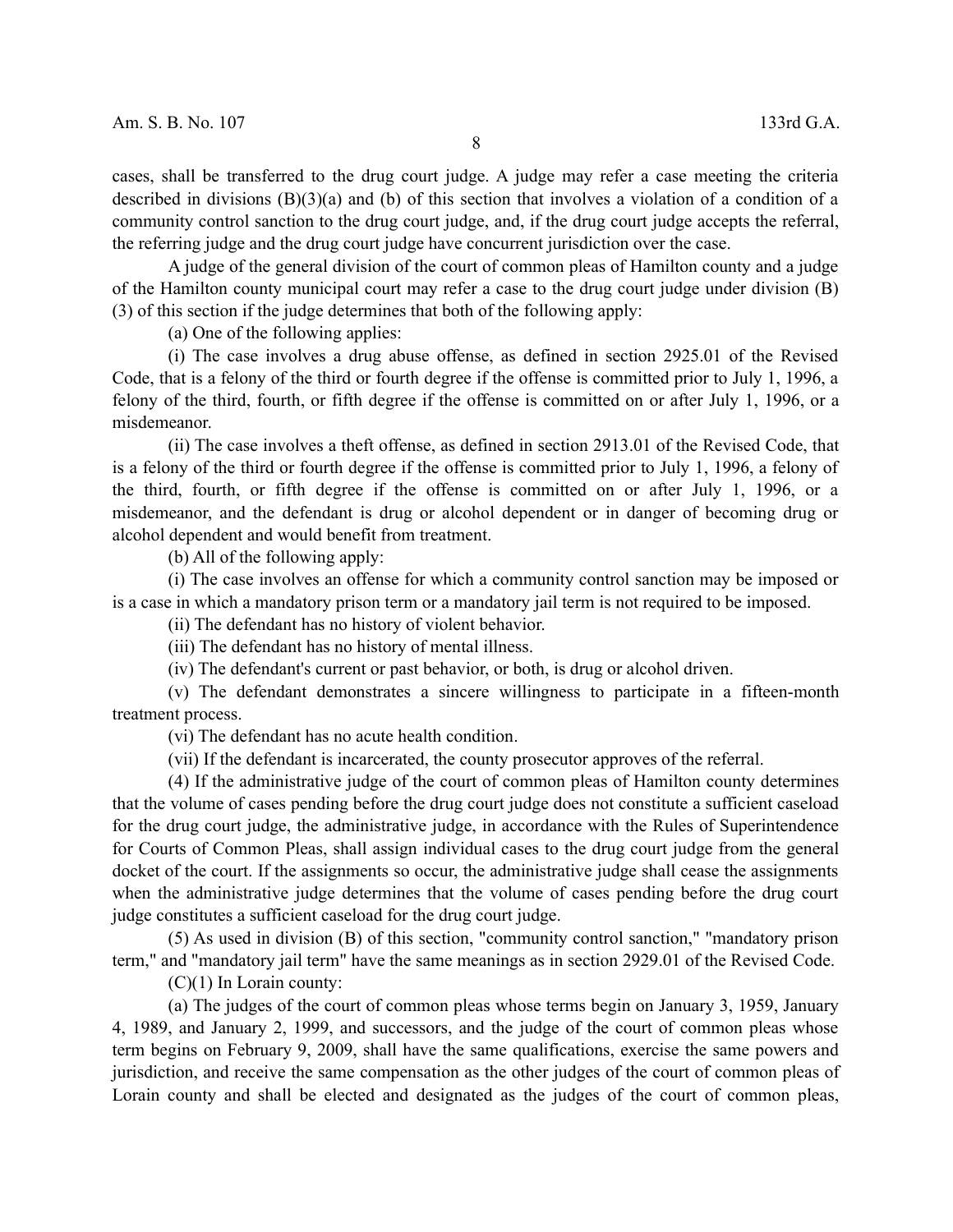division of domestic relations. The judges of the court of common pleas whose terms begin on January 3, 1959, January 4, 1989, and January 2, 1999, and successors, shall have all of the powers relating to juvenile courts, and all cases under Chapters 2151. and 2152. of the Revised Code, all parentage proceedings over which the juvenile court has jurisdiction, and all divorce, dissolution of marriage, legal separation, and annulment cases shall be assigned to them, except cases that for some special reason are assigned to some other judge of the court of common pleas. From February 9, 2009, through September 28, 2009, the judge of the court of common pleas whose term begins on February 9, 2009, shall have all the powers relating to juvenile courts, and cases under Chapters 2151. and 2152. of the Revised Code, parentage proceedings over which the juvenile court has jurisdiction, and divorce, dissolution of marriage, legal separation, and annulment cases shall be assigned to that judge, except cases that for some special reason are assigned to some other judge of the court of common pleas.

(b) From January 1, 2006, through September 28, 2009, the judges of the court of common pleas, division of domestic relations, in addition to the powers and jurisdiction set forth in division  $(C)(1)(a)$  of this section, shall have jurisdiction over matters that are within the jurisdiction of the probate court under Chapter 2101. and other provisions of the Revised Code.

(c) The judge of the court of common pleas, division of domestic relations, whose term begins on February 9, 2009, is the successor to the probate judge who was elected in 2002 for a term that began on February 9, 2003. After September 28, 2009, the judge of the court of common pleas, division of domestic relations, whose term begins on February 9, 2009, shall be the probate judge.

(2)(a) From February 9, 2009, through September 28, 2009, with respect to Lorain county, all references in law to the probate court shall be construed as references to the court of common pleas, division of domestic relations, and all references to the probate judge shall be construed as references to the judges of the court of common pleas, division of domestic relations.

(b) From February 9, 2009, through September 28, 2009, with respect to Lorain county, all references in law to the clerk of the probate court shall be construed as references to the judge who is serving pursuant to Rule 4 of the Rules of Superintendence for the Courts of Ohio as the administrative judge of the court of common pleas, division of domestic relations.

(D) In Lucas county:

(1) The judges of the court of common pleas whose terms begin on January 1, 1955, and January 3, 1965, and successors, shall have the same qualifications, exercise the same powers and jurisdiction, and receive the same compensation as other judges of the court of common pleas of Lucas county and shall be elected and designated as judges of the court of common pleas, division of domestic relations. All divorce, dissolution of marriage, legal separation, and annulment cases shall be assigned to them.

The judge of the division of domestic relations, senior in point of service, shall be considered as the presiding judge of the court of common pleas, division of domestic relations, and shall be charged exclusively with the assignment and division of the work of the division and the employment and supervision of all other personnel of the domestic relations division.

(2) The judges of the court of common pleas whose terms begin on January 5, 1977, and January 2, 1991, and successors shall have the same qualifications, exercise the same powers and jurisdiction, and receive the same compensation as other judges of the court of common pleas of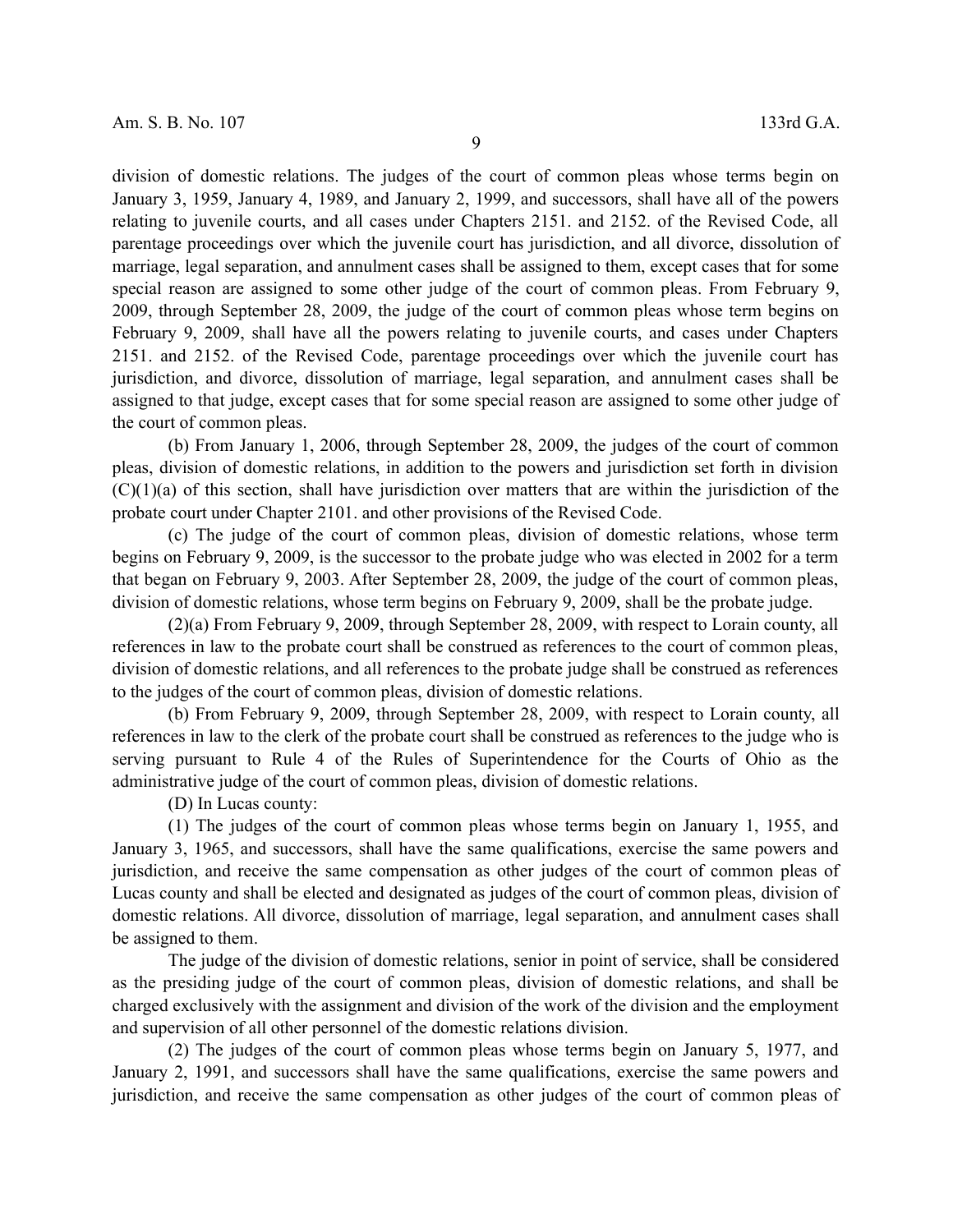Lucas county, shall be elected and designated as judges of the court of common pleas, juvenile division, and shall be the juvenile judges as provided in Chapters 2151. and 2152. of the Revised Code with the powers and jurisdictions conferred by those chapters. In addition to the judge's regular duties, the judge of the court of common pleas, juvenile division, senior in point of service, shall be the administrator of the juvenile division and its subdivisions and departments and shall have charge of the employment, assignment, and supervision of the personnel of the division engaged in handling, servicing, or investigating juvenile cases, including any referees considered necessary by the judges of the division in the discharge of their various duties.

The judge of the court of common pleas, juvenile division, senior in point of service, also shall designate the title, compensation, expense allowance, hours, leaves of absence, and vacation of the personnel of the division and shall fix the duties of the personnel of the division. The duties of the personnel, in addition to other statutory duties include the handling, servicing, and investigation of juvenile cases and counseling and conciliation services that may be made available to persons requesting them, whether or not the persons are parties to an action pending in the division.

(3) If one of the judges of the court of common pleas, division of domestic relations, or one of the judges of the juvenile division is sick, absent, or unable to perform that judge's judicial duties or the volume of cases pending in that judge's division necessitates it, the duties shall be performed by the judges of the other of those divisions.

(E) In Mahoning county:

(1) The judge of the court of common pleas whose term began on January 1, 1955, and successors, shall have the same qualifications, exercise the same powers and jurisdiction, and receive the same compensation as other judges of the court of common pleas of Mahoning county, shall be elected and designated as judge of the court of common pleas, division of domestic relations, and shall be assigned all the divorce, dissolution of marriage, legal separation, and annulment cases coming before the court. In addition to the judge's regular duties, the judge of the court of common pleas, division of domestic relations, shall be the administrator of the domestic relations division and its subdivisions and departments and shall have charge of the employment, assignment, and supervision of the personnel of the division engaged in handling, servicing, or investigating divorce, dissolution of marriage, legal separation, and annulment cases, including any referees considered necessary in the discharge of the various duties of the judge's office.

The judge also shall designate the title, compensation, expense allowances, hours, leaves of absence, and vacations of the personnel of the division and shall fix the duties of the personnel of the division. The duties of the personnel, in addition to other statutory duties, include the handling, servicing, and investigation of divorce, dissolution of marriage, legal separation, and annulment cases and counseling and conciliation services that may be made available to persons requesting them, whether or not the persons are parties to an action pending in the division.

(2) The judge of the court of common pleas whose term began on January 2, 1969, and successors, shall have the same qualifications, exercise the same powers and jurisdiction, and receive the same compensation as other judges of the court of common pleas of Mahoning county, shall be elected and designated as judge of the court of common pleas, juvenile division, and shall be the juvenile judge as provided in Chapters 2151. and 2152. of the Revised Code, with the powers and jurisdictions conferred by those chapters. In addition to the judge's regular duties, the judge of the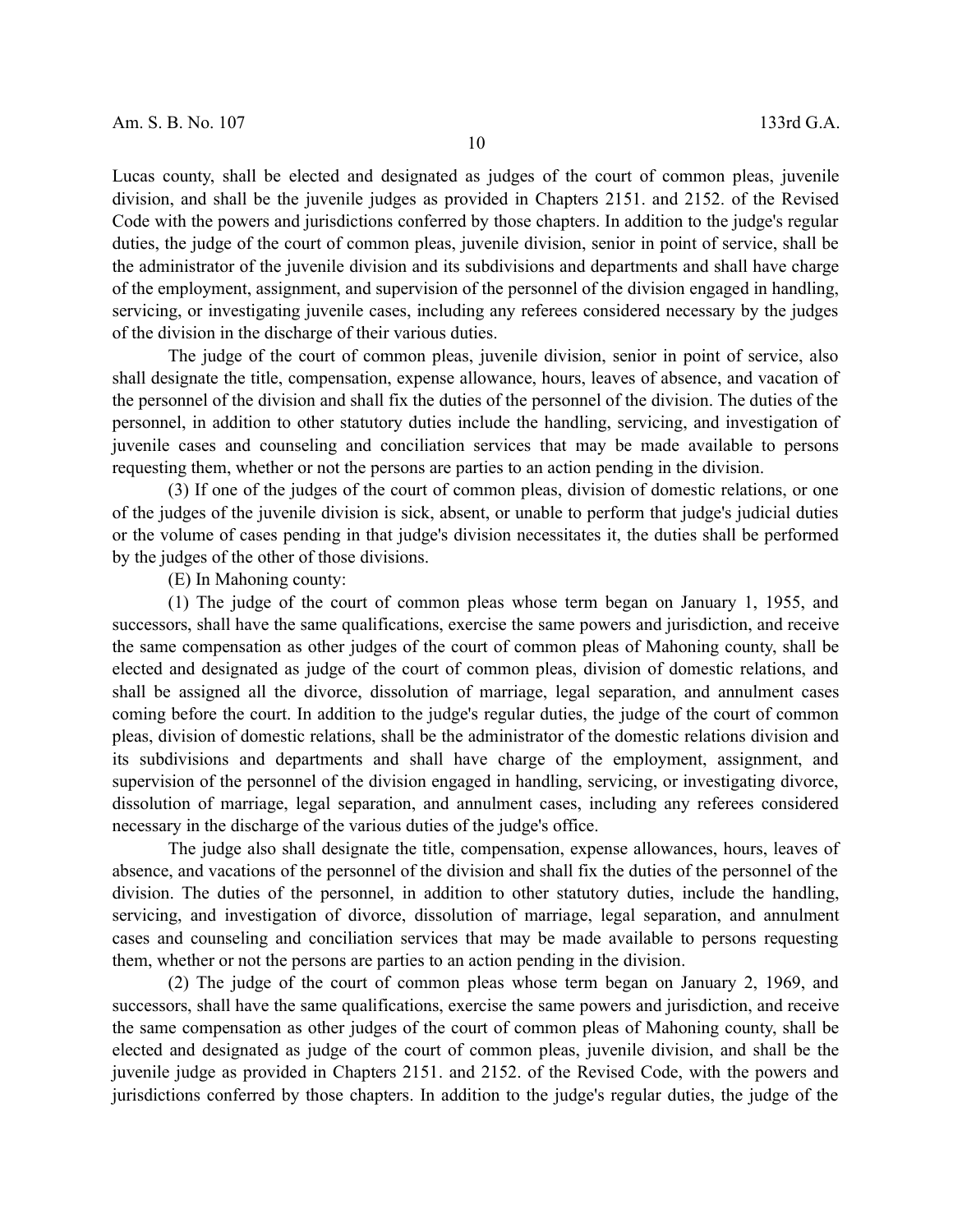court of common pleas, juvenile division, shall be the administrator of the juvenile division and its subdivisions and departments and shall have charge of the employment, assignment, and supervision of the personnel of the division engaged in handling, servicing, or investigating juvenile cases, including any referees considered necessary by the judge in the discharge of the judge's various duties.

The judge also shall designate the title, compensation, expense allowances, hours, leaves of absence, and vacation of the personnel of the division and shall fix the duties of the personnel of the division. The duties of the personnel, in addition to other statutory duties, include the handling, servicing, and investigation of juvenile cases and counseling and conciliation services that may be made available to persons requesting them, whether or not the persons are parties to an action pending in the division.

(3) If a judge of the court of common pleas, division of domestic relations or juvenile division, is sick, absent, or unable to perform that judge's judicial duties, or the volume of cases pending in that judge's division necessitates it, that judge's duties shall be performed by another judge of the court of common pleas.

(F) In Montgomery county:

(1) The judges of the court of common pleas whose terms begin on January 2, 1953, and January 4, 1977, and successors, shall have the same qualifications, exercise the same powers and jurisdiction, and receive the same compensation as other judges of the court of common pleas of Montgomery county and shall be elected and designated as judges of the court of common pleas, division of domestic relations. These judges shall have assigned to them all divorce, dissolution of marriage, legal separation, and annulment cases.

The judge of the division of domestic relations, senior in point of service, shall be charged exclusively with the assignment and division of the work of the division and shall have charge of the employment and supervision of the personnel of the division engaged in handling, servicing, or investigating divorce, dissolution of marriage, legal separation, and annulment cases, including any necessary referees, except those employees who may be appointed by the judge, junior in point of service, under this section and sections 2301.12 and 2301.18 of the Revised Code. The judge of the division of domestic relations, senior in point of service, also shall designate the title, compensation, expense allowances, hours, leaves of absence, and vacation of the personnel of the division and shall fix their duties.

(2) The judges of the court of common pleas whose terms begin on January 1, 1953, and January 1, 1993, and successors, shall have the same qualifications, exercise the same powers and jurisdiction, and receive the same compensation as other judges of the court of common pleas of Montgomery county, shall be elected and designated as judges of the court of common pleas, juvenile division, and shall be, and have the powers and jurisdiction of, the juvenile judge as provided in Chapters 2151. and 2152. of the Revised Code.

In addition to the judge's regular duties, the judge of the court of common pleas, juvenile division, senior in point of service, shall be the administrator of the juvenile division and its subdivisions and departments and shall have charge of the employment, assignment, and supervision of the personnel of the juvenile division, including any necessary referees, who are engaged in handling, servicing, or investigating juvenile cases. The judge, senior in point of service, also shall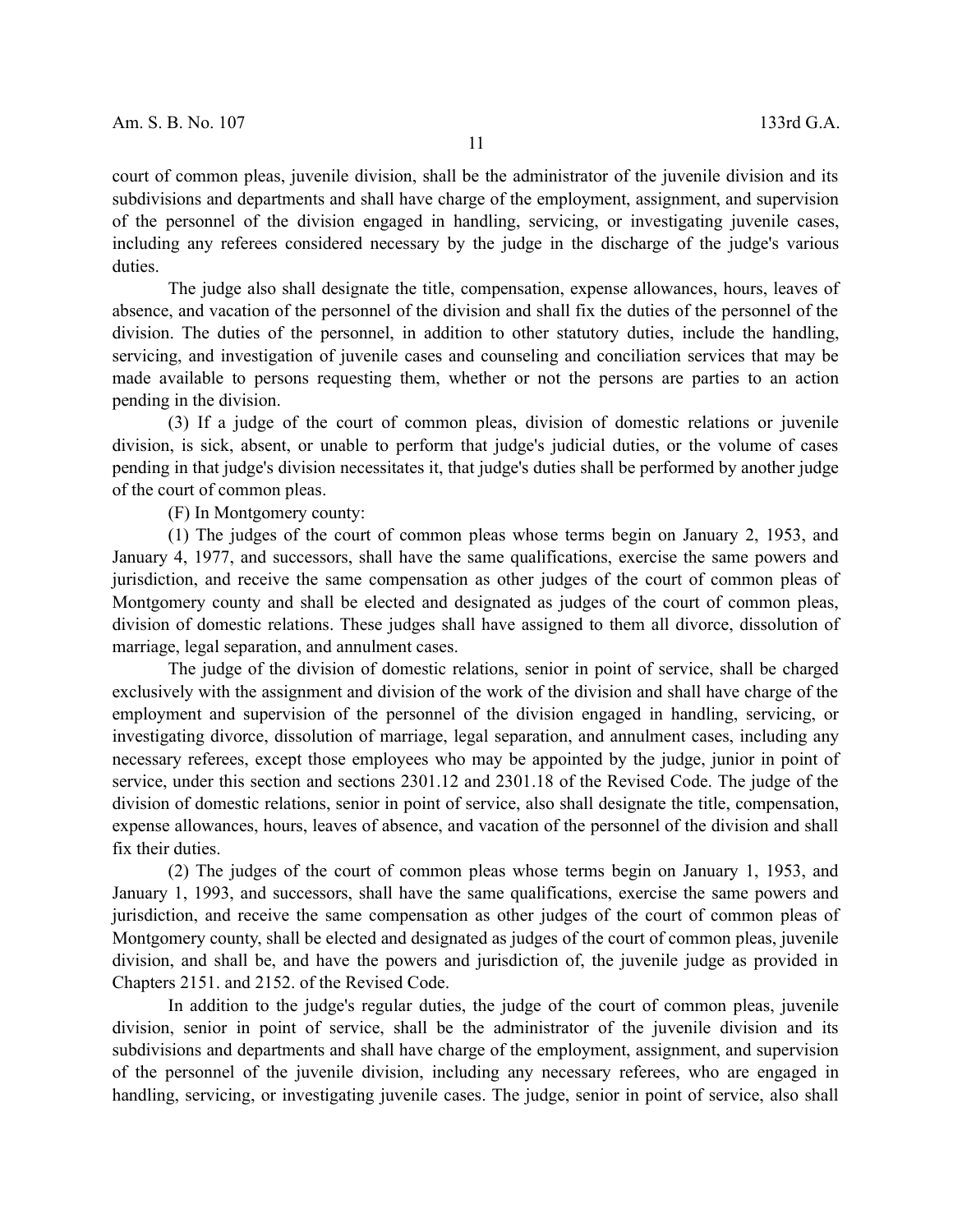designate the title, compensation, expense allowances, hours, leaves of absence, and vacation of the personnel of the division and shall fix their duties. The duties of the personnel, in addition to other statutory duties, shall include the handling, servicing, and investigation of juvenile cases and of any counseling and conciliation services that are available upon request to persons, whether or not they are parties to an action pending in the division.

If one of the judges of the court of common pleas, division of domestic relations, or one of the judges of the court of common pleas, juvenile division, is sick, absent, or unable to perform that judge's duties or the volume of cases pending in that judge's division necessitates it, the duties of that judge may be performed by the judge or judges of the other of those divisions.

(G) In Richland county:

(1) The judge of the court of common pleas whose term begins on January 1, 1957, and successors, shall have the same qualifications, exercise the same powers and jurisdiction, and receive the same compensation as the other judges of the court of common pleas of Richland county and shall be elected and designated as judge of the court of common pleas, division of domestic relations. That judge shall be assigned and hear all divorce, dissolution of marriage, legal separation, and annulment cases, all domestic violence cases arising under section 3113.31 of the Revised Code, and all post-decree proceedings arising from any case pertaining to any of those matters. The division of domestic relations has concurrent jurisdiction with the juvenile division of the court of common pleas of Richland county to determine the care, custody, or control of any child not a ward of another court of this state, and to hear and determine a request for an order for the support of any child if the request is not ancillary to an action for divorce, dissolution of marriage, annulment, or legal separation, a criminal or civil action involving an allegation of domestic violence, or an action for support brought under Chapter 3115. of the Revised Code. Except in cases that are subject to the exclusive original jurisdiction of the juvenile court, the judge of the division of domestic relations shall be assigned and hear all cases pertaining to paternity or parentage, the care, custody, or control of children, parenting time or visitation, child support, or the allocation of parental rights and responsibilities for the care of children, all proceedings arising under Chapter 3111. of the Revised Code, all proceedings arising under the uniform interstate family support act contained in Chapter 3115. of the Revised Code, and all post-decree proceedings arising from any case pertaining to any of those matters.

In addition to the judge's regular duties, the judge of the court of common pleas, division of domestic relations, shall be the administrator of the domestic relations division and its subdivisions and departments. The judge shall have charge of the employment, assignment, and supervision of the personnel of the domestic relations division, including any magistrates the judge considers necessary for the discharge of the judge's duties. The judge shall also designate the title, compensation, expense allowances, hours, leaves of absence, vacation, and other employment-related matters of the personnel of the division and shall fix their duties.

(2) The judge of the court of common pleas whose term begins on January 3, 2005, and successors, shall have the same qualifications, exercise the same powers and jurisdiction, and receive the same compensation as other judges of the court of common pleas of Richland county, shall be elected and designated as judge of the court of common pleas, juvenile division, and shall be, and have the powers and jurisdiction of, the juvenile judge as provided in Chapters 2151. and 2152. of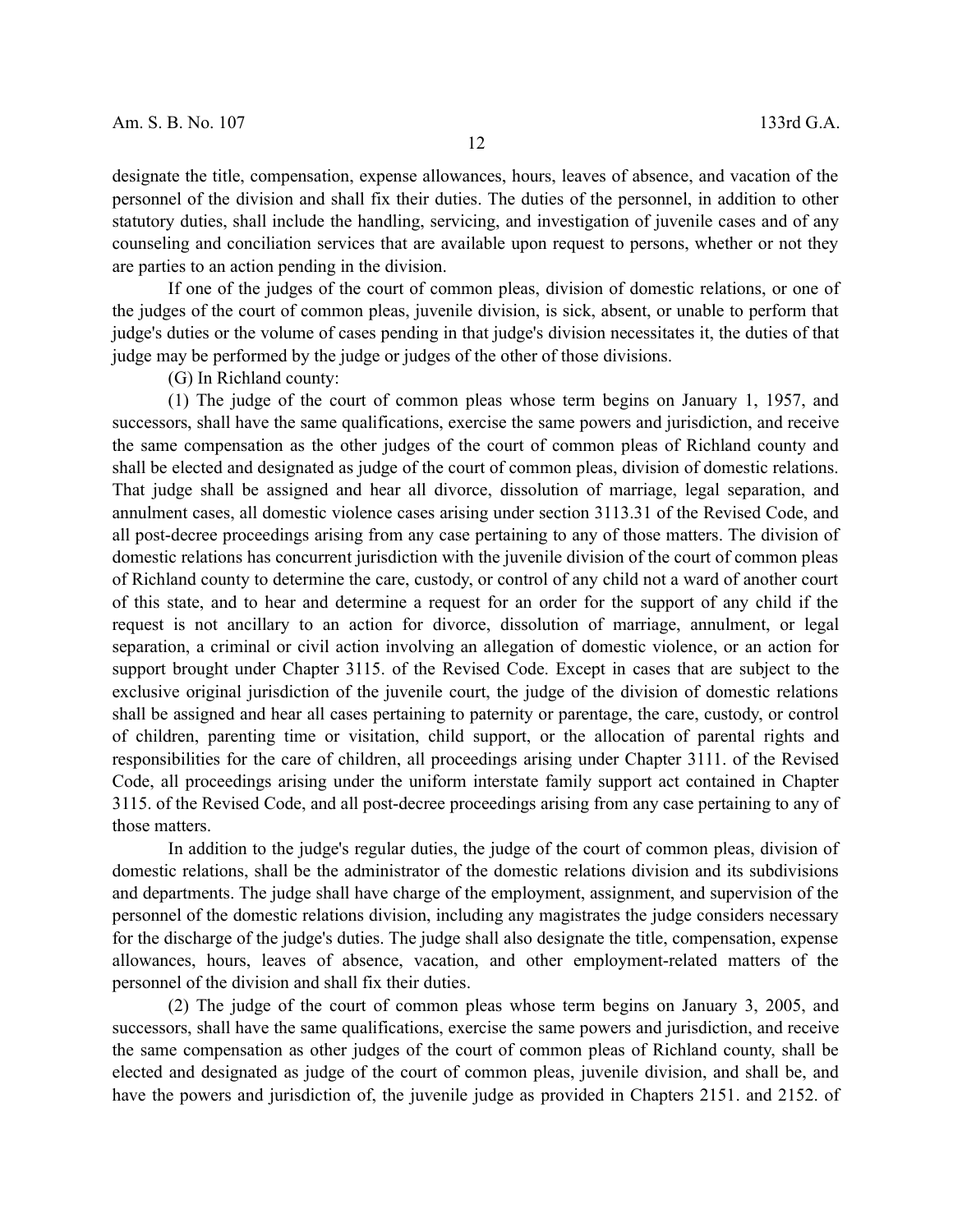the Revised Code. Except in cases that are subject to the exclusive original jurisdiction of the juvenile court, the judge of the juvenile division shall not have jurisdiction or the power to hear, and shall not be assigned, any case pertaining to paternity or parentage, the care, custody, or control of children, parenting time or visitation, child support, or the allocation of parental rights and responsibilities for the care of children or any post-decree proceeding arising from any case pertaining to any of those matters. The judge of the juvenile division shall not have jurisdiction or the power to hear, and shall not be assigned, any proceeding under the uniform interstate family support act contained in Chapter 3115. of the Revised Code.

In addition to the judge's regular duties, the judge of the juvenile division shall be the administrator of the juvenile division and its subdivisions and departments. The judge shall have charge of the employment, assignment, and supervision of the personnel of the juvenile division who are engaged in handling, servicing, or investigating juvenile cases, including any magistrates whom the judge considers necessary for the discharge of the judge's various duties.

The judge of the juvenile division also shall designate the title, compensation, expense allowances, hours, leaves of absence, and vacation of the personnel of the division and shall fix their duties. The duties of the personnel, in addition to other statutory duties, include the handling, servicing, and investigation of juvenile cases and providing any counseling, conciliation, and mediation services that the court makes available to persons, whether or not the persons are parties to an action pending in the court, who request the services.

(H)(1) In Stark county, the judges of the court of common pleas whose terms begin on January 1, 1953, January 2, 1959, and January 1, 1993, and successors, shall have the same qualifications, exercise the same powers and jurisdiction, and receive the same compensation as other judges of the court of common pleas of Stark county and shall be elected and designated as judges of the court of common pleas, family court division. They shall have all the powers relating to juvenile courts, and all cases under Chapters 2151. and 2152. of the Revised Code, all parentage proceedings over which the juvenile court has jurisdiction, and all divorce, dissolution of marriage, legal separation, and annulment cases, except cases that are assigned to some other judge of the court of common pleas for some special reason, shall be assigned to the judges.

(2) The judge of the family court division, second most senior in point of service, shall have charge of the employment and supervision of the personnel of the division engaged in handling, servicing, or investigating divorce, dissolution of marriage, legal separation, and annulment cases, and necessary referees required for the judge's respective court.

(3) The judge of the family court division, senior in point of service, shall be charged exclusively with the administration of sections 2151.13, 2151.16, 2151.17, and 2152.71 of the Revised Code and with the assignment and division of the work of the division and the employment and supervision of all other personnel of the division, including, but not limited to, that judge's necessary referees, but excepting those employees who may be appointed by the judge second most senior in point of service. The senior judge further shall serve in every other position in which the statutes permit or require a juvenile judge to serve.

(4) On and after September 29, 2015, all references in law to "the division of domestic relations," "the domestic relations division," "the domestic relations court," "the judge of the division of domestic relations," or "the judge of the domestic relations division" shall be construed, with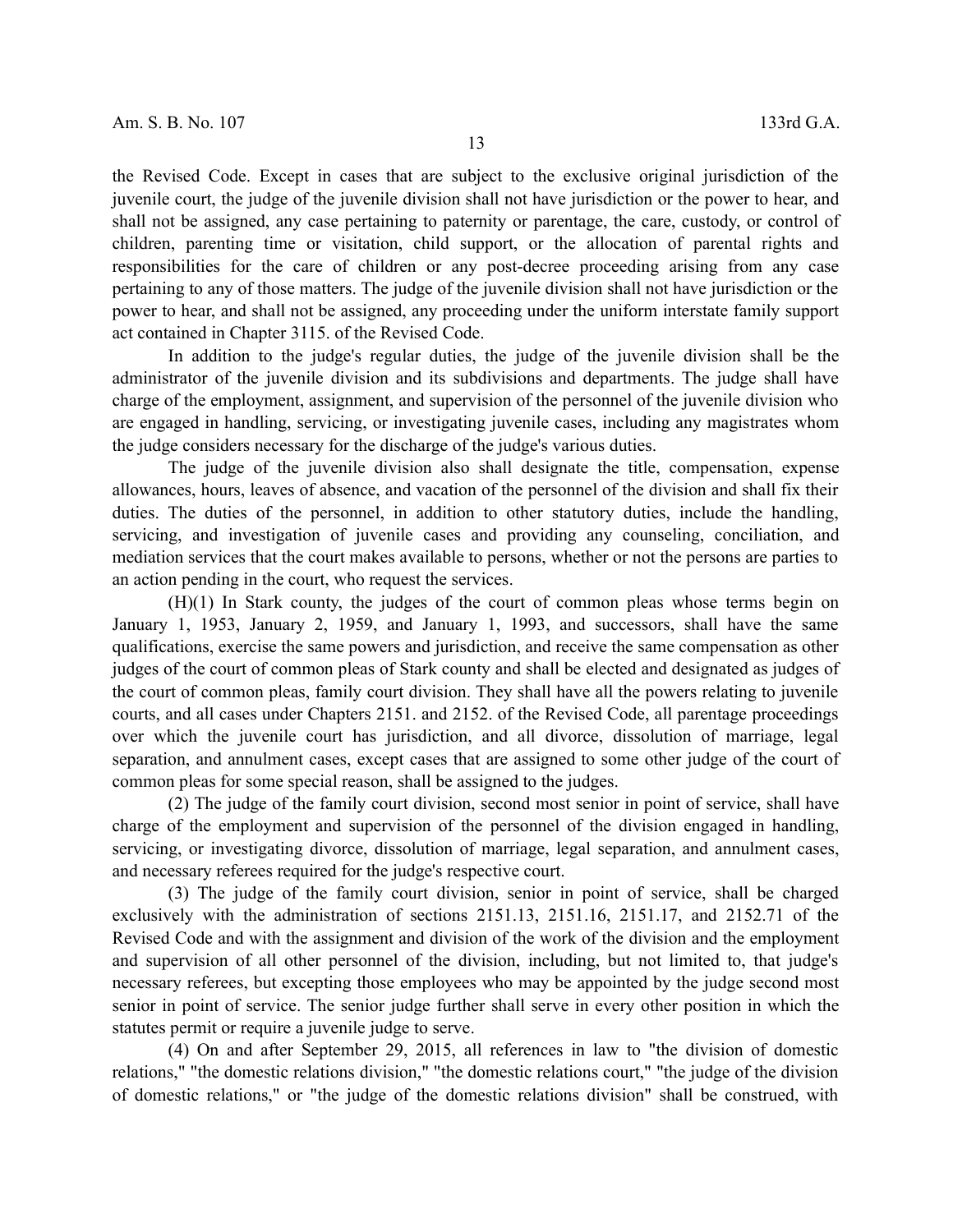respect to Stark county, as being references to "the family court division" or "the judge of the family court division."

(I) In Summit county:

(1) The judges of the court of common pleas whose terms begin on January 4, 1967, and January 6, 1993, and successors, shall have the same qualifications, exercise the same powers and jurisdiction, and receive the same compensation as other judges of the court of common pleas of Summit county and shall be elected and designated as judges of the court of common pleas, division of domestic relations. The judges of the division of domestic relations shall have assigned to them and hear all divorce, dissolution of marriage, legal separation, and annulment cases that come before the court. Except in cases that are subject to the exclusive original jurisdiction of the juvenile court, the judges of the division of domestic relations shall have assigned to them and hear all cases pertaining to paternity, custody, visitation, child support, or the allocation of parental rights and responsibilities for the care of children and all post-decree proceedings arising from any case pertaining to any of those matters. The judges of the division of domestic relations shall have assigned to them and hear all proceedings under the uniform interstate family support act contained in Chapter 3115. of the Revised Code.

The judge of the division of domestic relations, senior in point of service, shall be the administrator of the domestic relations division and its subdivisions and departments and shall have charge of the employment, assignment, and supervision of the personnel of the division, including any necessary referees, who are engaged in handling, servicing, or investigating divorce, dissolution of marriage, legal separation, and annulment cases. That judge also shall designate the title, compensation, expense allowances, hours, leaves of absence, and vacations of the personnel of the division and shall fix their duties. The duties of the personnel, in addition to other statutory duties, shall include the handling, servicing, and investigation of divorce, dissolution of marriage, legal separation, and annulment cases and of any counseling and conciliation services that are available upon request to all persons, whether or not they are parties to an action pending in the division.

(2) The judge of the court of common pleas whose term begins on January 1, 1955, and successors, shall have the same qualifications, exercise the same powers and jurisdiction, and receive the same compensation as other judges of the court of common pleas of Summit county, shall be elected and designated as judge of the court of common pleas, juvenile division, and shall be, and have the powers and jurisdiction of, the juvenile judge as provided in Chapters 2151. and 2152. of the Revised Code. Except in cases that are subject to the exclusive original jurisdiction of the juvenile court, the judge of the juvenile division shall not have jurisdiction or the power to hear, and shall not be assigned, any case pertaining to paternity, custody, visitation, child support, or the allocation of parental rights and responsibilities for the care of children or any post-decree proceeding arising from any case pertaining to any of those matters. The judge of the juvenile division shall not have jurisdiction or the power to hear, and shall not be assigned, any proceeding under the uniform interstate family support act contained in Chapter 3115. of the Revised Code.

The juvenile judge shall be the administrator of the juvenile division and its subdivisions and departments and shall have charge of the employment, assignment, and supervision of the personnel of the juvenile division, including any necessary referees, who are engaged in handling, servicing, or investigating juvenile cases. The judge also shall designate the title, compensation, expense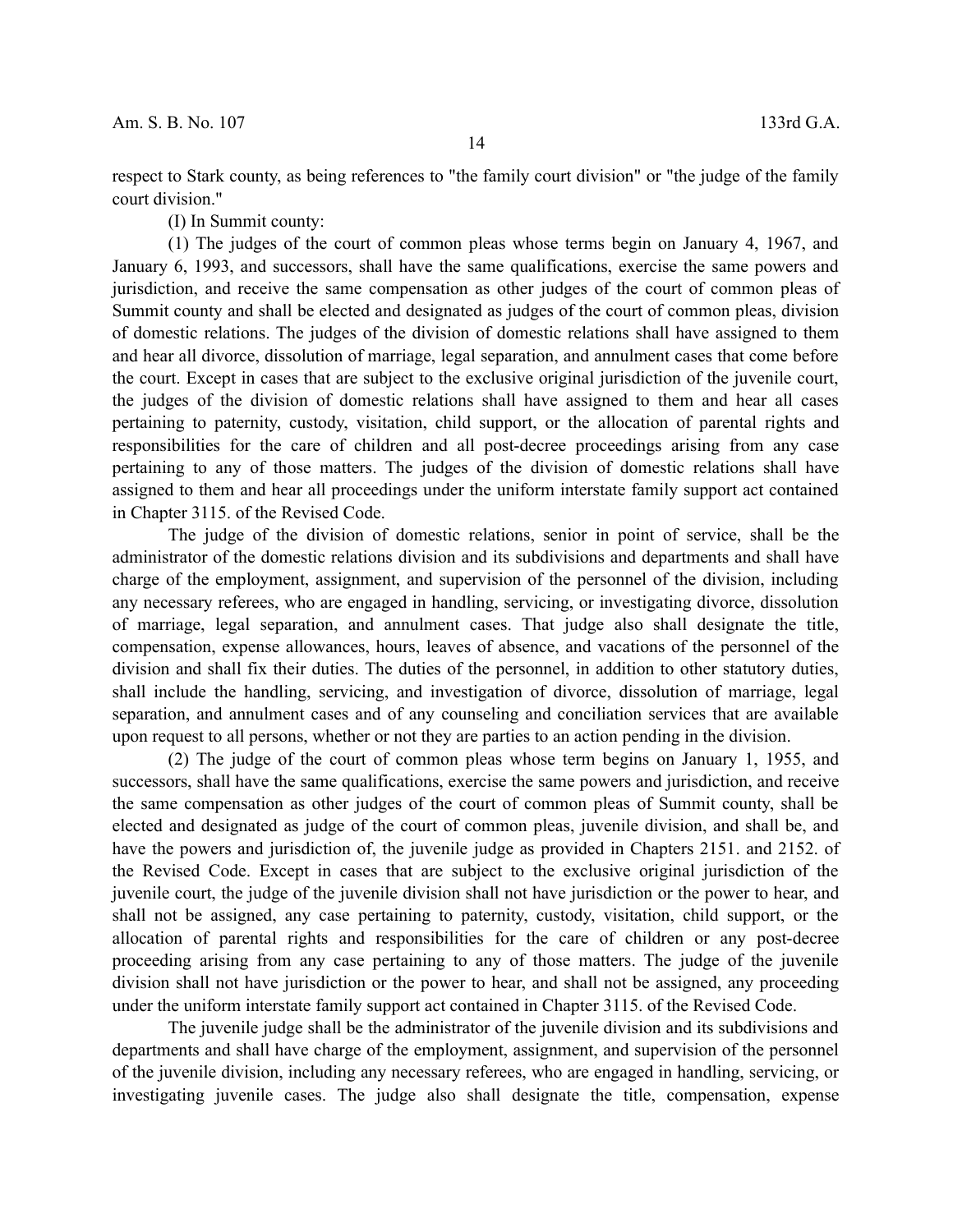allowances, hours, leaves of absence, and vacation of the personnel of the division and shall fix their duties. The duties of the personnel, in addition to other statutory duties, shall include the handling, servicing, and investigation of juvenile cases and of any counseling and conciliation services that are available upon request to persons, whether or not they are parties to an action pending in the division.

(J) In Trumbull county, the judges of the court of common pleas whose terms begin on January 1, 1953, and January 2, 1977, and successors, shall have the same qualifications, exercise the same powers and jurisdiction, and receive the same compensation as other judges of the court of common pleas of Trumbull county and shall be elected and designated as judges of the court of common pleas, division of domestic relations. They shall have all the powers relating to juvenile courts, and all cases under Chapters 2151. and 2152. of the Revised Code, all parentage proceedings over which the juvenile court has jurisdiction, and all divorce, dissolution of marriage, legal separation, and annulment cases shall be assigned to them, except cases that for some special reason are assigned to some other judge of the court of common pleas.

(K) In Butler county:

(1) The judges of the court of common pleas whose terms begin on January 1, 1957, and January 4, 1993, and successors, shall have the same qualifications, exercise the same powers and jurisdiction, and receive the same compensation as other judges of the court of common pleas of Butler county and shall be elected and designated as judges of the court of common pleas, division of domestic relations. The judges of the division of domestic relations shall have assigned to them all divorce, dissolution of marriage, legal separation, and annulment cases coming before the court, except in cases that for some special reason are assigned to some other judge of the court of common pleas. The judges of the division of domestic relations also have concurrent jurisdiction with judges of the juvenile division of the court of common pleas of Butler county with respect to and may hear cases to determine the custody, support, or custody and support of a child who is born of issue of a marriage and who is not the ward of another court of this state, cases commenced by a party of the marriage to obtain an order requiring support of any child when the request for that order is not ancillary to an action for divorce, dissolution of marriage, annulment, or legal separation, a criminal or civil action involving an allegation of domestic violence, an action for support under Chapter 3115. of the Revised Code, or an action that is within the exclusive original jurisdiction of the juvenile division of the court of common pleas of Butler county and that involves an allegation that the child is an abused, neglected, or dependent child, and post-decree proceedings and matters arising from those types of cases. The judge senior in point of service shall be charged with the assignment and division of the work of the division and with the employment and supervision of all other personnel of the domestic relations division.

The judge senior in point of service also shall designate the title, compensation, expense allowances, hours, leaves of absence, and vacations of the personnel of the division and shall fix their duties. The duties of the personnel, in addition to other statutory duties, shall include the handling, servicing, and investigation of divorce, dissolution of marriage, legal separation, and annulment cases and providing any counseling and conciliation services that the division makes available to persons, whether or not the persons are parties to an action pending in the division, who request the services.

(2) The judges of the court of common pleas whose terms begin on January 3, 1987, and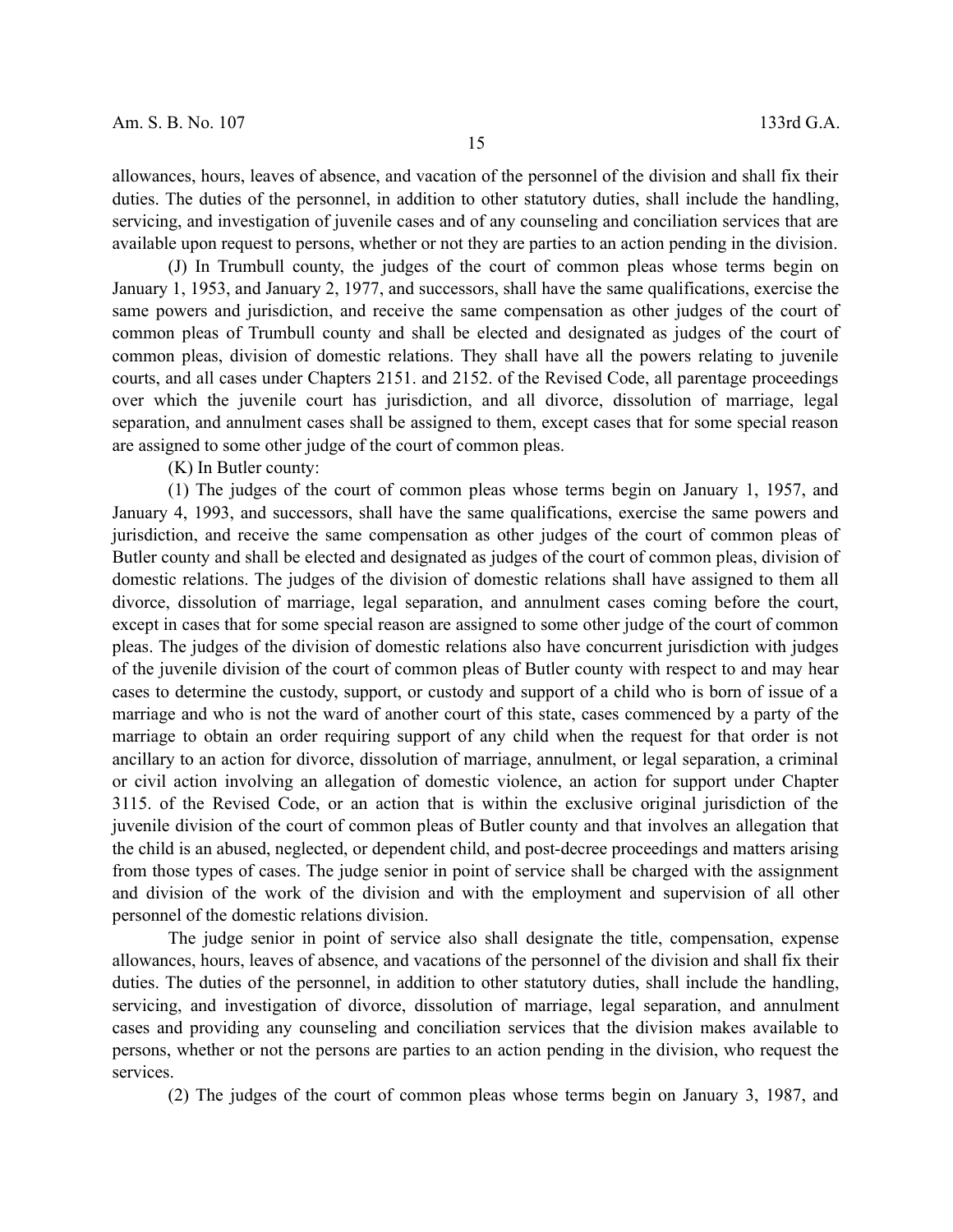January 2, 2003, and successors, shall have the same qualifications, exercise the same powers and jurisdiction, and receive the same compensation as other judges of the court of common pleas of Butler county, shall be elected and designated as judges of the court of common pleas, juvenile division, and shall be the juvenile judges as provided in Chapters 2151. and 2152. of the Revised Code, with the powers and jurisdictions conferred by those chapters. Except in cases that are subject to the exclusive original jurisdiction of the juvenile court, the judges of the juvenile division shall not have jurisdiction or the power to hear and shall not be assigned, but shall have the limited ability and authority to certify, any case commenced by a party of a marriage to determine the custody, support, or custody and support of a child who is born of issue of the marriage and who is not the ward of another court of this state when the request for the order in the case is not ancillary to an action for divorce, dissolution of marriage, annulment, or legal separation. The judge of the court of common pleas, juvenile division, who is senior in point of service, shall be the administrator of the juvenile division and its subdivisions and departments. The judge, senior in point of service, shall have charge of the employment, assignment, and supervision of the personnel of the juvenile division who are engaged in handling, servicing, or investigating juvenile cases, including any referees whom the judge considers necessary for the discharge of the judge's various duties.

The judge, senior in point of service, also shall designate the title, compensation, expense allowances, hours, leaves of absence, and vacation of the personnel of the division and shall fix their duties. The duties of the personnel, in addition to other statutory duties, include the handling, servicing, and investigation of juvenile cases and providing any counseling and conciliation services that the division makes available to persons, whether or not the persons are parties to an action pending in the division, who request the services.

(3) If a judge of the court of common pleas, division of domestic relations or juvenile division, is sick, absent, or unable to perform that judge's judicial duties or the volume of cases pending in the judge's division necessitates it, the duties of that judge shall be performed by the other judges of the domestic relations and juvenile divisions.

(L)(1) In Cuyahoga county, the judges of the court of common pleas whose terms begin on January 8, 1961, January 9, 1961, January 18, 1975, January 19, 1975, and January 13, 1987, and successors, shall have the same qualifications, exercise the same powers and jurisdiction, and receive the same compensation as other judges of the court of common pleas of Cuyahoga county and shall be elected and designated as judges of the court of common pleas, division of domestic relations. They shall have all the powers relating to all divorce, dissolution of marriage, legal separation, and annulment cases, except in cases that are assigned to some other judge of the court of common pleas for some special reason.

(2) The administrative judge is administrator of the domestic relations division and its subdivisions and departments and has the following powers concerning division personnel:

(a) Full charge of the employment, assignment, and supervision;

(b) Sole determination of compensation, duties, expenses, allowances, hours, leaves, and vacations.

(3) "Division personnel" include persons employed or referees engaged in hearing, servicing, investigating, counseling, or conciliating divorce, dissolution of marriage, legal separation and annulment matters.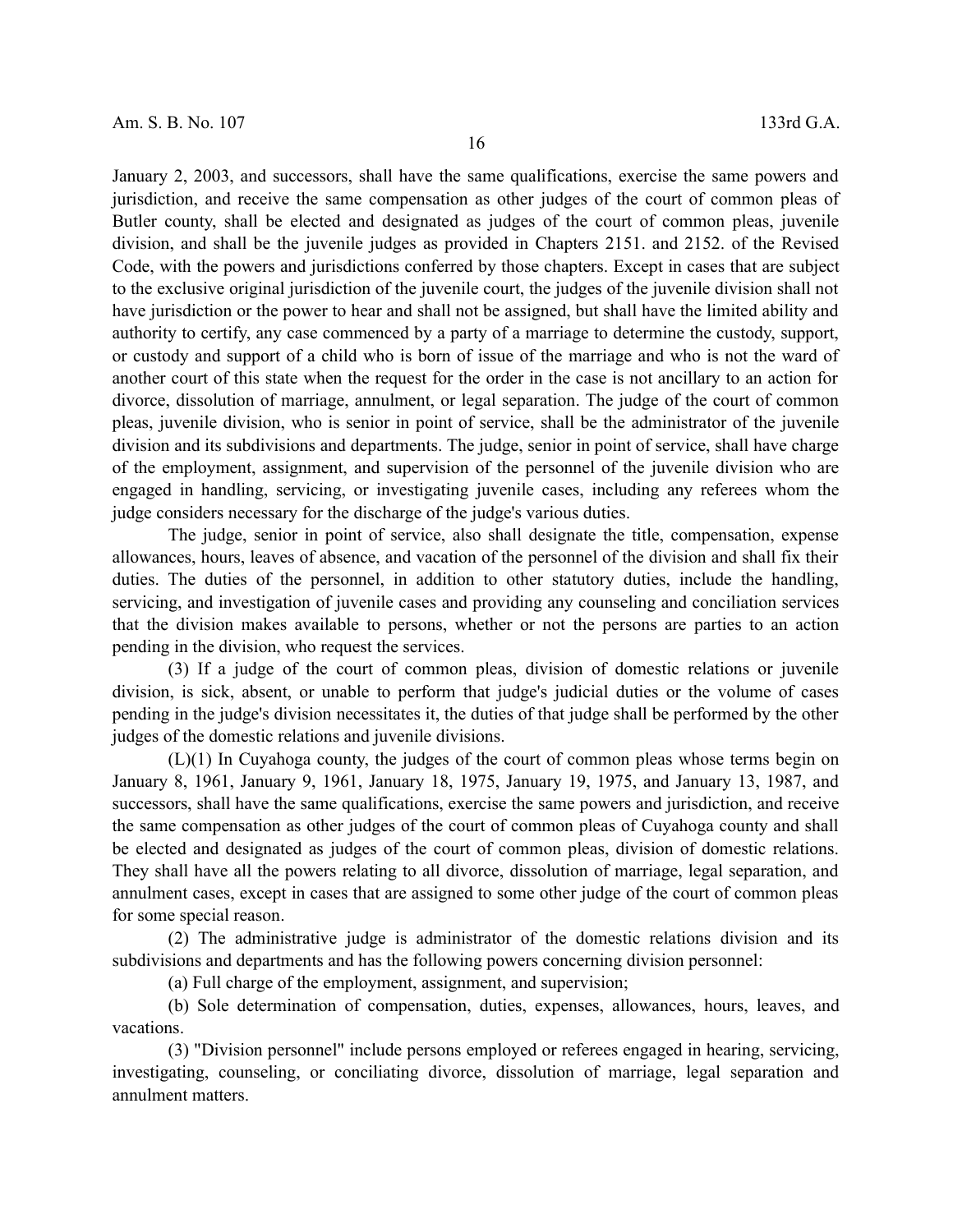(1) The judge of the court of common pleas whose term begins on January 2, 1961, and successors, shall have the same qualifications, exercise the same powers and jurisdiction, and receive the same compensation as the other judges of the court of common pleas of Lake county and shall be elected and designated as judge of the court of common pleas, division of domestic relations. The judge shall be assigned all the divorce, dissolution of marriage, legal separation, and annulment cases coming before the court, except in cases that for some special reason are assigned to some other judge of the court of common pleas. The judge shall be charged with the assignment and division of the work of the division and with the employment and supervision of all other personnel of the domestic relations division.

The judge also shall designate the title, compensation, expense allowances, hours, leaves of absence, and vacations of the personnel of the division and shall fix their duties. The duties of the personnel, in addition to other statutory duties, shall include the handling, servicing, and investigation of divorce, dissolution of marriage, legal separation, and annulment cases and providing any counseling and conciliation services that the division makes available to persons, whether or not the persons are parties to an action pending in the division, who request the services.

(2) The judge of the court of common pleas whose term begins on January 4, 1979, and successors, shall have the same qualifications, exercise the same powers and jurisdiction, and receive the same compensation as other judges of the court of common pleas of Lake county, shall be elected and designated as judge of the court of common pleas, juvenile division, and shall be the juvenile judge as provided in Chapters 2151. and 2152. of the Revised Code, with the powers and jurisdictions conferred by those chapters. The judge of the court of common pleas, juvenile division, shall be the administrator of the juvenile division and its subdivisions and departments. The judge shall have charge of the employment, assignment, and supervision of the personnel of the juvenile division who are engaged in handling, servicing, or investigating juvenile cases, including any referees whom the judge considers necessary for the discharge of the judge's various duties.

The judge also shall designate the title, compensation, expense allowances, hours, leaves of absence, and vacation of the personnel of the division and shall fix their duties. The duties of the personnel, in addition to other statutory duties, include the handling, servicing, and investigation of juvenile cases and providing any counseling and conciliation services that the division makes available to persons, whether or not the persons are parties to an action pending in the division, who request the services.

(3) If a judge of the court of common pleas, division of domestic relations or juvenile division, is sick, absent, or unable to perform that judge's judicial duties or the volume of cases pending in the judge's division necessitates it, the duties of that judge shall be performed by the other judges of the domestic relations and juvenile divisions.

(N) In Erie county:

(1) The judge of the court of common pleas whose term begins on January 2, 1971, and the successors to that judge whose terms begin before January 2, 2007, shall have the same qualifications, exercise the same powers and jurisdiction, and receive the same compensation as the other judge of the court of common pleas of Erie county and shall be elected and designated as judge of the court of common pleas, division of domestic relations. The judge shall have all the powers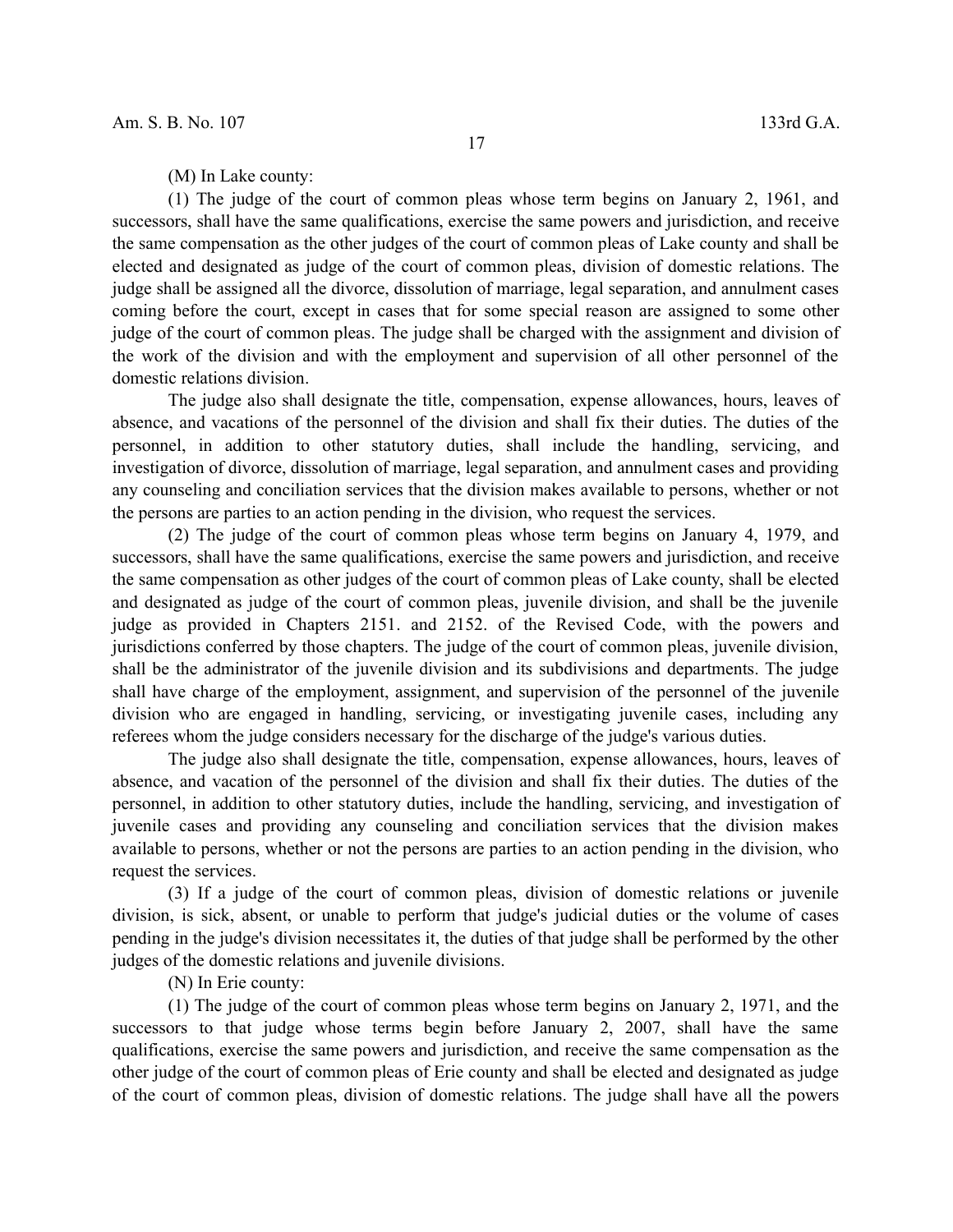relating to juvenile courts, and shall be assigned all cases under Chapters 2151. and 2152. of the Revised Code, parentage proceedings over which the juvenile court has jurisdiction, and divorce, dissolution of marriage, legal separation, and annulment cases, except cases that for some special reason are assigned to some other judge.

On or after January 2, 2007, the judge of the court of common pleas who is elected in 2006 shall be the successor to the judge of the domestic relations division whose term expires on January 1, 2007, shall be designated as judge of the court of common pleas, juvenile division, and shall be the juvenile judge as provided in Chapters 2151. and 2152. of the Revised Code with the powers and jurisdictions conferred by those chapters.

(2) The judge of the court of common pleas, general division, whose term begins on January 1, 2005, and successors, the judge of the court of common pleas, general division whose term begins on January 2, 2005, and successors, and the judge of the court of common pleas, general division, whose term begins February 9, 2009, and successors, shall have assigned to them, in addition to all matters that are within the jurisdiction of the general division of the court of common pleas, all divorce, dissolution of marriage, legal separation, and annulment cases coming before the court, and all matters that are within the jurisdiction of the probate court under Chapter 2101., and other provisions, of the Revised Code.

(O) In Greene county:

(1) The judge of the court of common pleas whose term begins on January 1, 1961, and successors, shall have the same qualifications, exercise the same powers and jurisdiction, and receive the same compensation as the other judges of the court of common pleas of Greene county and shall be elected and designated as the judge of the court of common pleas, division of domestic relations. The judge shall be assigned all divorce, dissolution of marriage, legal separation, annulment, uniform reciprocal support enforcement, and domestic violence cases and all other cases related to domestic relations, except cases that for some special reason are assigned to some other judge of the court of common pleas.

The judge shall be charged with the assignment and division of the work of the division and with the employment and supervision of all other personnel of the division. The judge also shall designate the title, compensation, hours, leaves of absence, and vacations of the personnel of the division and shall fix their duties. The duties of the personnel of the division, in addition to other statutory duties, shall include the handling, servicing, and investigation of divorce, dissolution of marriage, legal separation, and annulment cases and the provision of counseling and conciliation services that the division considers necessary and makes available to persons who request the services, whether or not the persons are parties in an action pending in the division. The compensation for the personnel shall be paid from the overall court budget and shall be included in the appropriations for the existing judges of the general division of the court of common pleas.

(2) The judge of the court of common pleas whose term begins on January 1, 1995, and successors, shall have the same qualifications, exercise the same powers and jurisdiction, and receive the same compensation as the other judges of the court of common pleas of Greene county, shall be elected and designated as judge of the court of common pleas, juvenile division, and, on or after January 1, 1995, shall be the juvenile judge as provided in Chapters 2151. and 2152. of the Revised Code with the powers and jurisdiction conferred by those chapters. The judge of the court of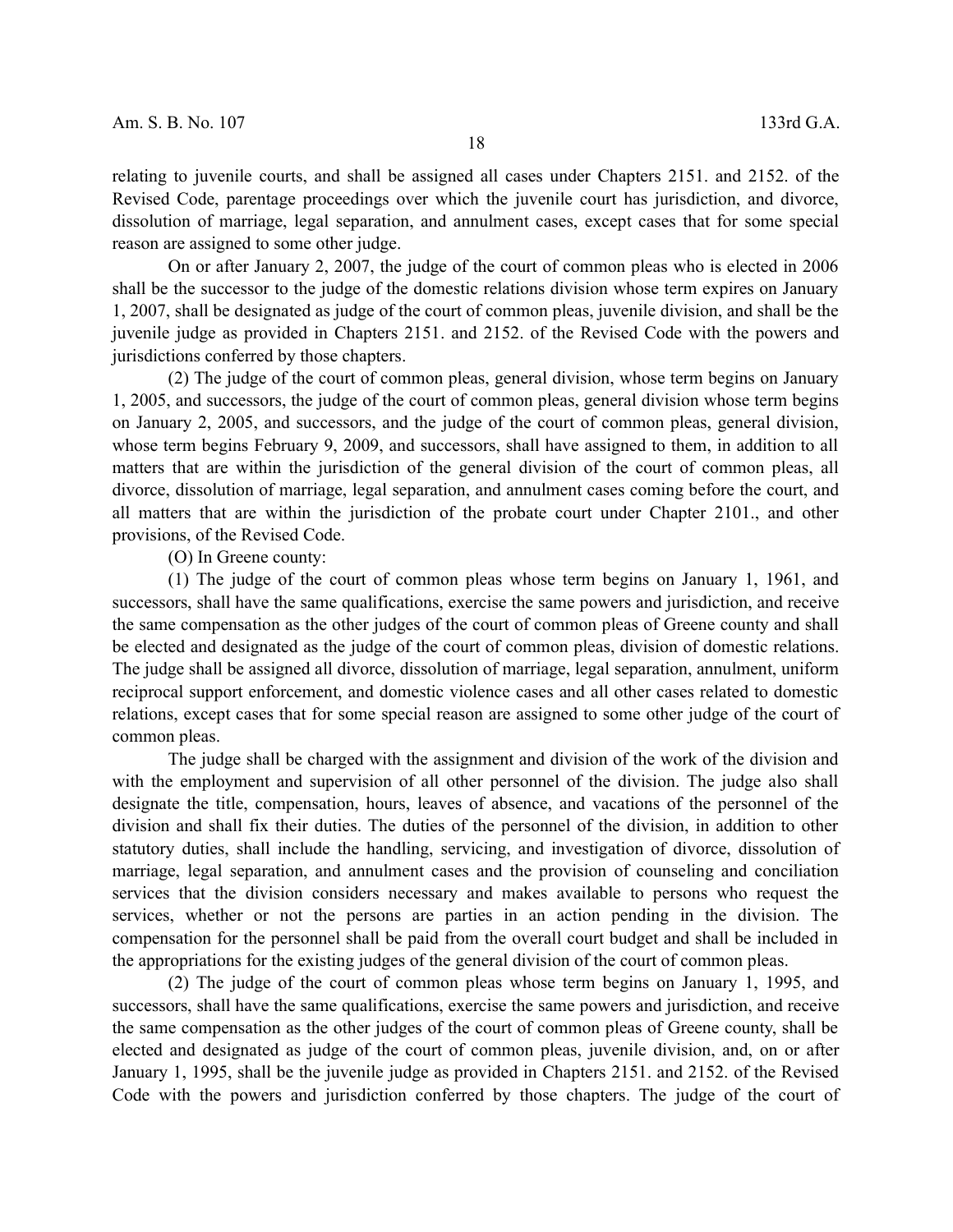common pleas, juvenile division, shall be the administrator of the juvenile division and its subdivisions and departments. The judge shall have charge of the employment, assignment, and supervision of the personnel of the juvenile division who are engaged in handling, servicing, or investigating juvenile cases, including any referees whom the judge considers necessary for the discharge of the judge's various duties.

The judge also shall designate the title, compensation, expense allowances, hours, leaves of absence, and vacation of the personnel of the division and shall fix their duties. The duties of the personnel, in addition to other statutory duties, include the handling, servicing, and investigation of juvenile cases and providing any counseling and conciliation services that the court makes available to persons, whether or not the persons are parties to an action pending in the court, who request the services.

(3) If one of the judges of the court of common pleas, general division, is sick, absent, or unable to perform that judge's judicial duties or the volume of cases pending in the general division necessitates it, the duties of that judge of the general division shall be performed by the judge of the division of domestic relations and the judge of the juvenile division.

(P) In Portage county, the judge of the court of common pleas, whose term begins January 2, 1987, and successors, shall have the same qualifications, exercise the same powers and jurisdiction, and receive the same compensation as the other judges of the court of common pleas of Portage county and shall be elected and designated as judge of the court of common pleas, division of domestic relations. The judge shall be assigned all divorce, dissolution of marriage, legal separation, and annulment cases coming before the court, except in cases that for some special reason are assigned to some other judge of the court of common pleas. The judge shall be charged with the assignment and division of the work of the division and with the employment and supervision of all other personnel of the domestic relations division.

The judge also shall designate the title, compensation, expense allowances, hours, leaves of absence, and vacations of the personnel of the division and shall fix their duties. The duties of the personnel, in addition to other statutory duties, shall include the handling, servicing, and investigation of divorce, dissolution of marriage, legal separation, and annulment cases and providing any counseling and conciliation services that the division makes available to persons, whether or not the persons are parties to an action pending in the division, who request the services.

(Q) In Clermont county, the judge of the court of common pleas, whose term begins January 2, 1987, and successors, shall have the same qualifications, exercise the same powers and jurisdiction, and receive the same compensation as the other judges of the court of common pleas of Clermont county and shall be elected and designated as judge of the court of common pleas, division of domestic relations. The judge shall be assigned all divorce, dissolution of marriage, legal separation, and annulment cases coming before the court, except in cases that for some special reason are assigned to some other judge of the court of common pleas. The judge shall be charged with the assignment and division of the work of the division and with the employment and supervision of all other personnel of the domestic relations division.

The judge also shall designate the title, compensation, expense allowances, hours, leaves of absence, and vacations of the personnel of the division and shall fix their duties. The duties of the personnel, in addition to other statutory duties, shall include the handling, servicing, and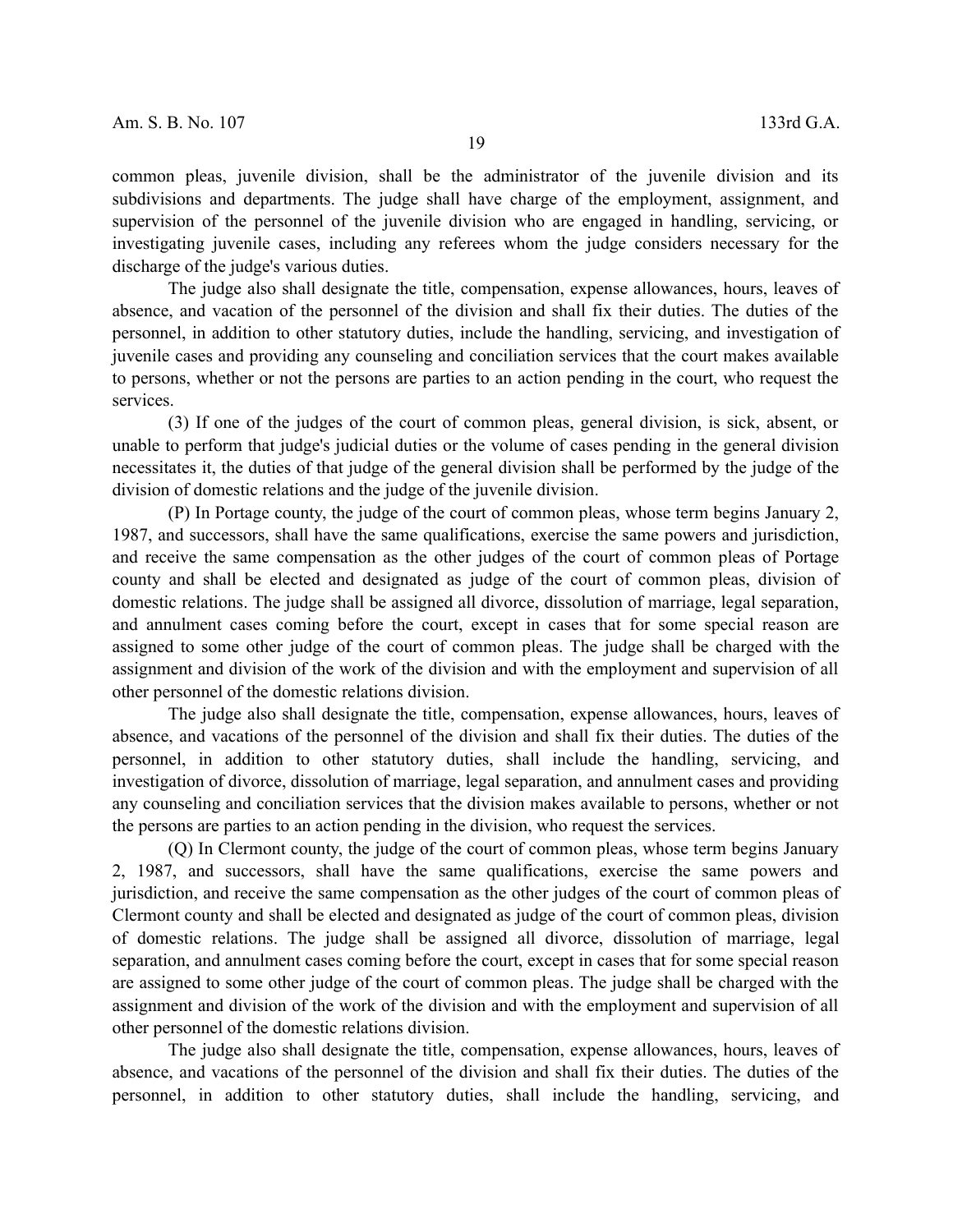the persons are parties to an action pending in the division, who request the services.

(R) In Warren county, the judge of the court of common pleas, whose term begins January 1, 1987, and successors, shall have the same qualifications, exercise the same powers and jurisdiction, and receive the same compensation as the other judges of the court of common pleas of Warren county and shall be elected and designated as judge of the court of common pleas, division of domestic relations. The judge shall be assigned all divorce, dissolution of marriage, legal separation, and annulment cases coming before the court, except in cases that for some special reason are assigned to some other judge of the court of common pleas. The judge shall be charged with the assignment and division of the work of the division and with the employment and supervision of all other personnel of the domestic relations division.

The judge also shall designate the title, compensation, expense allowances, hours, leaves of absence, and vacations of the personnel of the division and shall fix their duties. The duties of the personnel, in addition to other statutory duties, shall include the handling, servicing, and investigation of divorce, dissolution of marriage, legal separation, and annulment cases and providing any counseling and conciliation services that the division makes available to persons, whether or not the persons are parties to an action pending in the division, who request the services.

(S) In Licking county, the judges of the court of common pleas, whose terms begin on January 1, 1991, and January 1, 2005, and successors, shall have the same qualifications, exercise the same powers and jurisdiction, and receive the same compensation as the other judges of the court of common pleas of Licking county and shall be elected and designated as judges of the court of common pleas, division of domestic relations. The judges shall be assigned all divorce, dissolution of marriage, legal separation, and annulment cases, all cases arising under Chapter 3111. of the Revised Code, all proceedings involving child support, the allocation of parental rights and responsibilities for the care of children and the designation for the children of a place of residence and legal custodian, parenting time, and visitation, and all post-decree proceedings and matters arising from those cases and proceedings, except in cases that for some special reason are assigned to another judge of the court of common pleas. The administrative judge of the division of domestic relations shall be charged with the assignment and division of the work of the division and with the employment and supervision of the personnel of the division.

The administrative judge of the division of domestic relations shall designate the title, compensation, expense allowances, hours, leaves of absence, and vacations of the personnel of the division and shall fix the duties of the personnel of the division. The duties of the personnel of the division, in addition to other statutory duties, shall include the handling, servicing, and investigation of divorce, dissolution of marriage, legal separation, and annulment cases, cases arising under Chapter 3111. of the Revised Code, and proceedings involving child support, the allocation of parental rights and responsibilities for the care of children and the designation for the children of a place of residence and legal custodian, parenting time, and visitation and providing any counseling and conciliation services that the division makes available to persons, whether or not the persons are parties to an action pending in the division, who request the services.

(T) In Allen county, the judge of the court of common pleas, whose term begins January 1,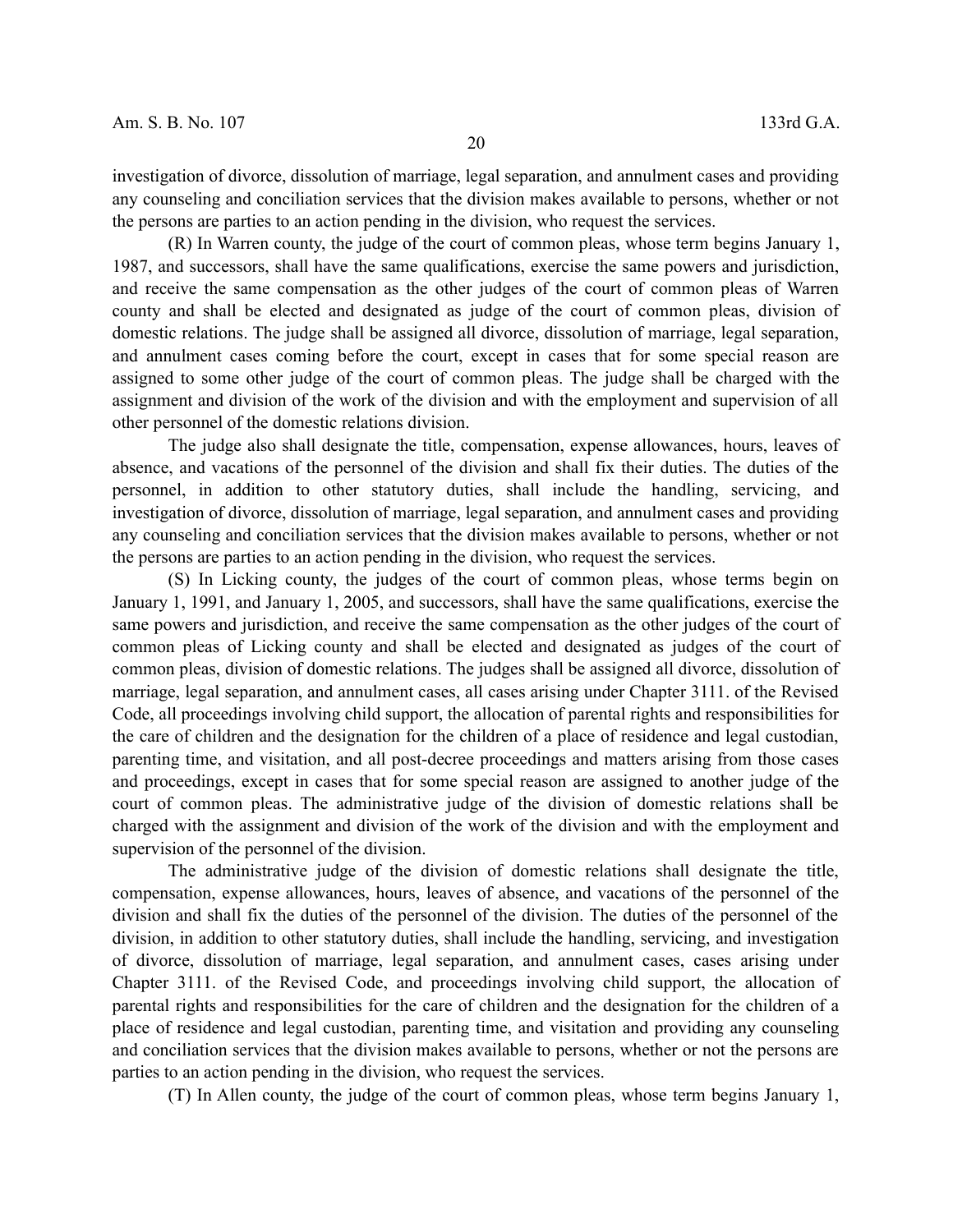1993, and successors, shall have the same qualifications, exercise the same powers and jurisdiction, and receive the same compensation as the other judges of the court of common pleas of Allen county and shall be elected and designated as judge of the court of common pleas, division of domestic relations. The judge shall be assigned all divorce, dissolution of marriage, legal separation, and annulment cases, all cases arising under Chapter 3111. of the Revised Code, all proceedings involving child support, the allocation of parental rights and responsibilities for the care of children and the designation for the children of a place of residence and legal custodian, parenting time, and visitation, and all post-decree proceedings and matters arising from those cases and proceedings, except in cases that for some special reason are assigned to another judge of the court of common pleas. The judge shall be charged with the assignment and division of the work of the division and with the employment and supervision of the personnel of the division.

The judge shall designate the title, compensation, expense allowances, hours, leaves of absence, and vacations of the personnel of the division and shall fix the duties of the personnel of the division. The duties of the personnel of the division, in addition to other statutory duties, shall include the handling, servicing, and investigation of divorce, dissolution of marriage, legal separation, and annulment cases, cases arising under Chapter 3111. of the Revised Code, and proceedings involving child support, the allocation of parental rights and responsibilities for the care of children and the designation for the children of a place of residence and legal custodian, parenting time, and visitation, and providing any counseling and conciliation services that the division makes available to persons, whether or not the persons are parties to an action pending in the division, who request the services.

(U) In Medina county, the judge of the court of common pleas whose term begins January 1, 1995, and successors, shall have the same qualifications, exercise the same powers and jurisdiction, and receive the same compensation as other judges of the court of common pleas of Medina county and shall be elected and designated as judge of the court of common pleas, division of domestic relations. The judge shall be assigned all divorce, dissolution of marriage, legal separation, and annulment cases, all cases arising under Chapter 3111. of the Revised Code, all proceedings involving child support, the allocation of parental rights and responsibilities for the care of children and the designation for the children of a place of residence and legal custodian, parenting time, and visitation, and all post-decree proceedings and matters arising from those cases and proceedings, except in cases that for some special reason are assigned to another judge of the court of common pleas. The judge shall be charged with the assignment and division of the work of the division and with the employment and supervision of the personnel of the division.

The judge shall designate the title, compensation, expense allowances, hours, leaves of absence, and vacations of the personnel of the division and shall fix the duties of the personnel of the division. The duties of the personnel, in addition to other statutory duties, include the handling, servicing, and investigation of divorce, dissolution of marriage, legal separation, and annulment cases, cases arising under Chapter 3111. of the Revised Code, and proceedings involving child support, the allocation of parental rights and responsibilities for the care of children and the designation for the children of a place of residence and legal custodian, parenting time, and visitation, and providing counseling and conciliation services that the division makes available to persons, whether or not the persons are parties to an action pending in the division, who request the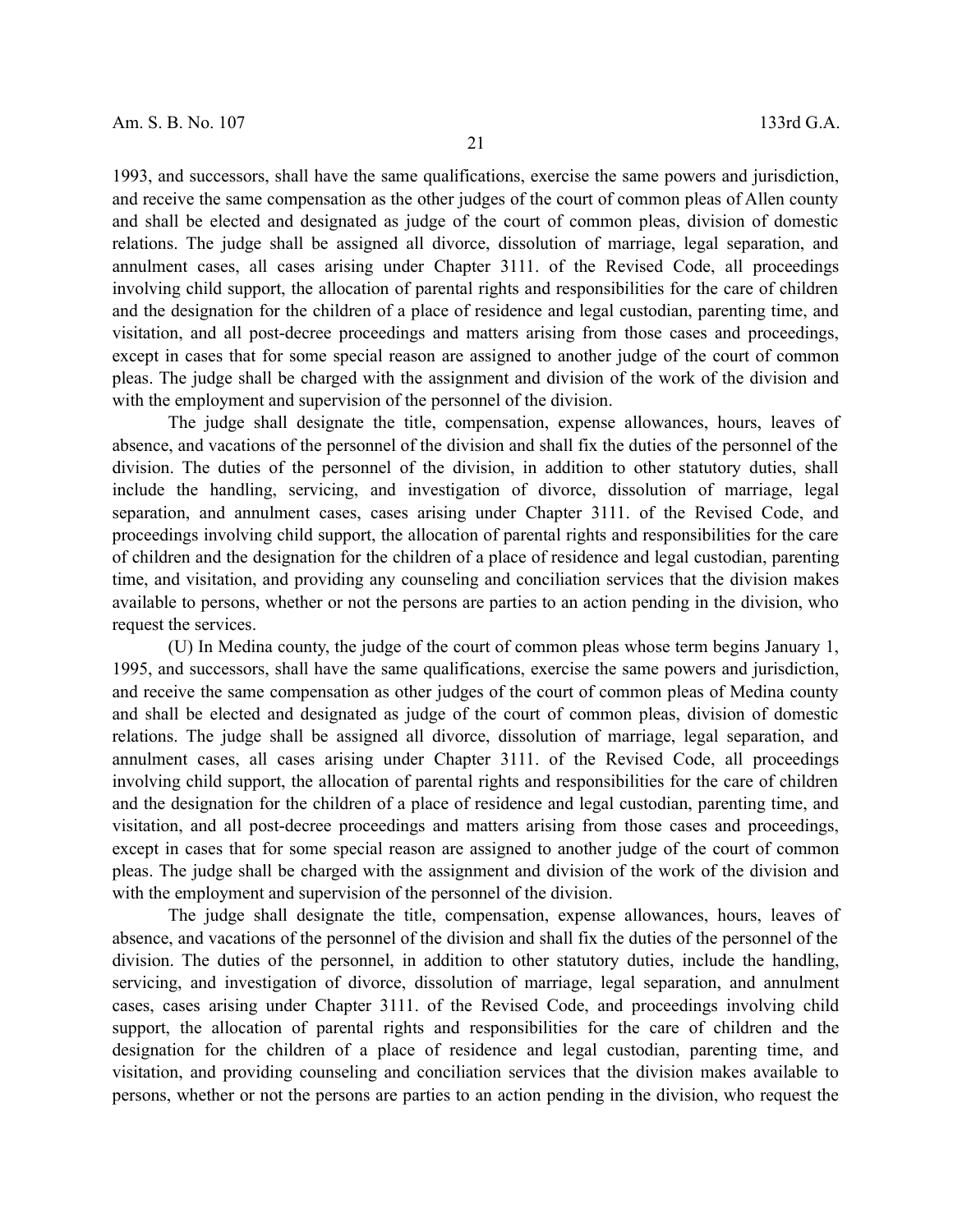services.

(V) In Fairfield county, the judge of the court of common pleas whose term begins January 2, 1995, and successors, shall have the same qualifications, exercise the same powers and jurisdiction, and receive the same compensation as the other judges of the court of common pleas of Fairfield county and shall be elected and designated as judge of the court of common pleas, division of domestic relations. The judge shall be assigned all divorce, dissolution of marriage, legal separation, and annulment cases, all cases arising under Chapter 3111. of the Revised Code, all proceedings involving child support, the allocation of parental rights and responsibilities for the care of children and the designation for the children of a place of residence and legal custodian, parenting time, and visitation, and all post-decree proceedings and matters arising from those cases and proceedings, except in cases that for some special reason are assigned to another judge of the court of common pleas. The judge also has concurrent jurisdiction with the probate-juvenile division of the court of common pleas of Fairfield county with respect to and may hear cases to determine the custody of a child, as defined in section 2151.011 of the Revised Code, who is not the ward of another court of this state, cases that are commenced by a parent, guardian, or custodian of a child, as defined in section 2151.011 of the Revised Code, to obtain an order requiring a parent of the child to pay child support for that child when the request for that order is not ancillary to an action for divorce, dissolution of marriage, annulment, or legal separation, a criminal or civil action involving an allegation of domestic violence, an action for support under Chapter 3115. of the Revised Code, or an action that is within the exclusive original jurisdiction of the probate-juvenile division of the court of common pleas of Fairfield county and that involves an allegation that the child is an abused, neglected, or dependent child, and post-decree proceedings and matters arising from those types of cases.

The judge of the domestic relations division shall be charged with the assignment and division of the work of the division and with the employment and supervision of the personnel of the division.

The judge shall designate the title, compensation, expense allowances, hours, leaves of absence, and vacations of the personnel of the division and shall fix the duties of the personnel of the division. The duties of the personnel of the division, in addition to other statutory duties, shall include the handling, servicing, and investigation of divorce, dissolution of marriage, legal separation, and annulment cases, cases arising under Chapter 3111. of the Revised Code, and proceedings involving child support, the allocation of parental rights and responsibilities for the care of children and the designation for the children of a place of residence and legal custodian, parenting time, and visitation, and providing any counseling and conciliation services that the division makes available to persons, regardless of whether the persons are parties to an action pending in the division, who request the services. When the judge hears a case to determine the custody of a child, as defined in section 2151.011 of the Revised Code, who is not the ward of another court of this state or a case that is commenced by a parent, guardian, or custodian of a child, as defined in section 2151.011 of the Revised Code, to obtain an order requiring a parent of the child to pay child support for that child when the request for that order is not ancillary to an action for divorce, dissolution of marriage, annulment, or legal separation, a criminal or civil action involving an allegation of domestic violence, an action for support under Chapter 3115. of the Revised Code, or an action that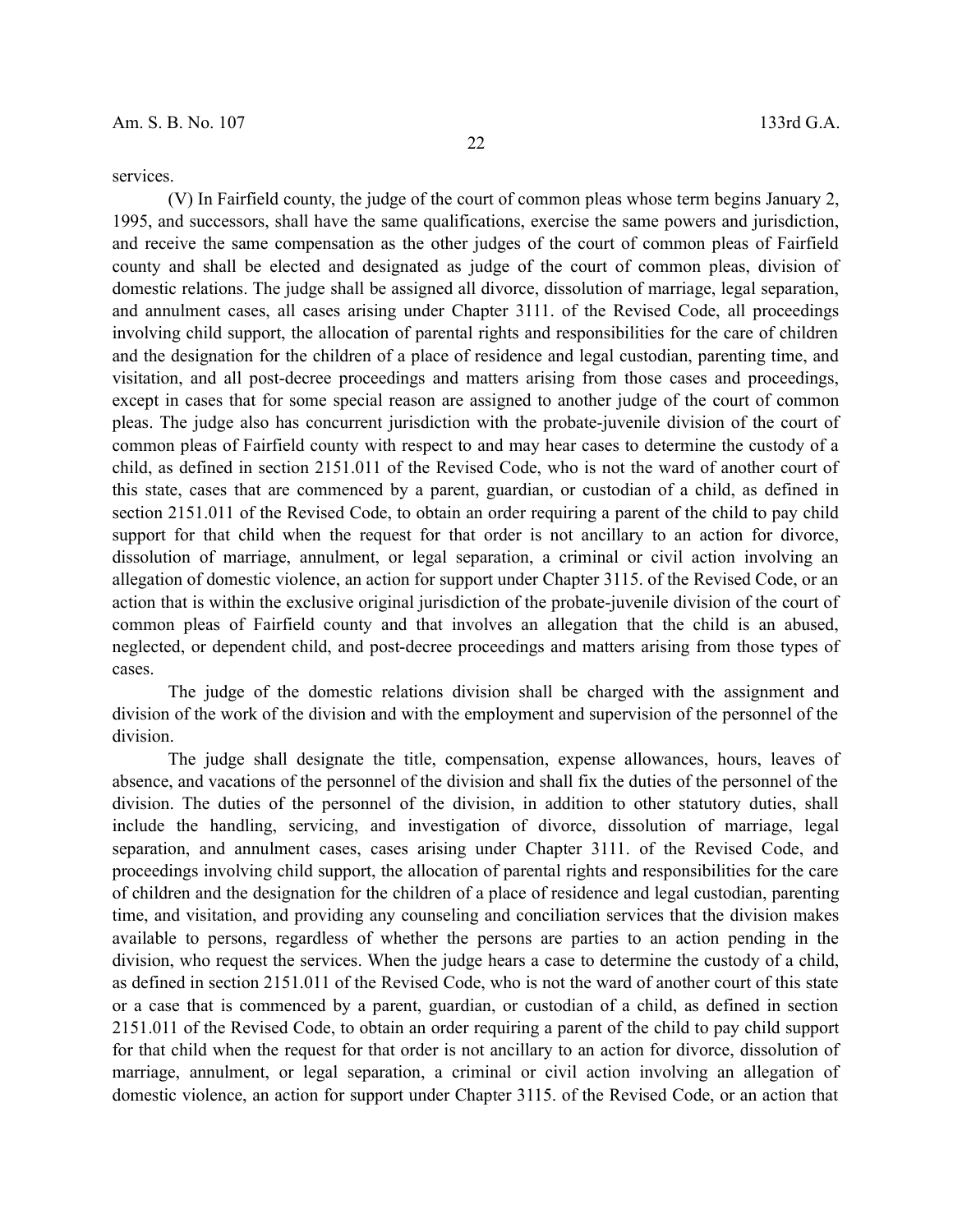is within the exclusive original jurisdiction of the probate-juvenile division of the court of common pleas of Fairfield county and that involves an allegation that the child is an abused, neglected, or dependent child, the duties of the personnel of the domestic relations division also include the handling, servicing, and investigation of those types of cases.

(W)(1) In Clark county, the judge of the court of common pleas whose term begins on January 2, 1995, and successors, shall have the same qualifications, exercise the same powers and jurisdiction, and receive the same compensation as other judges of the court of common pleas of Clark county and shall be elected and designated as judge of the court of common pleas, domestic relations division. The judge shall have all the powers relating to juvenile courts, and all cases under Chapters 2151. and 2152. of the Revised Code and all parentage proceedings under Chapter 3111. of the Revised Code over which the juvenile court has jurisdiction shall be assigned to the judge of the division of domestic relations. All divorce, dissolution of marriage, legal separation, annulment, uniform reciprocal support enforcement, and other cases related to domestic relations shall be assigned to the domestic relations division, and the presiding judge of the court of common pleas shall assign the cases to the judge of the domestic relations division and the judges of the general division.

(2) In addition to the judge's regular duties, the judge of the division of domestic relations shall serve on the children services board and the county advisory board.

(3) If the judge of the court of common pleas of Clark county, division of domestic relations, is sick, absent, or unable to perform that judge's judicial duties or if the presiding judge of the court of common pleas of Clark county determines that the volume of cases pending in the division of domestic relations necessitates it, the duties of the judge of the division of domestic relations shall be performed by the judges of the general division or probate division of the court of common pleas of Clark county, as assigned for that purpose by the presiding judge of that court, and the judges so assigned shall act in conjunction with the judge of the division of domestic relations of that court.

(X) In Scioto county, the judge of the court of common pleas whose term begins January 2, 1995, and successors, shall have the same qualifications, exercise the same powers and jurisdiction, and receive the same compensation as other judges of the court of common pleas of Scioto county and shall be elected and designated as judge of the court of common pleas, division of domestic relations. The judge shall be assigned all divorce, dissolution of marriage, legal separation, and annulment cases, all cases arising under Chapter 3111. of the Revised Code, all proceedings involving child support, the allocation of parental rights and responsibilities for the care of children and the designation for the children of a place of residence and legal custodian, parenting time, visitation, and all post-decree proceedings and matters arising from those cases and proceedings, except in cases that for some special reason are assigned to another judge of the court of common pleas. The judge shall be charged with the assignment and division of the work of the division and with the employment and supervision of the personnel of the division.

The judge shall designate the title, compensation, expense allowances, hours, leaves of absence, and vacations of the personnel of the division and shall fix the duties of the personnel of the division. The duties of the personnel, in addition to other statutory duties, include the handling, servicing, and investigation of divorce, dissolution of marriage, legal separation, and annulment cases, cases arising under Chapter 3111. of the Revised Code, and proceedings involving child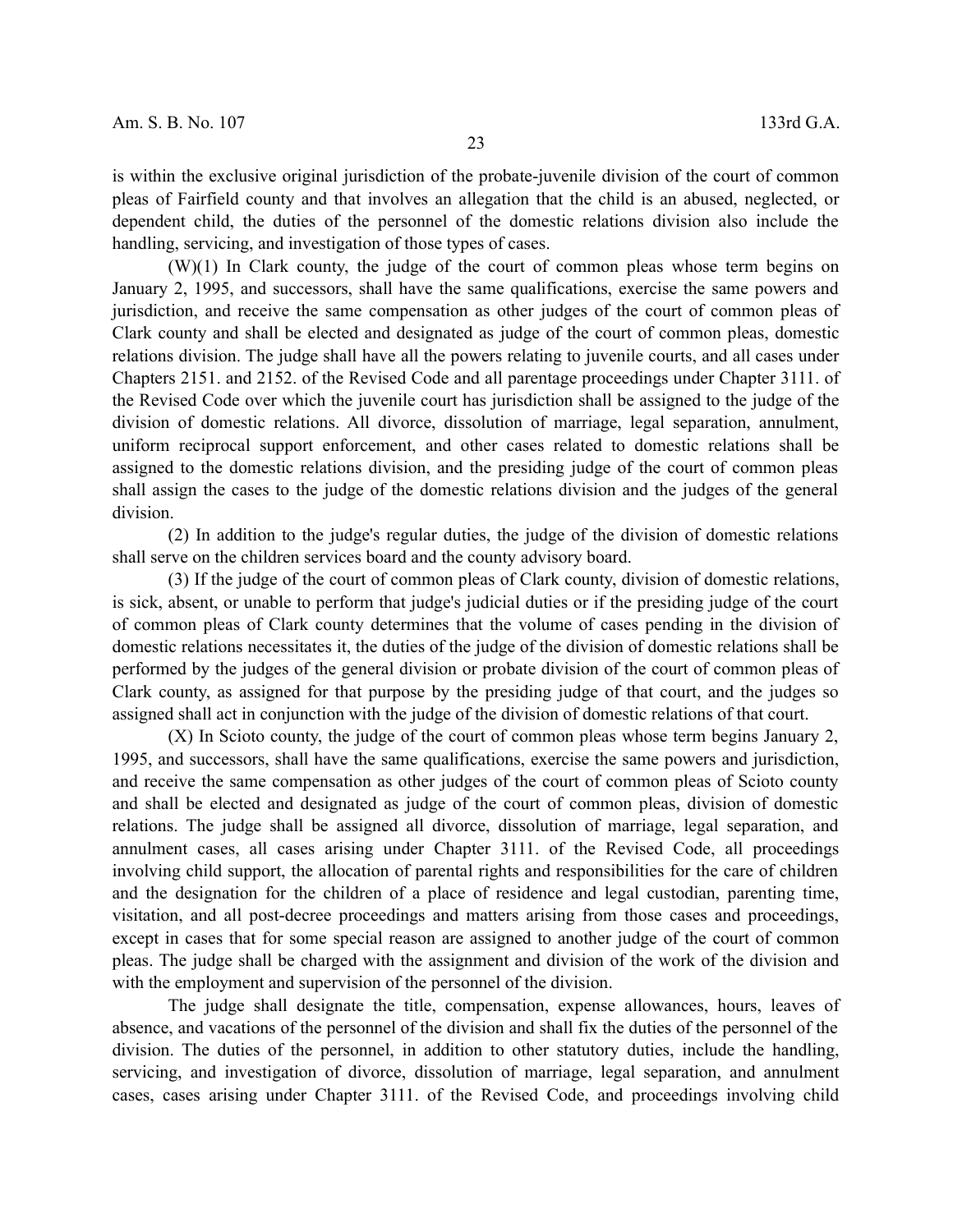support, the allocation of parental rights and responsibilities for the care of children and the designation for the children of a place of residence and legal custodian, parenting time, and visitation, and providing counseling and conciliation services that the division makes available to persons, whether or not the persons are parties to an action pending in the division, who request the services.

(Y) In Auglaize county, the judge of the probate and juvenile divisions of the Auglaize county court of common pleas also shall be the administrative judge of the domestic relations division of the court and shall be assigned all divorce, dissolution of marriage, legal separation, and annulment cases coming before the court. The judge shall have all powers as administrator of the domestic relations division and shall have charge of the personnel engaged in handling, servicing, or investigating divorce, dissolution of marriage, legal separation, and annulment cases, including any referees considered necessary for the discharge of the judge's various duties.

(Z)(1) In Marion county, the judge of the court of common pleas whose term begins on February 9, 1999, and the successors to that judge, shall have the same qualifications, exercise the same powers and jurisdiction, and receive the same compensation as the other judges of the court of common pleas of Marion county and shall be elected and designated as judge of the court of common pleas, domestic relations-juvenile-probate division. Except as otherwise specified in this division, that judge, and the successors to that judge, shall have all the powers relating to juvenile courts, and all cases under Chapters 2151. and 2152. of the Revised Code, all cases arising under Chapter 3111. of the Revised Code, all divorce, dissolution of marriage, legal separation, and annulment cases, all proceedings involving child support, the allocation of parental rights and responsibilities for the care of children and the designation for the children of a place of residence and legal custodian, parenting time, and visitation, and all post-decree proceedings and matters arising from those cases and proceedings shall be assigned to that judge and the successors to that judge. Except as provided in division (Z)(2) of this section and notwithstanding any other provision of any section of the Revised Code, on and after February 9, 2003, the judge of the court of common pleas of Marion county whose term begins on February 9, 1999, and the successors to that judge, shall have all the powers relating to the probate division of the court of common pleas of Marion county in addition to the powers previously specified in this division, and shall exercise concurrent jurisdiction with the judge of the probate division of that court over all matters that are within the jurisdiction of the probate division of that court under Chapter 2101., and other provisions, of the Revised Code in addition to the jurisdiction of the domestic relations-juvenile-probate division of that court otherwise specified in division  $(Z)(1)$  of this section.

(2) The judge of the domestic relations-juvenile-probate division of the court of common pleas of Marion county or the judge of the probate division of the court of common pleas of Marion county, whichever of those judges is senior in total length of service on the court of common pleas of Marion county, regardless of the division or divisions of service, shall serve as the clerk of the probate division of the court of common pleas of Marion county.

(3) On and after February 9, 2003, all references in law to "the probate court," "the probate judge," "the juvenile court," or "the judge of the juvenile court" shall be construed, with respect to Marion county, as being references to both "the probate division" and "the domestic relationsjuvenile-probate division" and as being references to both "the judge of the probate division" and "the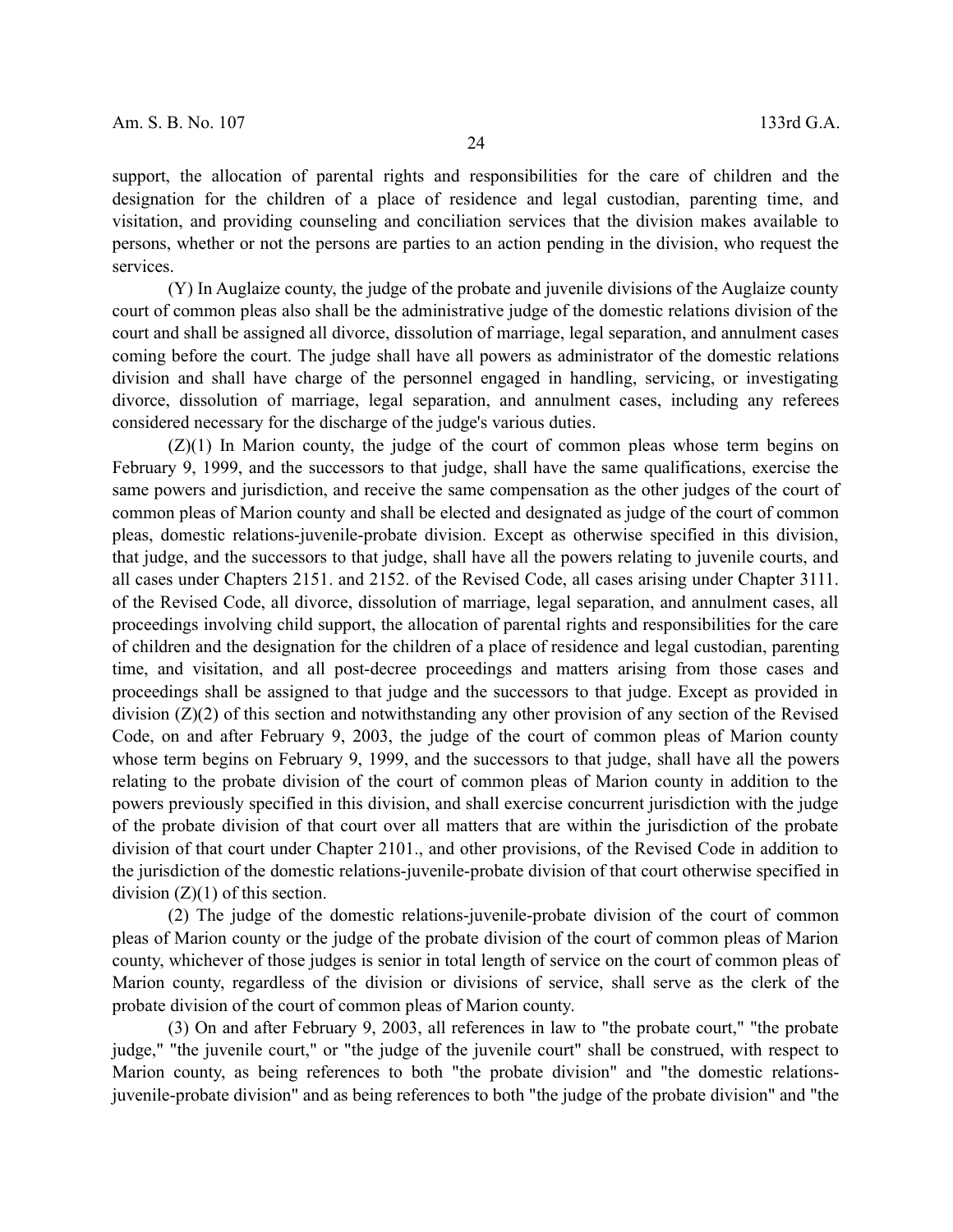judge of the domestic relations- juvenile-probate division." On and after February 9, 2003, all references in law to "the clerk of the probate court" shall be construed, with respect to Marion county, as being references to the judge who is serving pursuant to division  $(Z)(2)$  of this section as the clerk of the probate division of the court of common pleas of Marion county.

(AA) In Muskingum county, the judge of the court of common pleas whose term begins on January 2, 2003, and successors, shall have the same qualifications, exercise the same powers and jurisdiction, and receive the same compensation as the other judges of the court of common pleas of Muskingum county and shall be elected and designated as the judge of the court of common pleas, division of domestic relations. The judge shall be assigned all divorce, dissolution of marriage, legal separation, and annulment cases, all cases arising under Chapter 3111. of the Revised Code, all proceedings involving child support, the allocation of parental rights and responsibilities for the care of children and the designation for the children of a place of residence and legal custodian, parenting time, and visitation, and all post-decree proceedings and matters arising from those cases and proceedings, except in cases that for some special reason are assigned to another judge of the court of common pleas. The judge shall be charged with the assignment and division of the work of the division and with the employment and supervision of the personnel of the division.

The judge shall designate the title, compensation, expense allowances, hours, leaves of absence, and vacations of the personnel of the division and shall fix the duties of the personnel of the division. The duties of the personnel of the division, in addition to other statutory duties, shall include the handling, servicing, and investigation of divorce, dissolution of marriage, legal separation, and annulment cases, cases arising under Chapter 3111. of the Revised Code, and proceedings involving child support, the allocation of parental rights and responsibilities for the care of children and the designation for the children of a place of residence and legal custodian, parenting time, and visitation and providing any counseling and conciliation services that the division makes available to persons, whether or not the persons are parties to an action pending in the division, who request the services.

(BB) In Henry county, the judge of the court of common pleas whose term begins on January 1, 2005, and successors, shall have the same qualifications, exercise the same powers and jurisdiction, and receive the same compensation as the other judge of the court of common pleas of Henry county and shall be elected and designated as the judge of the court of common pleas, division of domestic relations. The judge shall have all of the powers relating to juvenile courts, and all cases under Chapter 2151. or 2152. of the Revised Code, all parentage proceedings arising under Chapter 3111. of the Revised Code over which the juvenile court has jurisdiction, all divorce, dissolution of marriage, legal separation, and annulment cases, all proceedings involving child support, the allocation of parental rights and responsibilities for the care of children and the designation for the children of a place of residence and legal custodian, parenting time, and visitation, and all postdecree proceedings and matters arising from those cases and proceedings shall be assigned to that judge, except in cases that for some special reason are assigned to the other judge of the court of common pleas.

(CC)(1) In Logan county, the judge of the court of common pleas whose term begins January 2, 2005, and the successors to that judge, shall have the same qualifications, exercise the same powers and jurisdiction, and receive the same compensation as the other judges of the court of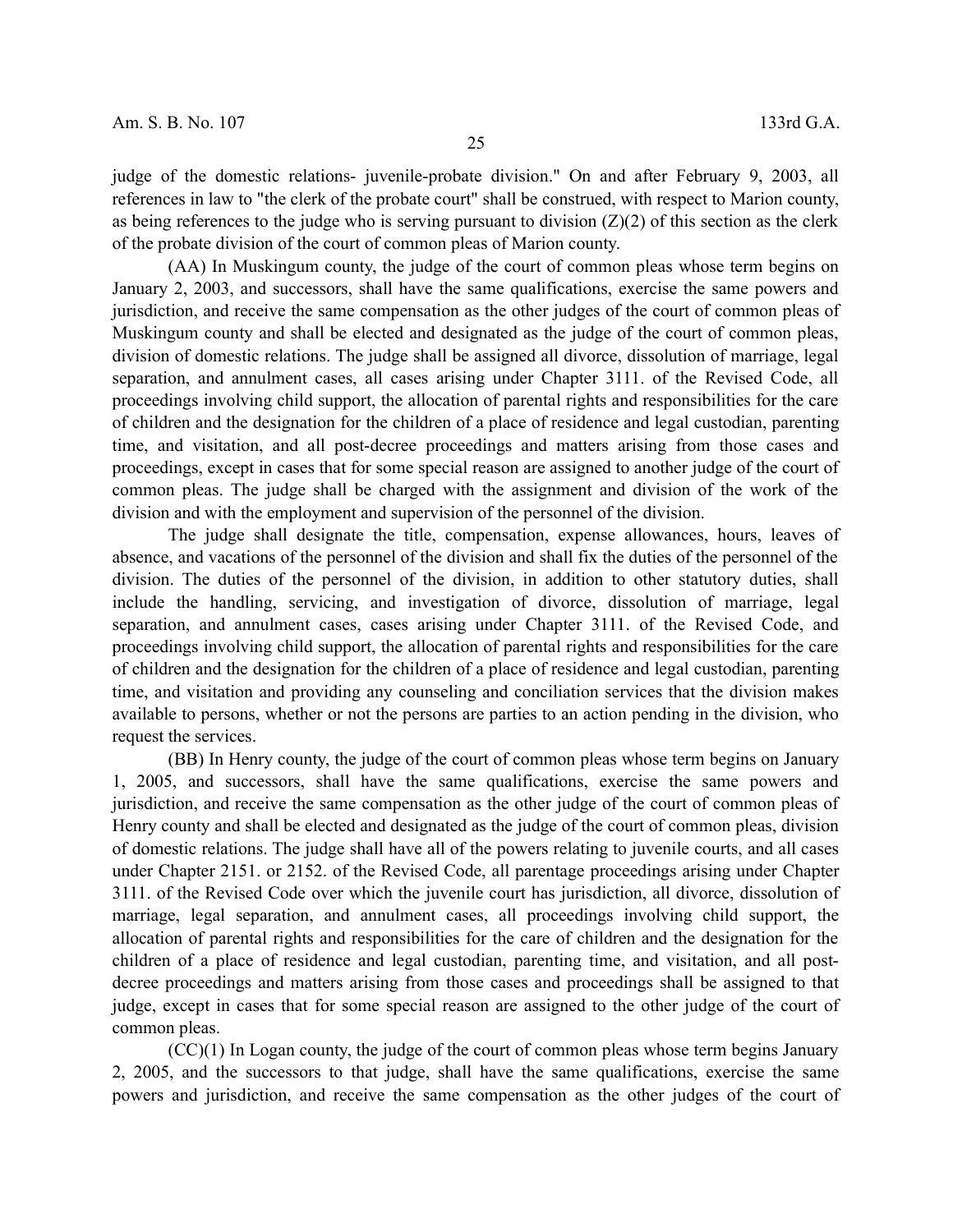common pleas of Logan county and shall be elected and designated as judge of the court of common pleas, family court division. Except as otherwise specified in this division, that judge, and the successors to that judge, shall have all the powers relating to juvenile courts, and all cases under Chapters 2151. and 2152. of the Revised Code, all cases arising under Chapter 3111. of the Revised Code, all divorce, dissolution of marriage, legal separation, and annulment cases, all proceedings involving child support, the allocation of parental rights and responsibilities for the care of children and designation for the children of a place of residence and legal custodian, parenting time, and visitation, and all post-decree proceedings and matters arising from those cases and proceedings shall be assigned to that judge and the successors to that judge. Notwithstanding any other provision of any section of the Revised Code, on and after January 2, 2005, the judge of the court of common pleas of Logan county whose term begins on January 2, 2005, and the successors to that judge, shall have all the powers relating to the probate division of the court of common pleas of Logan county in addition to the powers previously specified in this division and shall exercise concurrent jurisdiction with the judge of the probate division of that court over all matters that are within the jurisdiction of the probate division of that court under Chapter 2101., and other provisions, of the Revised Code in addition to the jurisdiction of the family court division of that court otherwise specified in division (CC)(1) of this section.

(2) The judge of the family court division of the court of common pleas of Logan county or the probate judge of the court of common pleas of Logan county who is elected as the administrative judge of the family court division of the court of common pleas of Logan county pursuant to Rule 4 of the Rules of Superintendence shall be the clerk of the family court division of the court of common pleas of Logan county.

(3) On and after the effective date of this amendment April 5, 2019, all references in law to "the probate court," "the probate judge," "the juvenile court," or "the judge of the juvenile court" shall be construed, with respect to Logan county, as being references to both "the probate division" and the "family court division" and as being references to both "the judge of the probate division" and the "judge of the family court division." On and after the effective date of this amendment April 5, 2019, all references in law to "the clerk of the probate court" shall be construed, with respect to Logan county, as being references to the judge who is serving pursuant to division  $(CC)(2)$  of this section as the clerk of the family court division of the court of common pleas of Logan county.

(DD)(1) In Champaign county, the judge of the court of common pleas whose term begins February 9, 2003, and the judge of the court of common pleas whose term begins February 10, 2009, and the successors to those judges, shall have the same qualifications, exercise the same powers and jurisdiction, and receive the same compensation as the other judges of the court of common pleas of Champaign county and shall be elected and designated as judges of the court of common pleas, domestic relations-juvenile-probate division. Except as otherwise specified in this division, those judges, and the successors to those judges, shall have all the powers relating to juvenile courts, and all cases under Chapters 2151. and 2152. of the Revised Code, all cases arising under Chapter 3111. of the Revised Code, all divorce, dissolution of marriage, legal separation, and annulment cases, all proceedings involving child support, the allocation of parental rights and responsibilities for the care of children and the designation for the children of a place of residence and legal custodian, parenting time, and visitation, and all post-decree proceedings and matters arising from those cases and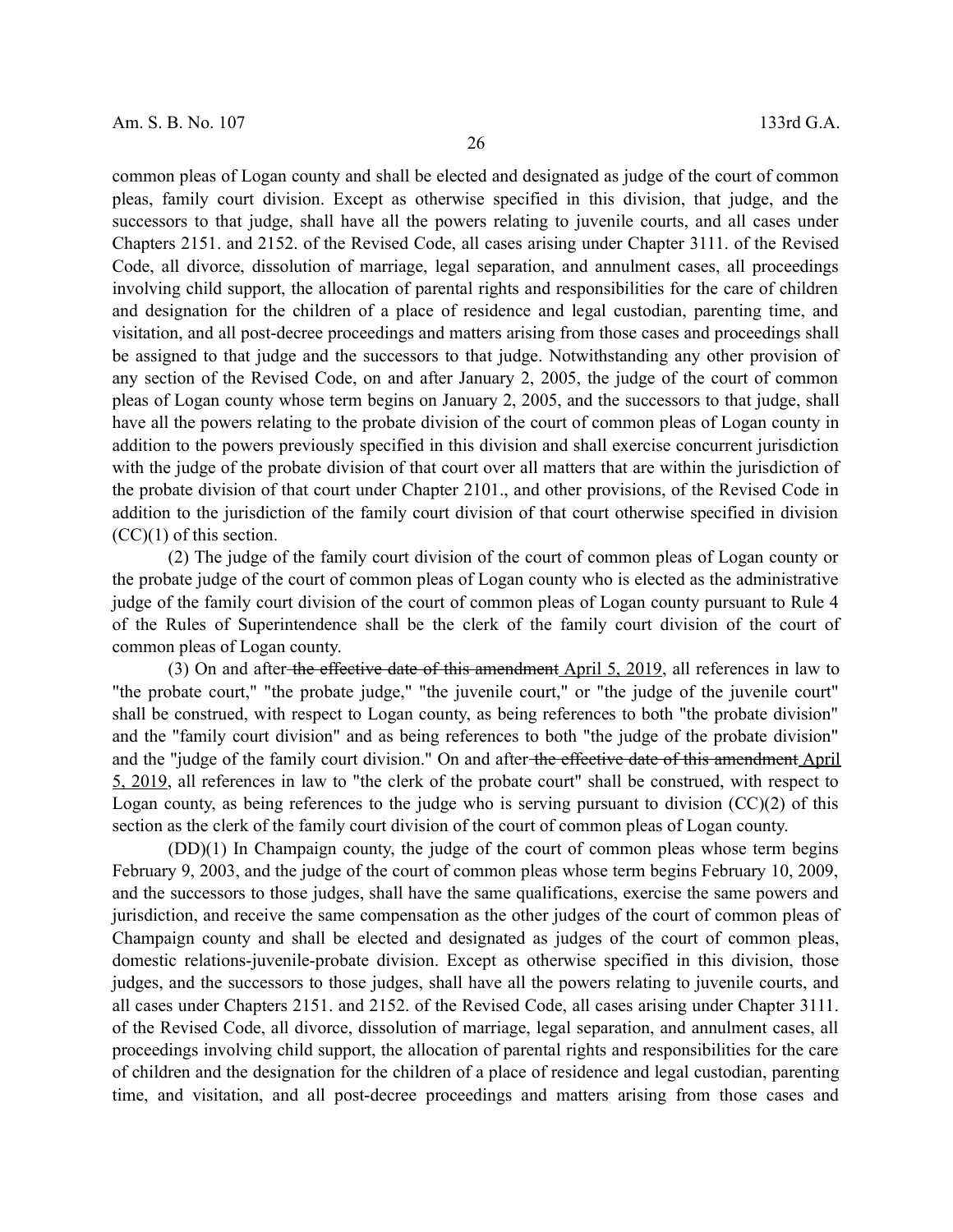proceedings shall be assigned to those judges and the successors to those judges. Notwithstanding any other provision of any section of the Revised Code, on and after February 9, 2009, the judges designated by this division as judges of the court of common pleas of Champaign county, domestic relations-juvenile-probate division, and the successors to those judges, shall have all the powers relating to probate courts in addition to the powers previously specified in this division and shall exercise jurisdiction over all matters that are within the jurisdiction of probate courts under Chapter 2101., and other provisions, of the Revised Code in addition to the jurisdiction of the domestic relations-juvenile-probate division otherwise specified in division (DD)(1) of this section.

(2) On and after February 9, 2009, all references in law to "the probate court," "the probate judge," "the juvenile court," or "the judge of the juvenile court" shall be construed with respect to Champaign county as being references to the "domestic relations-juvenile-probate division" and as being references to the "judge of the domestic relations-juvenile-probate division." On and after February 9, 2009, all references in law to "the clerk of the probate court" shall be construed with respect to Champaign county as being references to the judge who is serving pursuant to Rule 4 of the Rules of Superintendence for the Courts of Ohio as the administrative judge of the court of common pleas, domestic relations-juvenile-probate division.

(EE) In Delaware county, the judge of the court of common pleas whose term begins on January 1, 2017, and successors, shall have the same qualifications, exercise the same powers and jurisdiction, and receive the same compensation as the other judges of the court of common pleas of Delaware county and shall be elected and designated as the judge of the court of common pleas, division of domestic relations. Divorce, dissolution of marriage, legal separation, and annulment cases, including any post-decree proceedings, and cases involving questions of paternity, custody, visitation, child support, and the allocation of parental rights and responsibilities for the care of children, regardless of whether those matters arise in post-decree proceedings or involve children born between unmarried persons, shall be assigned to that judge, except cases that for some special reason are assigned to another judge of the court of common pleas.

(FF) If a judge of the court of common pleas, division of domestic relations, or juvenile judge, of any of the counties mentioned in this section is sick, absent, or unable to perform that judge's judicial duties or the volume of cases pending in the judge's division necessitates it, the duties of that judge shall be performed by another judge of the court of common pleas of that county, assigned for that purpose by the presiding judge of the court of common pleas of that county to act in place of or in conjunction with that judge, as the case may require.

Sec. 3517.10. (A) Except as otherwise provided in this division, every campaign committee, political action committee, legislative campaign fund, political party, and political contributing entity that made or received a contribution or made an expenditure in connection with the nomination or election of any candidate or in connection with any ballot issue or question at any election held or to be held in this state shall file, on a form prescribed under this section or by electronic means of transmission as provided in this section and section 3517.106 of the Revised Code, a full, true, and itemized statement, made under penalty of election falsification, setting forth in detail the contributions and expenditures, not later than four p.m. of the following dates:

(1) The twelfth day before the election to reflect contributions received and expenditures made from the close of business on the last day reflected in the last previously filed statement, if any,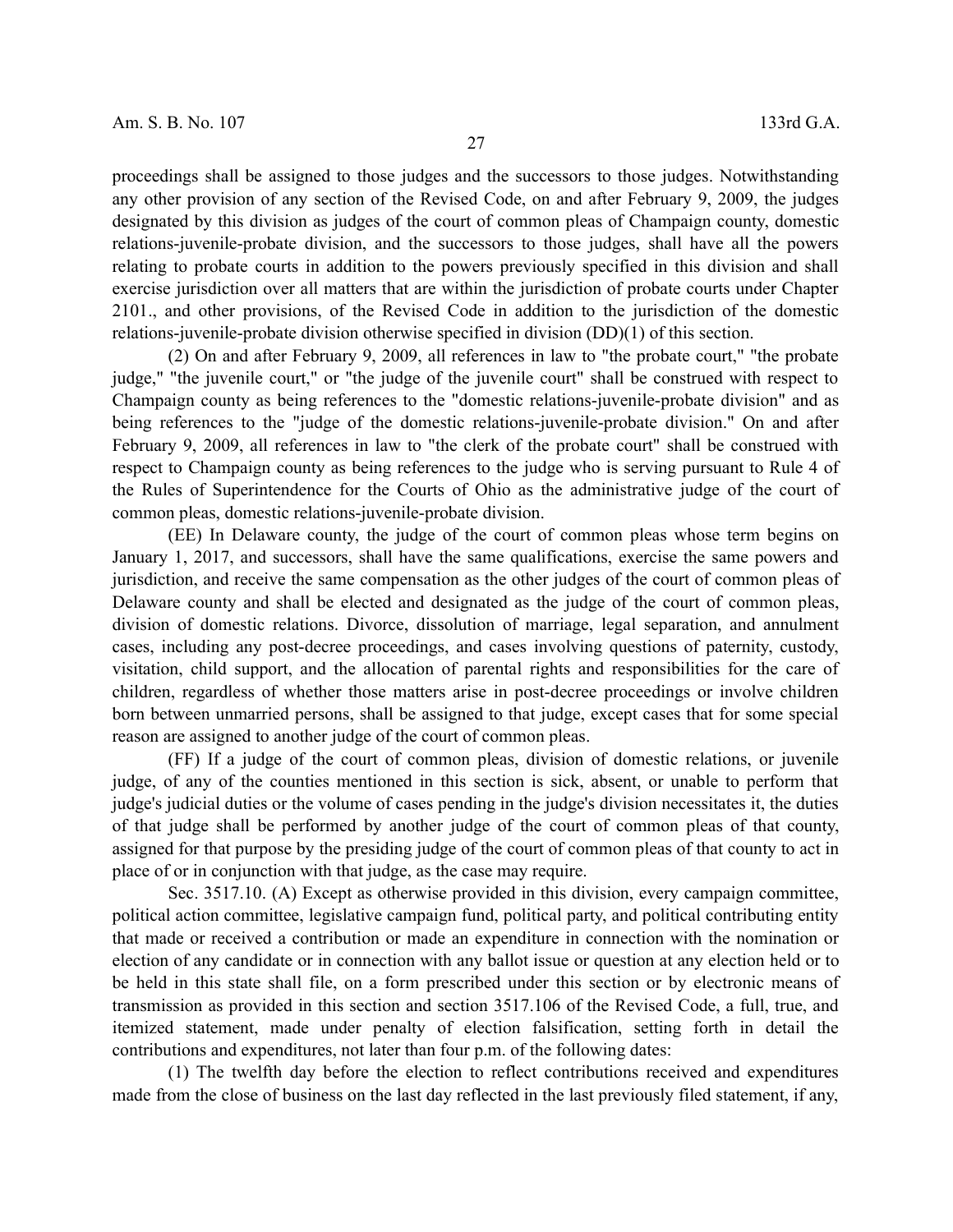to the close of business on the twentieth day before the election;

(2) The thirty-eighth day after the election to reflect the contributions received and expenditures made from the close of business on the last day reflected in the last previously filed statement, if any, to the close of business on the seventh day before the filing of the statement;

(3) The last business day of January of every year to reflect the contributions received and expenditures made from the close of business on the last day reflected in the last previously filed statement, if any, to the close of business on the last day of December of the previous year;

(4) The last business day of July of every year to reflect the contributions received and expenditures made from the close of business on the last day reflected in the last previously filed statement, if any, to the close of business on the last day of June of that year.

A campaign committee shall only be required to file the statements prescribed under divisions (A)(1) and (2) of this section in connection with the nomination or election of the committee's candidate.

The statement required under division  $(A)(1)$  of this section shall not be required of any campaign committee, political action committee, legislative campaign fund, political party, or political contributing entity that has received contributions of less than one thousand dollars and has made expenditures of less than one thousand dollars at the close of business on the twentieth day before the election. Those contributions and expenditures shall be reported in the statement required under division (A)(2) of this section.

If an election to select candidates to appear on the general election ballot is held within sixty days before a general election, the campaign committee of a successful candidate in the earlier election may file the statement required by division  $(A)(1)$  of this section for the general election instead of the statement required by division (A)(2) of this section for the earlier election if the pregeneral election statement reflects the status of contributions and expenditures for the period twenty days before the earlier election to twenty days before the general election.

If a person becomes a candidate less than twenty days before an election, the candidate's campaign committee is not required to file the statement required by division (A)(1) of this section.

No statement under division (A)(3) of this section shall be required for any year in which a campaign committee, political action committee, legislative campaign fund, political party, or political contributing entity is required to file a postgeneral election statement under division (A)(2) of this section. However, a statement under division (A)(3) of this section may be filed, at the option of the campaign committee, political action committee, legislative campaign fund, political party, or political contributing entity.

No campaign committee of a candidate for the office of chief justice or justice of the supreme court, and no campaign committee of a candidate for the office of judge of any court in this state, shall be required to file a statement under division (A)(4) of this section.

Except as otherwise provided in this paragraph and in the next paragraph of this section, the only campaign committees required to file a statement under division (A)(4) of this section are the campaign committee of a statewide candidate and the campaign committee of a candidate for county office. The campaign committee of a candidate for any other nonjudicial office is required to file a statement under division (A)(4) of this section if that campaign committee receives, during that period, contributions exceeding ten thousand dollars.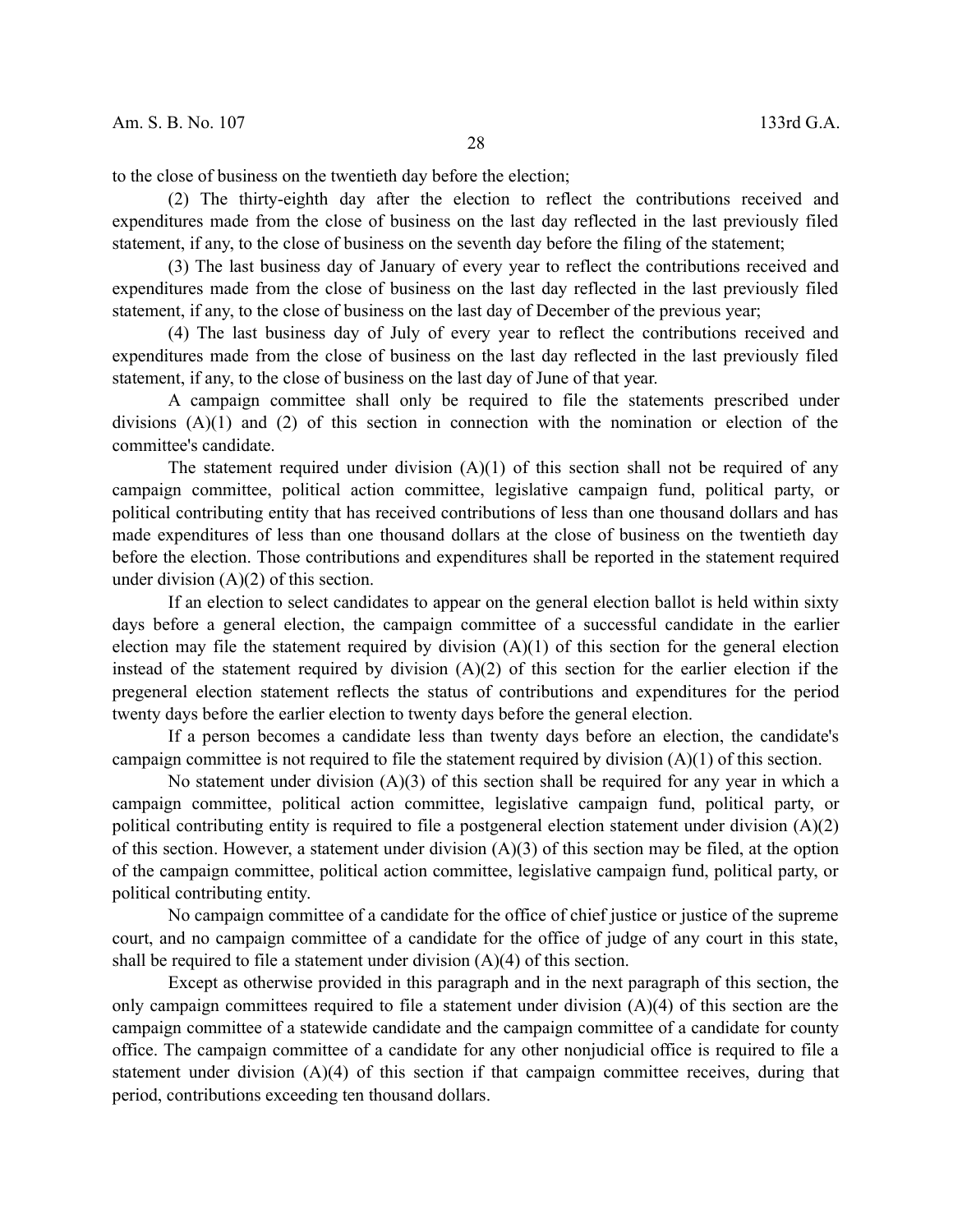No statement under division  $(A)(4)$  of this section shall be required of a campaign committee, a political action committee, a legislative campaign fund, a political party, or a political contributing entity for any year in which the campaign committee, political action committee, legislative campaign fund, political party, or political contributing entity is required to file a postprimary election statement under division (A)(2) of this section. However, a statement under division (A)(4) of this section may be filed at the option of the campaign committee, political action committee, legislative campaign fund, political party, or political contributing entity.

No statement under division  $(A)(3)$  or  $(4)$  of this section shall be required if the campaign committee, political action committee, legislative campaign fund, political party, or political contributing entity has no contributions that it has received and no expenditures that it has made since the last date reflected in its last previously filed statement. However, the campaign committee, political action committee, legislative campaign fund, political party, or political contributing entity shall file a statement to that effect, on a form prescribed under this section and made under penalty of election falsification, on the date required in division  $(A)(3)$  or  $(A)$  of this section, as applicable.

The campaign committee of a statewide candidate shall file a monthly statement of contributions received during each of the months of July, August, and September in the year of the general election in which the candidate seeks office. The campaign committee of a statewide candidate shall file the monthly statement not later than three business days after the last day of the month covered by the statement. During the period beginning on the nineteenth day before the general election in which a statewide candidate seeks election to office and extending through the day of that general election, each time the campaign committee of the joint candidates for the offices of governor and lieutenant governor or of a candidate for the office of secretary of state, auditor of state, treasurer of state, or attorney general receives a contribution from a contributor that causes the aggregate amount of contributions received from that contributor during that period to equal or exceed ten thousand dollars and each time the campaign committee of a candidate for the office of chief justice or justice of the supreme court receives a contribution from a contributor that causes the aggregate amount of contributions received from that contributor during that period to exceed ten thousand dollars, the campaign committee shall file a two-business-day statement reflecting that contribution. Contributions reported on a two-business-day statement required to be filed by a campaign committee of a statewide candidate in a primary election shall also be included in the postprimary election statement required to be filed by that campaign committee under division (A)(2) of this section. A two-business-day statement required by this paragraph shall be filed not later than two business days after receipt of the contribution. The statements required by this paragraph shall be filed in addition to any other statements required by this section.

Subject to the secretary of state having implemented, tested, and verified the successful operation of any system the secretary of state prescribes pursuant to divisions (C)(6)(b) and (D)(6) of this section and division  $(H)(E)(1)$  of section 3517.106 of the Revised Code for the filing of campaign finance statements by electronic means of transmission, a campaign committee of a statewide candidate shall file a two-business-day statement under the preceding paragraph by electronic means of transmission if the campaign committee is required to file a pre-election, postelection, or monthly statement of contributions and expenditures by electronic means of transmission under this section or section 3517.106 of the Revised Code.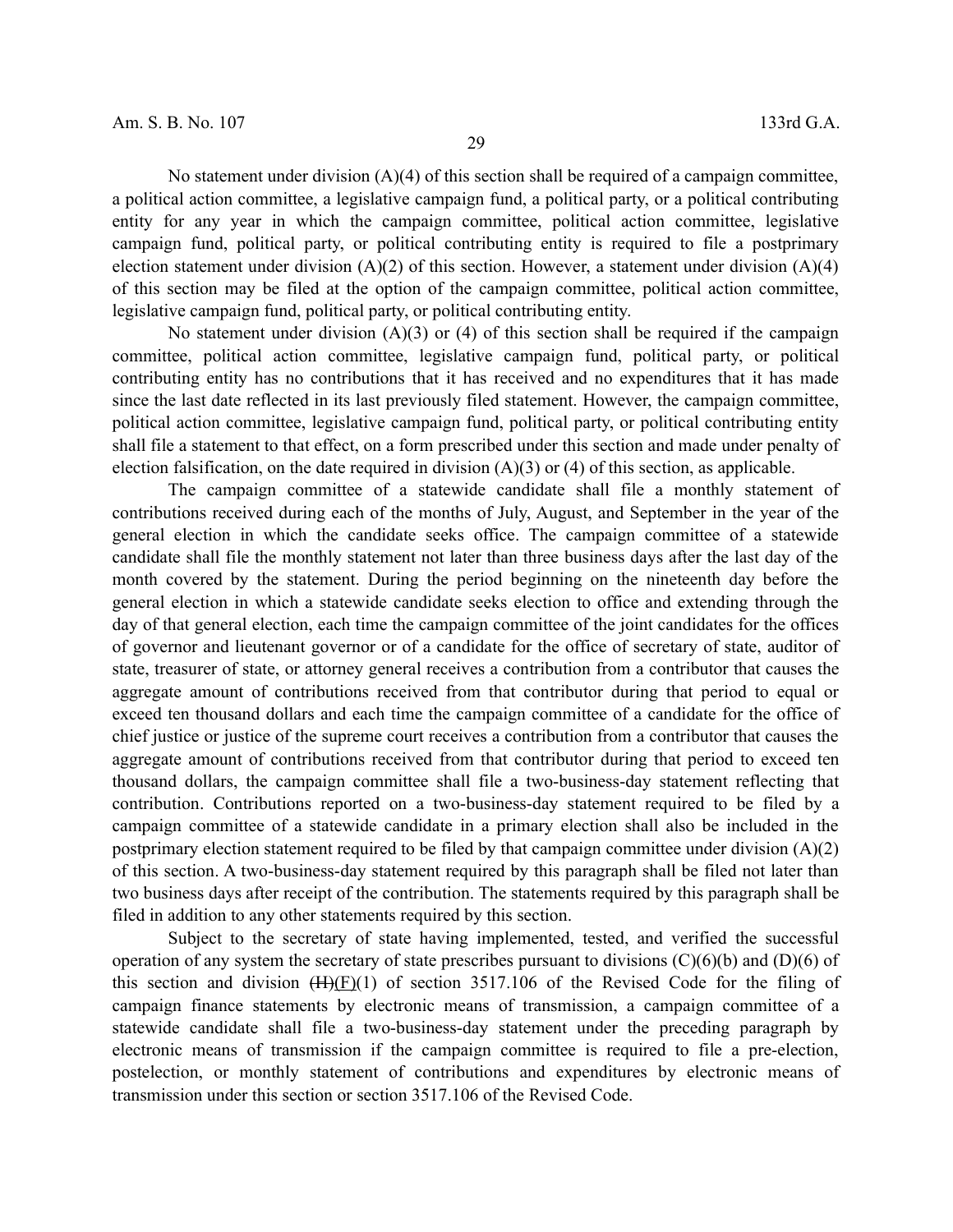If a campaign committee or political action committee has no balance on hand and no outstanding obligations and desires to terminate itself, it shall file a statement to that effect, on a form prescribed under this section and made under penalty of election falsification, with the official with whom it files a statement under division (A) of this section after filing a final statement of contributions and a final statement of expenditures, if contributions have been received or expenditures made since the period reflected in its last previously filed statement.

(B) Except as otherwise provided in division (C)(7) of this section, each statement required by division (A) of this section shall contain the following information:

(1) The full name and address of each campaign committee, political action committee, legislative campaign fund, political party, or political contributing entity, including any treasurer of the committee, fund, party, or entity, filing a contribution and expenditure statement;

(2)(a) In the case of a campaign committee, the candidate's full name and address;

(b) In the case of a political action committee, the registration number assigned to the committee under division  $(D)(1)$  of this section.

(3) The date of the election and whether it was or will be a general, primary, or special election;

(4) A statement of contributions received, which shall include the following information:

(a) The month, day, and year of the contribution;

(b)(i) The full name and address of each person, political party, campaign committee, legislative campaign fund, political action committee, or political contributing entity from whom contributions are received and the registration number assigned to the political action committee under division  $(D)(1)$  of this section. The requirement of filing the full address does not apply to any statement filed by a state or local committee of a political party, to a finance committee of such committee, or to a committee recognized by a state or local committee as its fund-raising auxiliary. Notwithstanding division (F) of this section, the requirement of filing the full address shall be considered as being met if the address filed is the same address the contributor provided under division (E)(1) of this section.

(ii) If a political action committee, political contributing entity, legislative campaign fund, or political party that is required to file campaign finance statements by electronic means of transmission under section 3517.106 of the Revised Code or a campaign committee of a statewide candidate or candidate for the office of member of the general assembly receives a contribution from an individual that exceeds one hundred dollars, the name of the individual's current employer, if any, or, if the individual is self-employed, the individual's occupation and the name of the individual's business, if any;

(iii) If a campaign committee of a statewide candidate or candidate for the office of member of the general assembly receives a contribution transmitted pursuant to section 3599.031 of the Revised Code from amounts deducted from the wages and salaries of two or more employees that exceeds in the aggregate one hundred dollars during any one filing period under division  $(A)(1), (2),$ (3), or (4) of this section, the full name of the employees' employer and the full name of the labor organization of which the employees are members, if any.

(c) A description of the contribution received, if other than money;

(d) The value in dollars and cents of the contribution;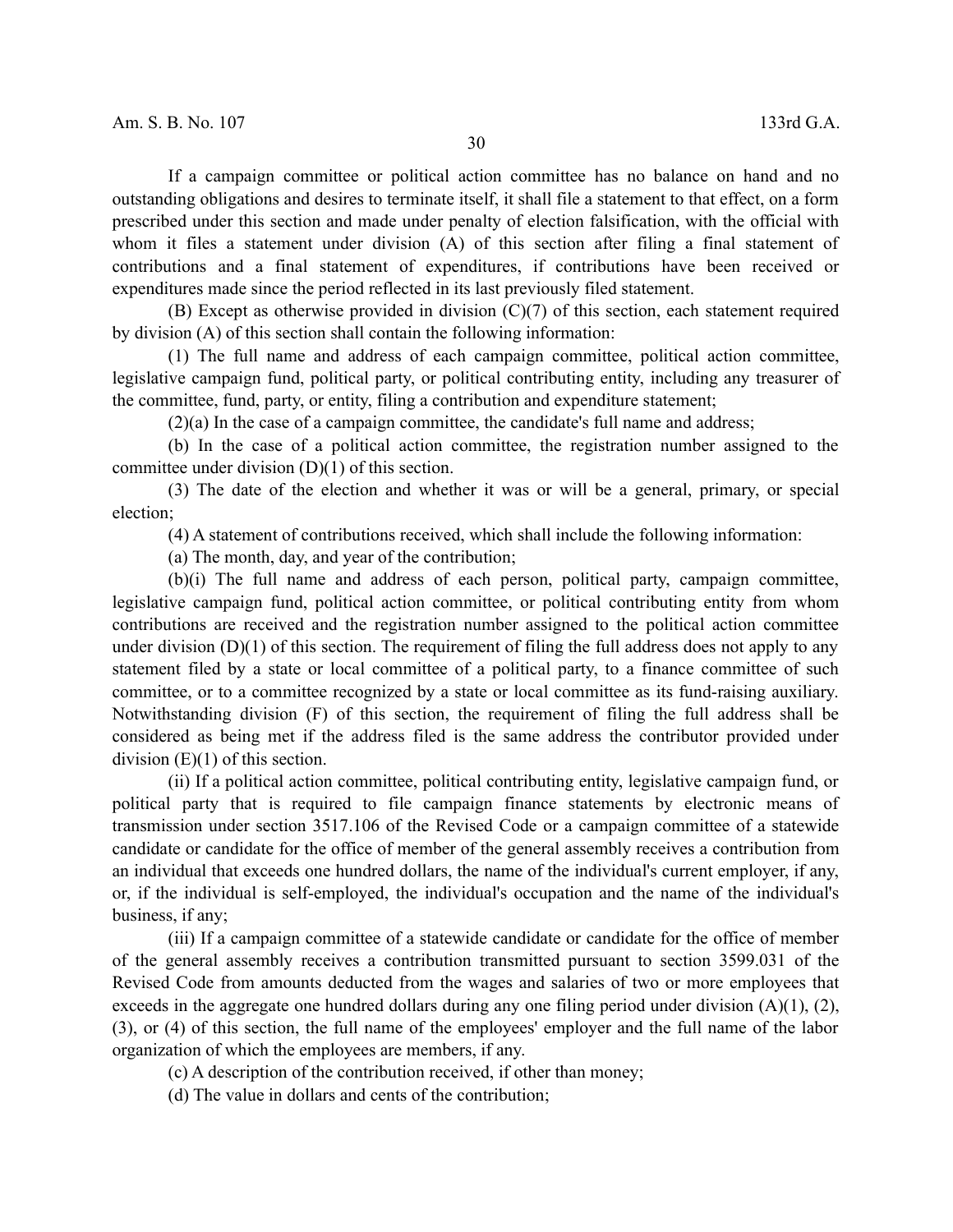(e) A separately itemized account of all contributions and expenditures regardless of the amount, except a receipt of a contribution from a person in the sum of twenty-five dollars or less at one social or fund-raising activity and a receipt of a contribution transmitted pursuant to section 3599.031 of the Revised Code from amounts deducted from the wages and salaries of employees if the contribution from the amount deducted from the wages and salary of any one employee is twenty-five dollars or less aggregated in a calendar year. An account of the total contributions from each social or fund-raising activity shall include a description of and the value of each in-kind contribution received at that activity from any person who made one or more such contributions whose aggregate value exceeded two hundred fifty dollars and shall be listed separately, together with the expenses incurred and paid in connection with that activity. A campaign committee, political action committee, legislative campaign fund, political party, or political contributing entity shall keep records of contributions from each person in the amount of twenty-five dollars or less at one social or fund-raising activity and contributions from amounts deducted under section 3599.031 of the Revised Code from the wages and salary of each employee in the amount of twenty-five dollars or less aggregated in a calendar year. No continuing association that is recognized by a state or local committee of a political party as an auxiliary of the party and that makes a contribution from funds derived solely from regular dues paid by members of the auxiliary shall be required to list the name or address of any members who paid those dues.

Contributions that are other income shall be itemized separately from all other contributions. The information required under division  $(B)(4)$  of this section shall be provided for all other income itemized. As used in this paragraph, "other income" means a loan, investment income, or interest income.

(f) In the case of a campaign committee of a state elected officer, if a person doing business with the state elected officer in the officer's official capacity makes a contribution to the campaign committee of that officer, the information required under division (B)(4) of this section in regard to that contribution, which shall be filed together with and considered a part of the committee's statement of contributions as required under division (A) of this section but shall be filed on a separate form provided by the secretary of state. As used in this division:

(i) "State elected officer" has the same meaning as in section 3517.092 of the Revised Code.

(ii) "Person doing business" means a person or an officer of an entity who enters into one or more contracts with a state elected officer or anyone authorized to enter into contracts on behalf of that officer to receive payments for goods or services, if the payments total, in the aggregate, more than five thousand dollars during a calendar year.

(5) A statement of expenditures which shall include the following information:

(a) The month, day, and year of the expenditure;

(b) The full name and address of each person, political party, campaign committee, legislative campaign fund, political action committee, or political contributing entity to whom the expenditure was made and the registration number assigned to the political action committee under division (D) (1) of this section;

(c) The object or purpose for which the expenditure was made;

(d) The amount of each expenditure.

(C)(1) The statement of contributions and expenditures shall be signed by the person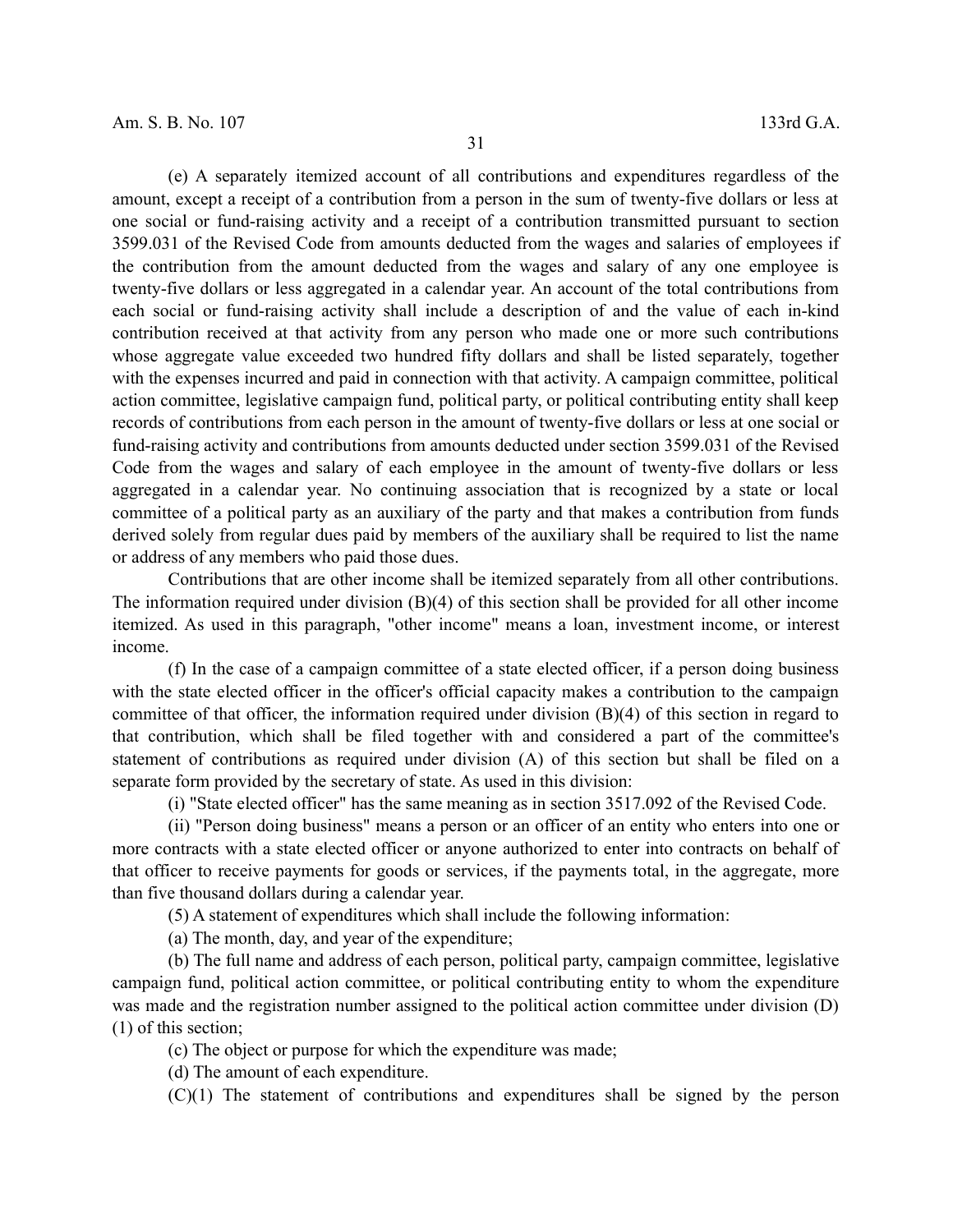completing the form. If a statement of contributions and expenditures is filed by electronic means of transmission pursuant to this section or section 3517.106 of the Revised Code, the electronic signature of the person who executes the statement and transmits the statement by electronic means of transmission, as provided in division  $(H)(F)$  of section 3517.106 of the Revised Code, shall be attached to or associated with the statement and shall be binding on all persons and for all purposes under the campaign finance reporting law as if the signature had been handwritten in ink on a printed form.

(2) The person filing the statement, under penalty of election falsification, shall include with it a list of each anonymous contribution, the circumstances under which it was received, and the reason it cannot be attributed to a specific donor.

(3) Each statement of a campaign committee of a candidate who holds public office shall contain a designation of each contributor who is an employee in any unit or department under the candidate's direct supervision and control. In a space provided in the statement, the person filing the statement shall affirm that each such contribution was voluntarily made.

(4) A campaign committee that did not receive contributions or make expenditures in connection with the nomination or election of its candidate shall file a statement to that effect, on a form prescribed under this section and made under penalty of election falsification, on the date required in division (A)(2) of this section.

(5) The campaign committee of any person who attempts to become a candidate and who, for any reason, does not become certified in accordance with Title XXXV of the Revised Code for placement on the official ballot of a primary, general, or special election to be held in this state, and who, at any time prior to or after an election, receives contributions or makes expenditures, or has given consent for another to receive contributions or make expenditures, for the purpose of bringing about the person's nomination or election to public office, shall file the statement or statements prescribed by this section and a termination statement, if applicable. Division  $(C)(5)$  of this section does not apply to any person with respect to an election to the offices of member of a county or state central committee, presidential elector, or delegate to a national convention or conference of a political party.

(6)(a) The statements required to be filed under this section shall specify the balance in the hands of the campaign committee, political action committee, legislative campaign fund, political party, or political contributing entity and the disposition intended to be made of that balance.

(b) The secretary of state shall prescribe the form for all statements required to be filed under this section and shall furnish the forms to the boards of elections in the several counties. The boards of elections shall supply printed copies of those forms without charge. The secretary of state shall prescribe the appropriate methodology, protocol, and data file structure for statements required or permitted to be filed by electronic means of transmission to the secretary of state or a board of elections under division (A) of this section, divisions division  $(E)$ ,  $(F)$ , and  $(G)$  of section 3517.106, division (D) of section 3517.1011, division (B) of section 3517.1012, division (C) of section 3517.1013, and divisions (D) and (I) of section 3517.1014 of the Revised Code. Subject to division (A) of this section, divisions-division  $(E)$ ,  $(F)$ , and  $(G)$  of section 3517.106, division  $(D)$  of section 3517.1011, division (B) of section 3517.1012, division (C) of section 3517.1013, and divisions (D) and (I) of section 3517.1014 of the Revised Code, the statements required to be stored on computer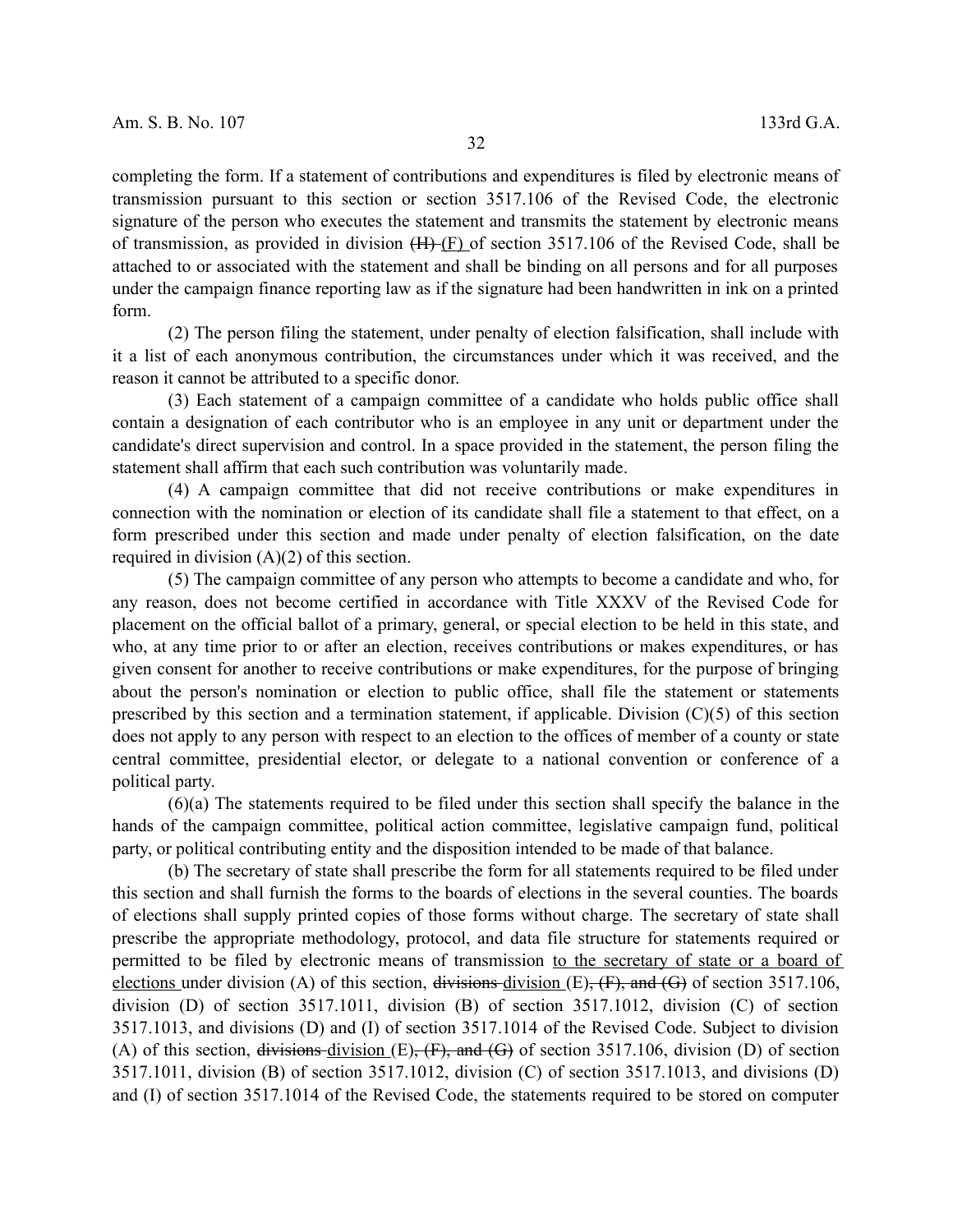by the secretary of state under division (B) of section 3517.106 of the Revised Code shall be filed in whatever format the secretary of state considers necessary to enable the secretary of state to store the information contained in the statements on computer. Any such format shall be of a type and nature that is readily available to whoever is required to file the statements in that format.

(c) The secretary of state shall assess the need for training regarding the filing of campaign finance statements by electronic means of transmission and regarding associated technologies for candidates, campaign committees, political action committees, legislative campaign funds, political parties, or political contributing entities, for individuals, partnerships, or other entities, for persons making disbursements to pay the direct costs of producing or airing electioneering communications, or for treasurers of transition funds, required or permitted to file statements by electronic means of transmission under this section or section 3517.105, 3517.106, 3517.1011, 3517.1012, 3517.1013, or 3517.1014 of the Revised Code. If, in the opinion of the secretary of state, training in these areas is necessary, the secretary of state shall arrange for the provision of voluntary training programs for candidates, campaign committees, political action committees, legislative campaign funds, political parties, or political contributing entities, for individuals, partnerships, and other entities, for persons making disbursements to pay the direct costs of producing or airing electioneering communications, or for treasurers of transition funds, as appropriate.

(7) Each monthly statement and each two-business-day statement required by division (A) of this section shall contain the information required by divisions  $(B)(1)$  to  $(4)$ ,  $(C)(2)$ , and, if appropriate,  $(C)(3)$  of this section. Each statement shall be signed as required by division  $(C)(1)$  of this section.

(D)(1) Prior to receiving a contribution or making an expenditure, every campaign committee, political action committee, legislative campaign fund, political party, or political contributing entity shall appoint a treasurer and shall file, on a form prescribed by the secretary of state, a designation of that appointment, including the full name and address of the treasurer and of the campaign committee, political action committee, legislative campaign fund, political party, or political contributing entity. That designation shall be filed with the official with whom the campaign committee, political action committee, legislative campaign fund, political party, or political contributing entity is required to file statements under section 3517.11 of the Revised Code. The name of a campaign committee shall include at least the last name of the campaign committee's candidate. If two or more candidates are the beneficiaries of a single campaign committee under division (B) of section 3517.081 of the Revised Code, the name of the campaign committee shall include at least the last name of each candidate who is a beneficiary of that campaign committee. The secretary of state shall assign a registration number to each political action committee that files a designation of the appointment of a treasurer under this division if the political action committee is required by division (A)(1) of section 3517.11 of the Revised Code to file the statements prescribed by this section with the secretary of state.

(2) The treasurer appointed under division  $(D)(1)$  of this section shall keep a strict account of all contributions, from whom received and the purpose for which they were disbursed.

(3)(a) Except as otherwise provided in section 3517.108 of the Revised Code, a campaign committee shall deposit all monetary contributions received by the committee into an account separate from a personal or business account of the candidate or campaign committee.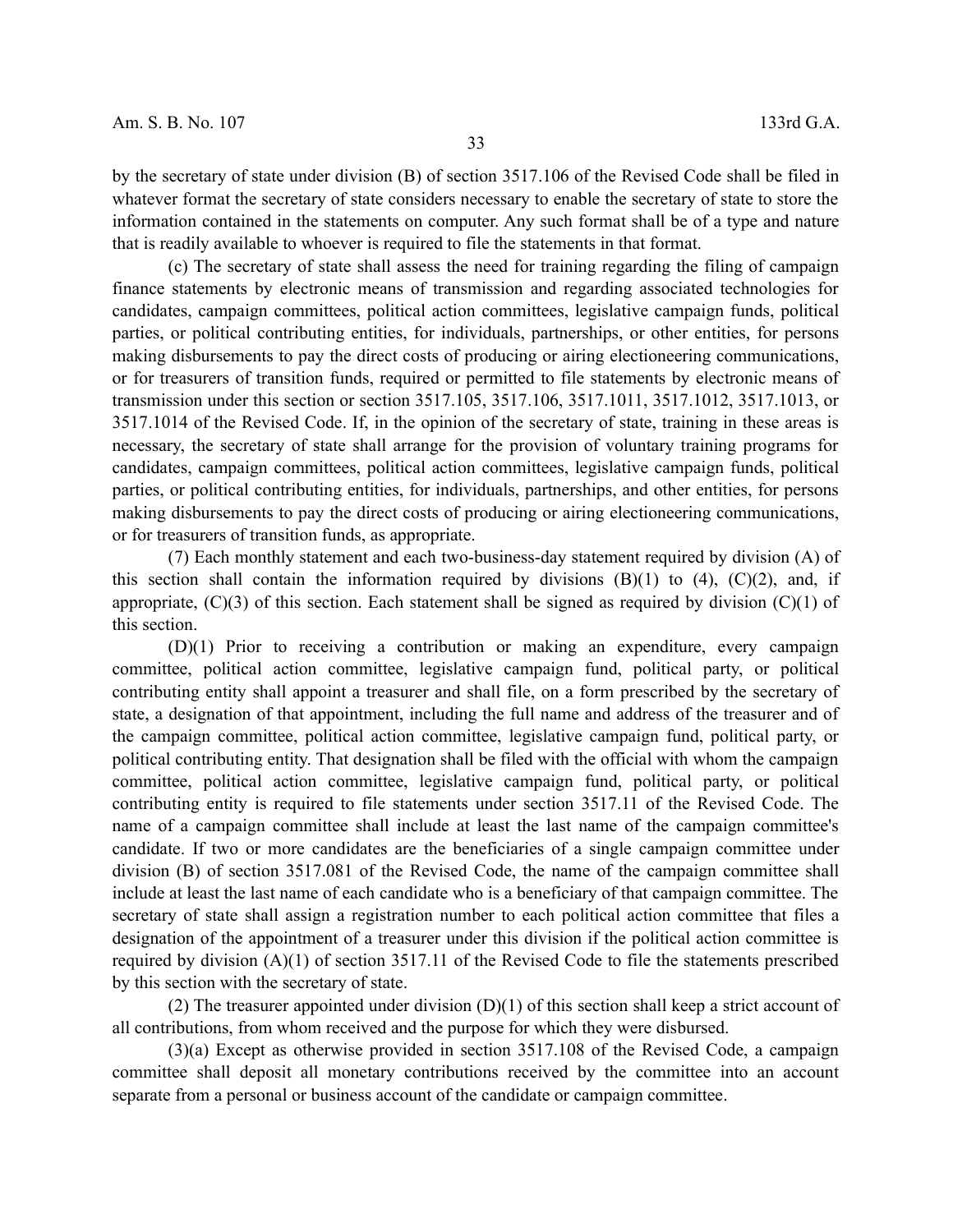(b) A political action committee shall deposit all monetary contributions received by the committee into an account separate from all other funds.

(c) A state or county political party may establish a state candidate fund that is separate from an account that contains the public moneys received from the Ohio political party fund under section 3517.17 of the Revised Code and from all other funds. A state or county political party may deposit into its state candidate fund any amounts of monetary contributions that are made to or accepted by the political party subject to the applicable limitations, if any, prescribed in section 3517.102 of the Revised Code. A state or county political party shall deposit all other monetary contributions received by the party into one or more accounts that are separate from its state candidate fund and from its account that contains the public moneys received from the Ohio political party fund under section 3517.17 of the Revised Code.

(d) Each state political party shall have only one legislative campaign fund for each house of the general assembly. Each such fund shall be separate from any other funds or accounts of that state party. A legislative campaign fund is authorized to receive contributions and make expenditures for the primary purpose of furthering the election of candidates who are members of that political party to the house of the general assembly with which that legislative campaign fund is associated. Each legislative campaign fund shall be administered and controlled in a manner designated by the caucus. As used in this division, "caucus" has the same meaning as in section 3517.01 of the Revised Code and includes, as an ex officio member, the chairperson of the state political party with which the caucus is associated or that chairperson's designee.

(4) Every expenditure in excess of twenty-five dollars shall be vouched for by a receipted bill, stating the purpose of the expenditure, that shall be filed with the statement of expenditures. A canceled check with a notation of the purpose of the expenditure is a receipted bill for purposes of division (D)(4) of this section.

(5) The secretary of state or the board of elections, as the case may be, shall issue a receipt for each statement filed under this section and shall preserve a copy of the receipt for a period of at least six years. All statements filed under this section shall be open to public inspection in the office where they are filed and shall be carefully preserved for a period of at least six years after the year in which they are filed.

(6) The secretary of state, by rule adopted pursuant to section 3517.23 of the Revised Code, shall prescribe both of the following:

(a) The manner of immediately acknowledging, with date and time received, and preserving the receipt of statements that are transmitted by electronic means of transmission to the secretary of state or a board of elections pursuant to this section or section 3517.106, 3517.1011, 3517.1012, 3517.1013, or 3517.1014 of the Revised Code;

(b) The manner of preserving the contribution and expenditure, contribution and disbursement, deposit and disbursement, gift and disbursement, or donation and disbursement information in the statements described in division  $(D)(6)(a)$  of this section. The secretary of state shall preserve the contribution and expenditure, contribution and disbursement, deposit and disbursement, gift and disbursement, or donation and disbursement information in those statements for at least ten years after the year in which they are filed by electronic means of transmission.

(7)(a) The secretary of state, pursuant to division  $(H)(G)$  of section 3517.106 of the Revised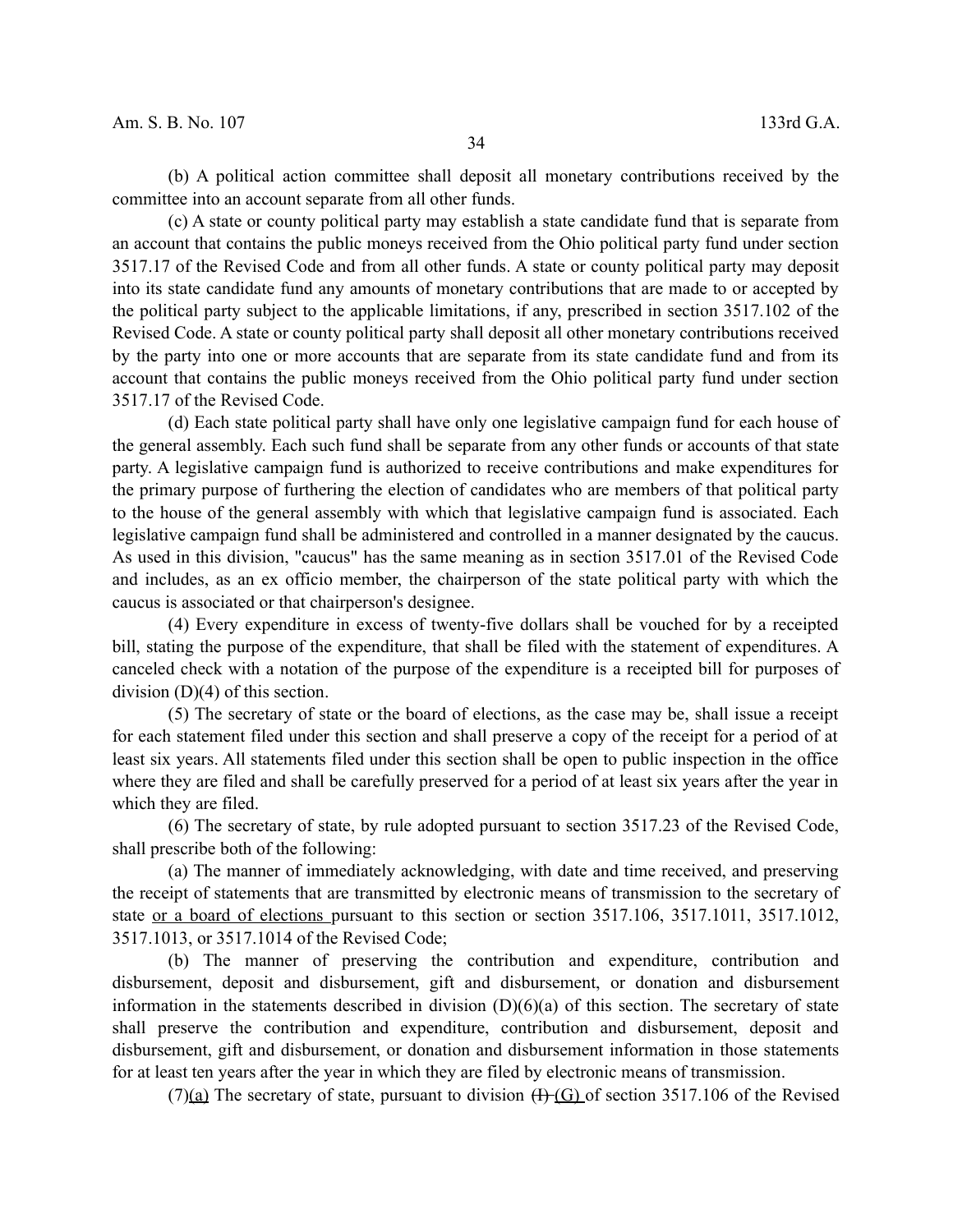Code, shall make available online to the public through the internet the contribution and expenditure, contribution and disbursement, deposit and disbursement, gift and disbursement, or donation and disbursement information in all of the following documents:

(i) All statements, all addenda, amendments, or other corrections to statements, and all amended statements filed with the secretary of state by electronic or other means of transmission under this section, division  $(B)(2)(b)$  or  $(C)(2)(b)$  of section 3517.105, or section 3517.106, 3517.1011, 3517.1012, 3517.1013, 3517.1014, or 3517.11 of the Revised Code;

 (ii) All statements filed with a board of elections by electronic means of transmission, and all addenda, amendments, corrections, and amended versions of those statements, filed with the board under this section, division  $(B)(2)(b)$  or  $(C)(2)(b)$  of section 3517.105, or section 3517.106, 3517.1012, or 3517.11 of the Revised Code. The

 (b) The secretary of state may remove the information from the internet after a reasonable period of time.

(E)(1) Any person, political party, campaign committee, legislative campaign fund, political action committee, or political contributing entity that makes a contribution in connection with the nomination or election of any candidate or in connection with any ballot issue or question at any election held or to be held in this state shall provide its full name and address to the recipient of the contribution at the time the contribution is made. The political action committee also shall provide the registration number assigned to the committee under division  $(D)(1)$  of this section to the recipient of the contribution at the time the contribution is made.

(2) Any individual who makes a contribution that exceeds one hundred dollars to a political action committee, political contributing entity, legislative campaign fund, or political party or to a campaign committee of a statewide candidate or candidate for the office of member of the general assembly shall provide the name of the individual's current employer, if any, or, if the individual is self-employed, the individual's occupation and the name of the individual's business, if any, to the recipient of the contribution at the time the contribution is made. Sections 3599.39 and 3599.40 of the Revised Code do not apply to division  $(E)(2)$  of this section.

(3) If a campaign committee shows that it has exercised its best efforts to obtain, maintain, and submit the information required under divisions  $(B)(4)(b)(ii)$  and  $(iii)$  of this section, that committee is considered to have met the requirements of those divisions. A campaign committee shall not be considered to have exercised its best efforts unless, in connection with written solicitations, it regularly includes a written request for the information required under division (B)(4)  $(b)(ii)$  of this section from the contributor or the information required under division  $(B)(4)(b)(iii)$  of this section from whoever transmits the contribution.

(4) Any check that a political action committee uses to make a contribution or an expenditure shall contain the full name and address of the committee and the registration number assigned to the committee under division  $(D)(1)$  of this section.

(F) As used in this section:

 $(1)(a)$  Except as otherwise provided in division  $(F)(1)$  of this section, "address" means all of the following if they exist: apartment number, street, road, or highway name and number, rural delivery route number, city or village, state, and zip code as used in a person's post-office address, but not post-office box.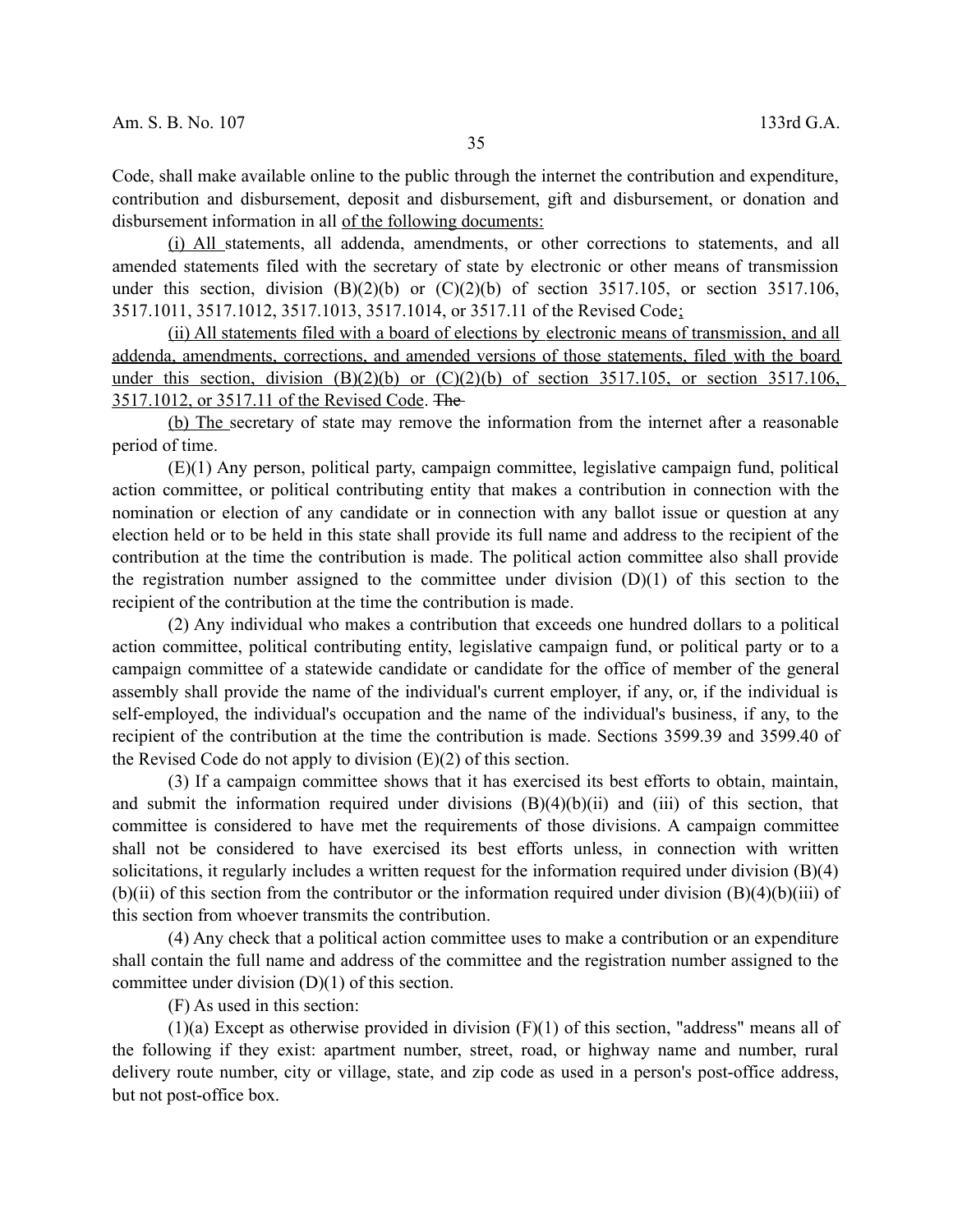(b) Except as otherwise provided in division  $(F)(1)$  of this section, if an address is required in this section, a post-office box and office, room, or suite number may be included in addition to, but not in lieu of, an apartment, street, road, or highway name and number.

(c) If an address is required in this section, a campaign committee, political action committee, legislative campaign fund, political party, or political contributing entity may use the business or residence address of its treasurer or deputy treasurer. The post-office box number of the campaign committee, political action committee, legislative campaign fund, political party, or political contributing entity may be used in addition to that address.

(d) For the sole purpose of a campaign committee's reporting of contributions on a statement of contributions received under division (B)(4) of this section, "address" has one of the following meanings at the option of the campaign committee:

(i) The same meaning as in division  $(F)(1)(a)$  of this section;

(ii) All of the following, if they exist: the contributor's post-office box number and city or village, state, and zip code as used in the contributor's post-office address.

(e) As used with regard to the reporting under this section of any expenditure, "address" means all of the following if they exist: apartment number, street, road, or highway name and number, rural delivery route number, city or village, state, and zip code as used in a person's postoffice address, or post-office box. If an address concerning any expenditure is required in this section, a campaign committee, political action committee, legislative campaign fund, political party, or political contributing entity may use the business or residence address of its treasurer or deputy treasurer or its post-office box number.

(2) "Statewide candidate" means the joint candidates for the offices of governor and lieutenant governor or a candidate for the office of secretary of state, auditor of state, treasurer of state, attorney general, member of the state board of education, chief justice of the supreme court, or justice of the supreme court.

(3) "Candidate for county office" means a candidate for the office of county auditor, county treasurer, clerk of the court of common pleas, judge of the court of common pleas, sheriff, county recorder, county engineer, county commissioner, prosecuting attorney, or coroner.

(G) An independent expenditure shall be reported whenever and in the same manner that an expenditure is required to be reported under this section and shall be reported pursuant to division  $(B)(2)(a)$  or  $(C)(2)(a)$  of section 3517.105 of the Revised Code.

(H)(1) Except as otherwise provided in division (H)(2) of this section, if, during the combined pre-election and postelection reporting periods for an election, a campaign committee has received contributions of five hundred dollars or less and has made expenditures in the total amount of five hundred dollars or less, it may file a statement to that effect, under penalty of election falsification, in lieu of the statement required by division (A)(2) of this section. The statement shall indicate the total amount of contributions received and the total amount of expenditures made during those combined reporting periods.

(2) In the case of a successful candidate at a primary election, if either the total contributions received by or the total expenditures made by the candidate's campaign committee during the preprimary, postprimary, pregeneral, and postgeneral election periods combined equal more than five hundred dollars, the campaign committee may file the statement under division (H)(1) of this section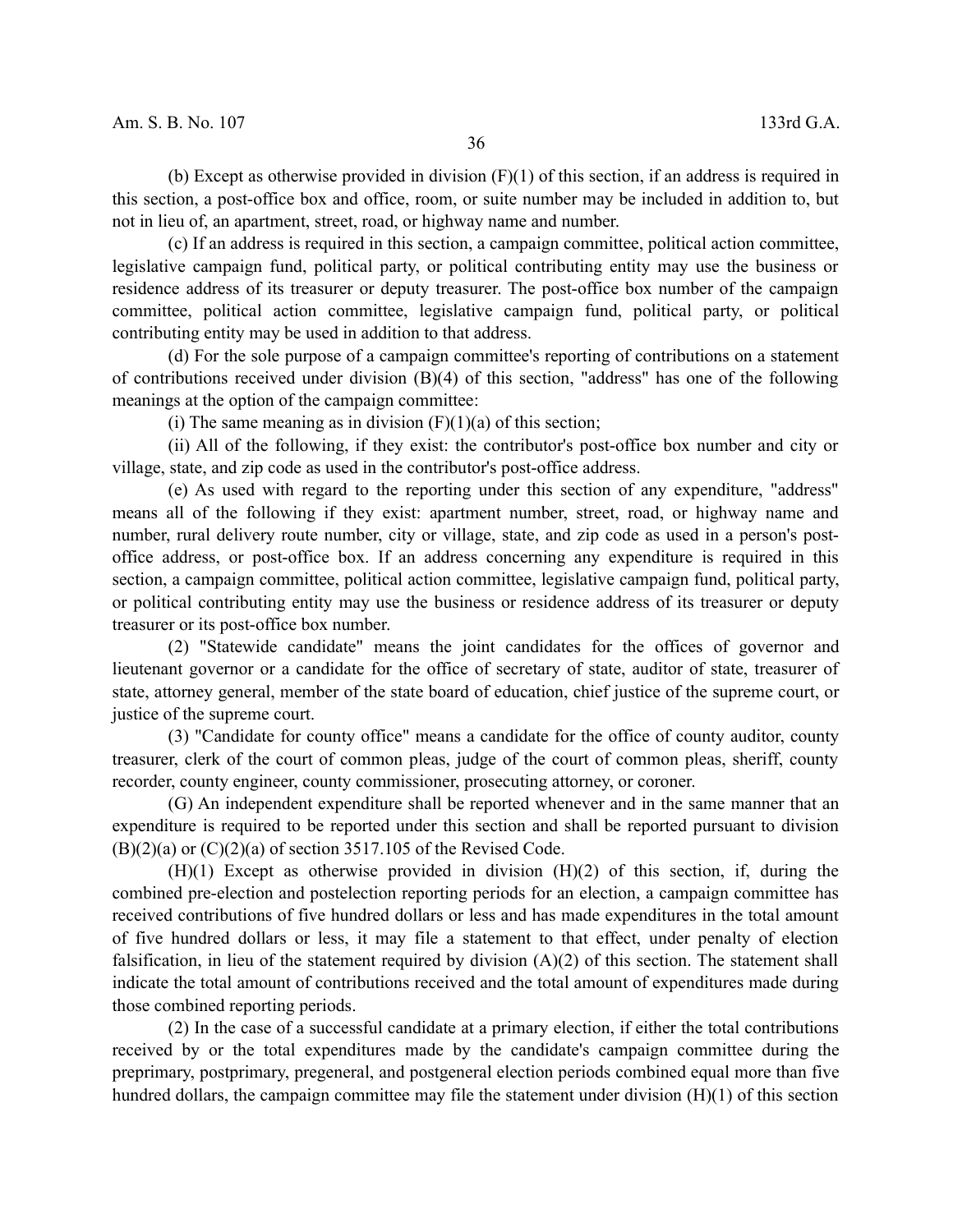only for the primary election. The first statement that the campaign committee files in regard to the general election shall reflect all contributions received and all expenditures made during the preprimary and postprimary election periods.

(3) Divisions (H)(1) and (2) of this section do not apply if a campaign committee receives contributions or makes expenditures prior to the first day of January of the year of the election at which the candidate seeks nomination or election to office or if the campaign committee does not file a termination statement with its postprimary election statement in the case of an unsuccessful primary election candidate or with its postgeneral election statement in the case of other candidates.

(I) In the case of a contribution made by a partner of a partnership or an owner or a member of another unincorporated business from any funds of the partnership or other unincorporated business, all of the following apply:

(1) The recipient of the contribution shall report the contribution by listing both the partnership or other unincorporated business and the name of the partner, owner, or member making the contribution.

(2) In reporting the contribution, the recipient of the contribution shall be entitled to conclusively rely upon the information provided by the partnership or other unincorporated business, provided that the information includes one of the following:

(a) The name of each partner, owner, or member as of the date of the contribution or contributions, and a statement that the total contributions are to be allocated equally among all of the partners, owners, or members; or

(b) The name of each partner, owner, or member as of the date of the contribution or contributions who is participating in the contribution or contributions, and a statement that the contribution or contributions are to be allocated to those individuals in accordance with the information provided by the partnership or other unincorporated business to the recipient of the contribution.

(3) For purposes of section 3517.102 of the Revised Code, the contribution shall be considered to have been made by the partner, owner, or member reported under division  $(I)(1)$  of this section.

(4) No contribution from a partner of a partnership or an owner or a member of another unincorporated business shall be accepted from any funds of the partnership or other unincorporated business unless the recipient reports the contribution under division (I)(1) of this section together with the information provided under division (I)(2) of this section.

(5) No partnership or other unincorporated business shall make a contribution or contributions solely in the name of the partnership or other unincorporated business.

(6) As used in division (I) of this section, "partnership or other unincorporated business" includes, but is not limited to, a cooperative, a sole proprietorship, a general partnership, a limited partnership, a limited partnership association, a limited liability partnership, and a limited liability company.

(J) A candidate shall have only one campaign committee at any given time for all of the offices for which the person is a candidate or holds office.

 $(K)(1)$  In addition to filing a designation of appointment of a treasurer under division  $(D)(1)$ of this section, the campaign committee of any candidate for an elected municipal office that pays an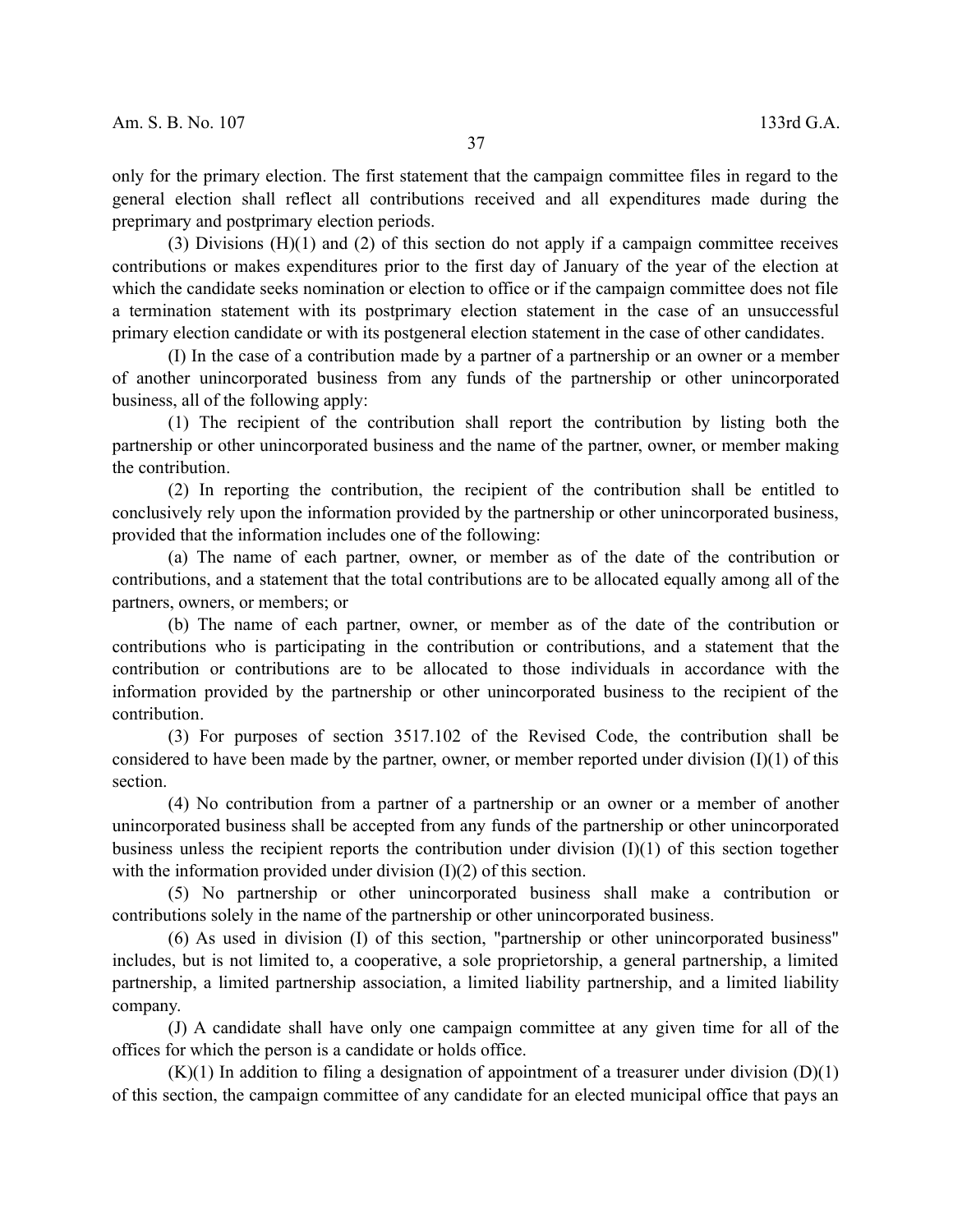annual amount of compensation of five thousand dollars or less, the campaign committee of any candidate for member of a board of education except member of the state board of education, or the campaign committee of any candidate for township trustee or township fiscal officer may sign, under penalty of election falsification, a certificate attesting that the committee will not accept contributions during an election period that exceed in the aggregate two thousand dollars from all contributors and one hundred dollars from any one individual, and that the campaign committee will not make expenditures during an election period that exceed in the aggregate two thousand dollars.

The certificate shall be on a form prescribed by the secretary of state and shall be filed not later than ten days after the candidate files a declaration of candidacy and petition, a nominating petition, or a declaration of intent to be a write-in candidate.

(2) Except as otherwise provided in division  $(K)(3)$  of this section, a campaign committee that files a certificate under division  $(K)(1)$  of this section is not required to file the statements required by division (A) of this section.

(3) If, after filing a certificate under division  $(K)(1)$  of this section, a campaign committee exceeds any of the limitations described in that division during an election period, the certificate is void and thereafter the campaign committee shall file the statements required by division (A) of this section. If the campaign committee has not previously filed a statement, then on the first statement the campaign committee is required to file under division (A) of this section after the committee's certificate is void, the committee shall report all contributions received and expenditures made from the time the candidate filed the candidate's declaration of candidacy and petition, nominating petition, or declaration of intent to be a write-in candidate.

(4) As used in division (K) of this section, "election period" means the period of time beginning on the day a person files a declaration of candidacy and petition, nominating petition, or declaration of intent to be a write-in candidate through the day of the election at which the person seeks nomination to office if the person is not elected to office, or, if the candidate was nominated in a primary election, the day of the election at which the candidate seeks office.

(L) A political contributing entity that receives contributions from the dues, membership fees, or other assessments of its members or from its officers, shareholders, and employees may report the aggregate amount of contributions received from those contributors and the number of individuals making those contributions, for each filing period under divisions  $(A)(1)$ ,  $(2)$ ,  $(3)$ , and  $(4)$  of this section, rather than reporting information as required under division (B)(4) of this section, including, when applicable, the name of the current employer, if any, of a contributor whose contribution exceeds one hundred dollars or, if such a contributor is self-employed, the contributor's occupation and the name of the contributor's business, if any. Division (B)(4) of this section applies to a political contributing entity with regard to contributions it receives from all other contributors.

Sec. 3517.105. (A)(1) As used in this section, "public political advertising" means advertising to the general public through a broadcasting station, newspaper, magazine, poster, yard sign, or outdoor advertising facility, by direct mail, or by any other means of advertising to the general public.

(2) For purposes of this section and section 3517.20 of the Revised Code, a person is a member of a political action committee if the person makes one or more contributions to that political action committee, and a person is a member of a political contributing entity if the person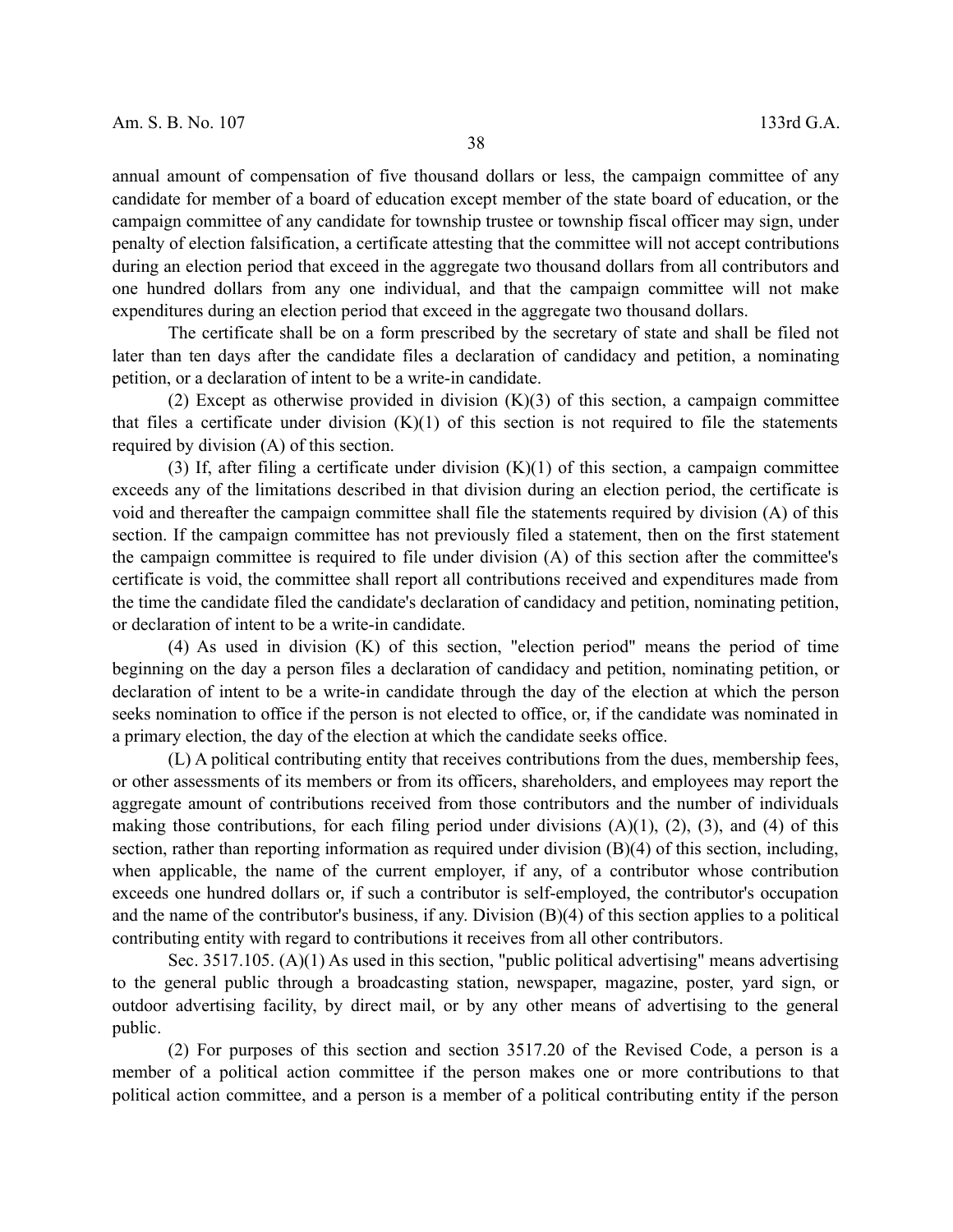makes one or more contributions to, or pays dues, membership fees, or other assessments to, that political contributing entity.

(B)(1) Whenever a candidate, a campaign committee, a political action committee or political contributing entity with ten or more members, or a legislative campaign fund makes an independent expenditure, or whenever a political action committee or political contributing entity with fewer than ten members makes an independent expenditure in excess of one hundred dollars for a local candidate, in excess of two hundred fifty dollars for a candidate for the office of member of the general assembly, or in excess of five hundred dollars for a statewide candidate, for the purpose of financing communications advocating the election or defeat of an identified candidate or solicits without the candidate's express consent a contribution for or against an identified candidate through public political advertising, a statement shall appear or be presented in a clear and conspicuous manner in the advertising that does both of the following:

(a) Clearly indicates that the communication or public political advertising is not authorized by the candidate or the candidate's campaign committee;

(b) Clearly identifies the candidate, campaign committee, political action committee, political contributing entity, or legislative campaign fund that has paid for the communication or public political advertising in accordance with section 3517.20 of the Revised Code.

(2)(a) Whenever any campaign committee, legislative campaign fund, political action committee, political contributing entity, or political party makes an independent expenditure in support of or opposition to any candidate, the committee, entity, fund, or party shall report the independent expenditure and identify the candidate on a statement prescribed by the secretary of state and filed by the committee, entity, fund, or party as part of its statement of contributions and expenditures pursuant to division (A) of section 3517.10 and division (A) of section 3517.11 of the Revised Code.

(b) Whenever any individual, partnership, or other entity, except a corporation, labor organization, campaign committee, legislative campaign fund, political action committee, political contributing entity, or political party, makes one or more independent expenditures in support of or opposition to any candidate, the individual, partnership, or other entity shall file with the secretary of state in the case of a statewide candidate, or with the board of elections in the county in which the candidate files the candidate's petitions for nomination or election for district or local office, not later than the dates specified in divisions  $(A)(1)$ ,  $(2)$ ,  $(3)$ , and  $(4)$  of section 3517.10 of the Revised Code, and, except as otherwise provided in that section, a statement itemizing all independent expenditures made during the period since the close of business on the last day reflected in the last previously filed such statement, if any. The statement shall be made on a form prescribed by the secretary of state or shall be filed by electronic means of transmission pursuant to division  $(\overline{G})(E)$  of section 3517.106 of the Revised Code as authorized or required by that division. The statement shall indicate the date and the amount of each independent expenditure and the candidate on whose behalf it was made and shall be made under penalty of election falsification.

(C)(1) Whenever a corporation, labor organization, campaign committee, political action committee with ten or more members, or legislative campaign fund makes an independent expenditure, or whenever a political action committee with fewer than ten members makes an independent expenditure in excess of one hundred dollars for a local ballot issue or question, or in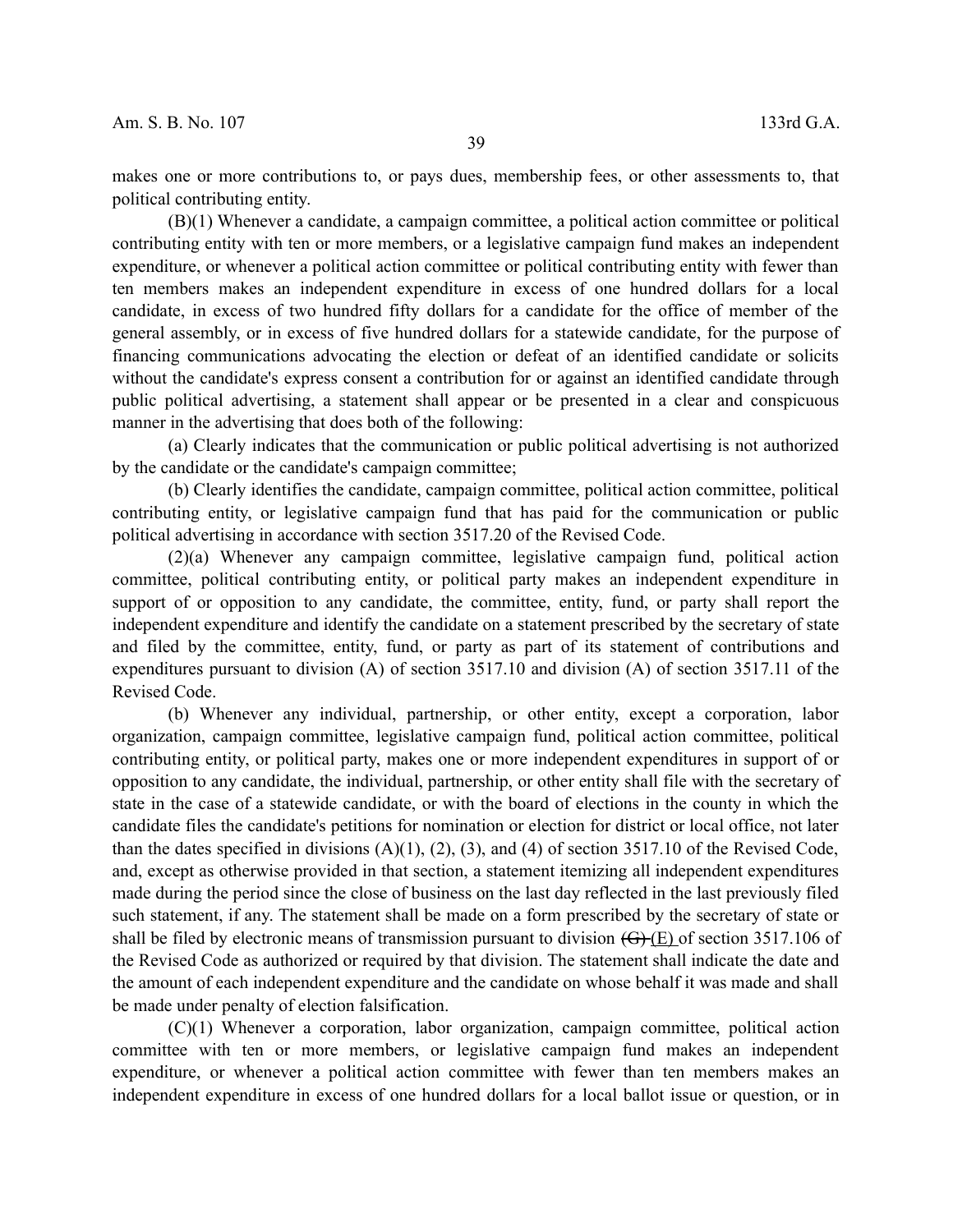excess of five hundred dollars for a statewide ballot issue or question, for the purpose of financing communications advocating support of or opposition to an identified ballot issue or question or solicits without the express consent of the ballot issue committee a contribution for or against an identified ballot issue or question through public political advertising, a statement shall appear or be

(a) Clearly indicates that the communication or public political advertising is not authorized by the identified ballot issue committee;

presented in a clear and conspicuous manner in the advertising that does both of the following:

(b) Clearly identifies the corporation, labor organization, campaign committee, legislative campaign fund, or political action committee that has paid for the communication or public political advertising in accordance with section 3517.20 of the Revised Code.

(2)(a) Whenever any corporation, labor organization, campaign committee, legislative campaign fund, political party, or political action committee makes an independent expenditure in support of or opposition to any ballot issue or question, the corporation or labor organization shall report the independent expenditure in accordance with division (C) of section 3599.03 of the Revised Code, and the campaign committee, legislative campaign fund, political party, or political action committee shall report the independent expenditure and identify the ballot issue or question on a statement prescribed by the secretary of state and filed by the committee, fund, or party as part of its statement of contributions and expenditures pursuant to division (A) of section 3517.10 and division (A) of section 3517.11 of the Revised Code.

(b) Whenever any individual, partnership, or other entity, except a corporation, labor organization, campaign committee, legislative campaign fund, political action committee, or political party, makes one or more independent expenditures in excess of one hundred dollars in support of or opposition to any ballot issue or question, the individual, partnership, or other entity shall file with the secretary of state in the case of a statewide ballot issue or question, or with the board of elections in the county that certifies the issue or question for placement on the ballot in the case of a district or local issue or question, not later than the dates specified in divisions  $(A)(1)$ ,  $(2)$ ,  $(3)$ , and  $(4)$  of section 3517.10 of the Revised Code, and, except as otherwise provided in that section, a statement itemizing all independent expenditures made during the period since the close of business on the last day reflected in the last previously filed such statement, if any. The statement shall be made on a form prescribed by the secretary of state or shall be filed by electronic means of transmission pursuant to division (G) (E) of section 3517.106 of the Revised Code as authorized or required by that division. The statement shall indicate the date and the amount of each independent expenditure and the ballot issue or question in support of or opposition to which it was made and shall be made under penalty of election falsification.

(3) No person, campaign committee, legislative campaign fund, political action committee, corporation, labor organization, or other organization or association shall use or cause to be used a false or fictitious name in making an independent expenditure in support of or opposition to any candidate or any ballot issue or question. A name is false or fictitious if the person, campaign committee, legislative campaign fund, political action committee, corporation, labor organization, or other organization or association does not actually exist or operate, if the corporation, labor organization, or other organization or association has failed to file a fictitious name or other registration with the secretary of state, if it is required to do so, or if the person, campaign committee,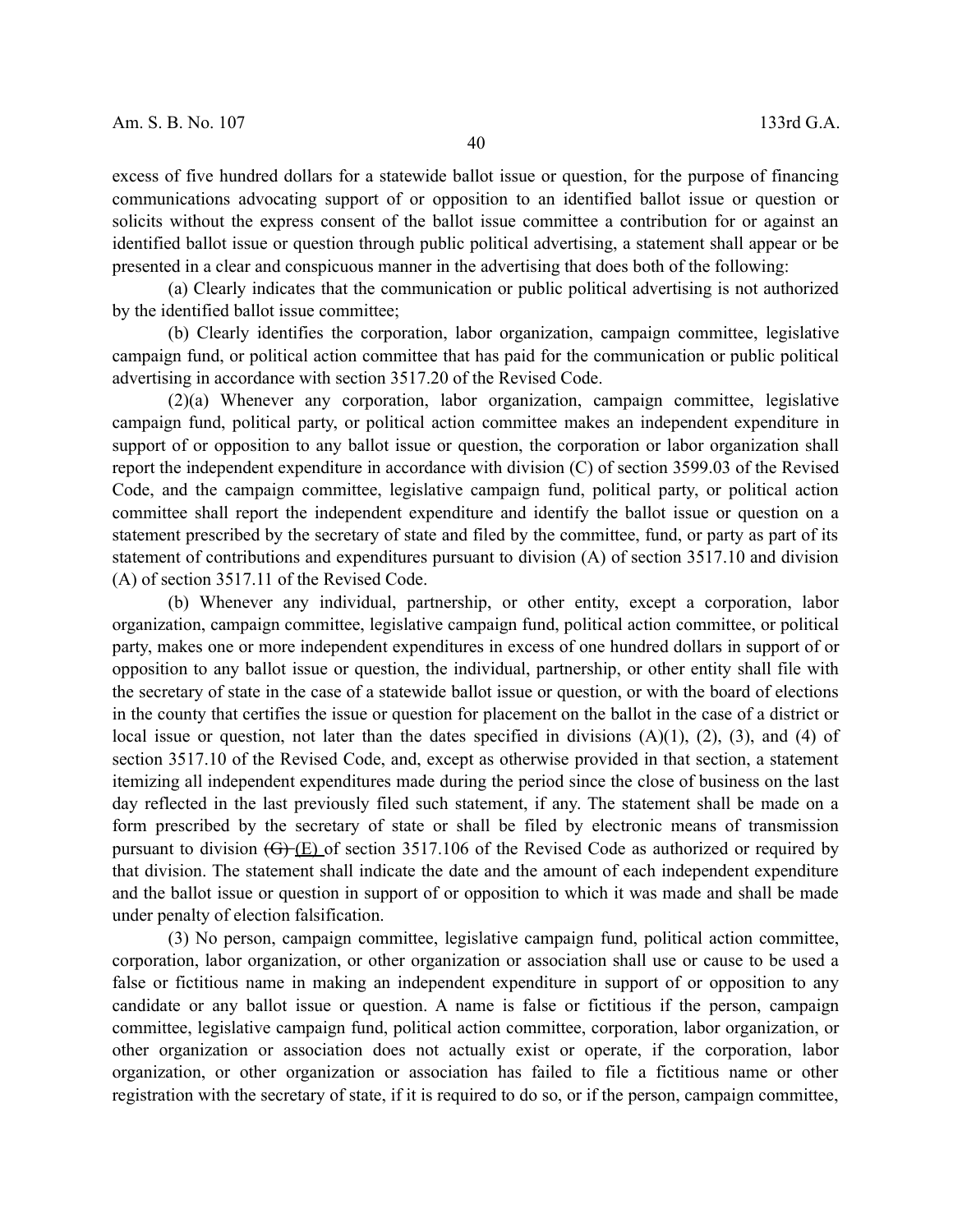legislative campaign fund, or political action committee has failed to file a designation of the appointment of a treasurer, if it is required to do so by division  $(D)(1)$  of section 3517.10 of the Revised Code.

(D) Any expenditure by a political party for the purpose of financing communications advocating the election or defeat of a candidate for judicial office shall be deemed to be an independent expenditure subject to the provisions of this section.

Sec. 3517.106. (A) As used in this section:

(1) "Statewide office" means any of the offices of governor, lieutenant governor, secretary of state, auditor of state, treasurer of state, attorney general, chief justice of the supreme court, and justice of the supreme court.

(2) "Addendum to a statement" includes an amendment or other correction to that statement.

 $(B)(H)$  The secretary of state shall store <u>all of the following information</u> on computer the :

(1) The information contained in statements of contributions and expenditures and monthly statements required to be filed under section 3517.10 of the Revised Code and in statements of independent expenditures required to be filed under section 3517.105 of the Revised Code-by any of the following:

(a) The campaign committees of candidates for statewide office;

(b) The political action committees and political contributing entities described in division (A)(1) of section 3517.11 of the Revised Code;

(c) Legislative campaign funds;

(d) State political parties;

(e) Individuals, partnerships, corporations, labor organizations, or other entities that make independent expenditures in support of or opposition to a statewide candidate or a statewide ballot issue or question;

(f) The campaign committees of candidates for the office of member of the general assembly;

(g) County political parties, with respect to their state candidate funds. with the secretary of state and the information transmitted to the secretary of state by boards of elections under division (E)(2) of this section;

(2) The secretary of state shall store on computer the information contained in disclosure of electioneering communications statements required to be filed under section 3517.1011 of the Revised Code.;

(3) The secretary of state shall store on computer the information contained in deposit and disbursement statements required to be filed with the office of the secretary of state under section 3517.1012 of the Revised Code.;

(4) The secretary of state shall store on computer the gift and disbursement information contained in statements required to be filed with the office of the secretary of state under section 3517.1013 of the Revised Code.;

(5) The secretary of state shall store on computer the information contained in donation and disbursement statements required to be filed with the office of the secretary of state under section 3517.1014 of the Revised Code.

(C)(1) The secretary of state shall make available to the campaign committees, political action committees, political contributing entities, legislative campaign funds, political parties,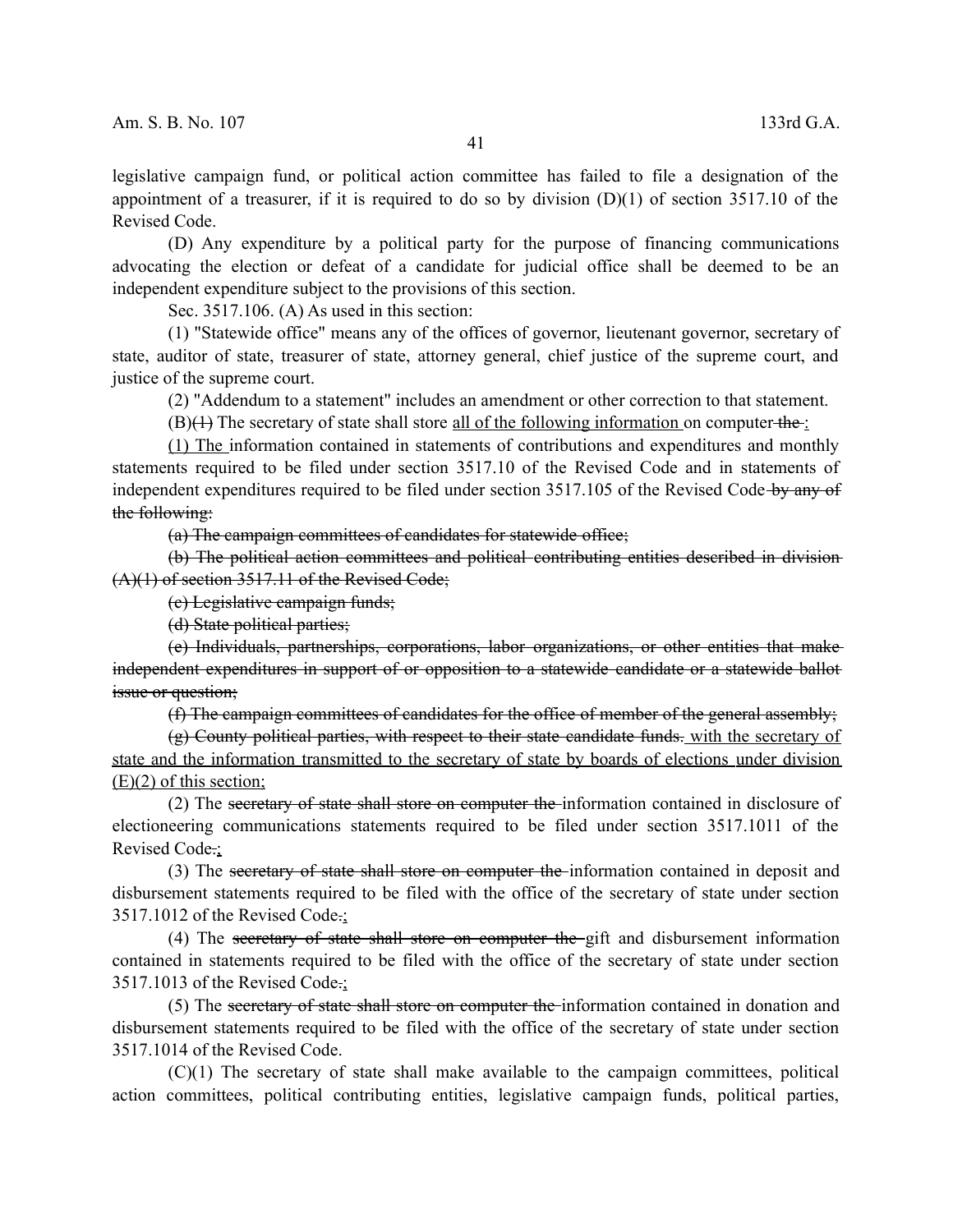individuals, partnerships, corporations, labor organizations, treasurers of transition funds, and other entities described in division (B) of this section that are permitted or required to file statements by electronic means of transmission, and to members of the news media and other interested persons, for a reasonable fee, computer programs that are compatible with the secretary of state's method of storing the information contained in the statements.

(2) The secretary of state shall make the information required to be stored under division (B) of this section available on computer at the secretary of state's office so that, to the maximum extent feasible, individuals may obtain at the secretary of state's office any part or all of that information for any given year, subject to the limitation expressed in division (D) of this section.

(D) The secretary of state shall keep the information stored on computer under division (B) of this section for at least six years.

 $(E)(1)$  Subject to division  $(L)$  (I) of this section and subject to the secretary of state having implemented, tested, and verified the successful operation of any system the secretary of state prescribes pursuant to division  $(H)(F)(1)$  of this section and divisions  $(C)(6)(b)$  and  $(D)(6)$  of section 3517.10 of the Revised Code for the filing of campaign finance statements by electronic means of transmission, the each of the following entities shall be permitted or required to file statements by electronic means of transmission, as applicable:

(a) The campaign committee of each candidate for statewide office may file the statements prescribed by section 3517.10 of the Revised Code by electronic means of transmission or, if the total amount of the contributions received or the total amount of the expenditures made by the campaign committee for the applicable reporting period as specified in division (A) of section 3517.10 of the Revised Code exceeds ten thousand dollars, shall file those statements by electronic means of transmission.

 (b) A campaign committee of a candidate for the office of member of the general assembly or a campaign committee of a candidate for the office of judge of a court of appeals may file the statements prescribed by section 3517.10 of the Revised Code in accordance with division (A)(2) of section 3517.11 of the Revised Code or by electronic means of transmission to the office of the secretary of state or, if the total amount of the contributions received by the campaign committee for the applicable reporting period as specified in division (A) of section 3517.10 of the Revised Code exceeds ten thousand dollars, shall file those statements by electronic means of transmission to the office of the secretary of state.

 (c) A campaign committee of a candidate for an office other than a statewide office, the office of member of the general assembly, or the office of judge of a court of appeals may file the statements prescribed by section 3517.10 of the Revised Code by electronic means of transmission to the secretary of state or the board of elections, as applicable.

 (d) A political action committee and a political contributing entity described in division (A) (1) of section 3517.11 of the Revised Code, a legislative campaign fund, and a state political party may file the statements prescribed by section 3517.10 of the Revised Code by electronic means of transmission to the office of the secretary of state or, if the total amount of the contributions received or the total amount of the expenditures made by the political action committee, political contributing entity, legislative campaign fund, or state political party for the applicable reporting period as specified in division (A) of section 3517.10 of the Revised Code exceeds ten thousand dollars, shall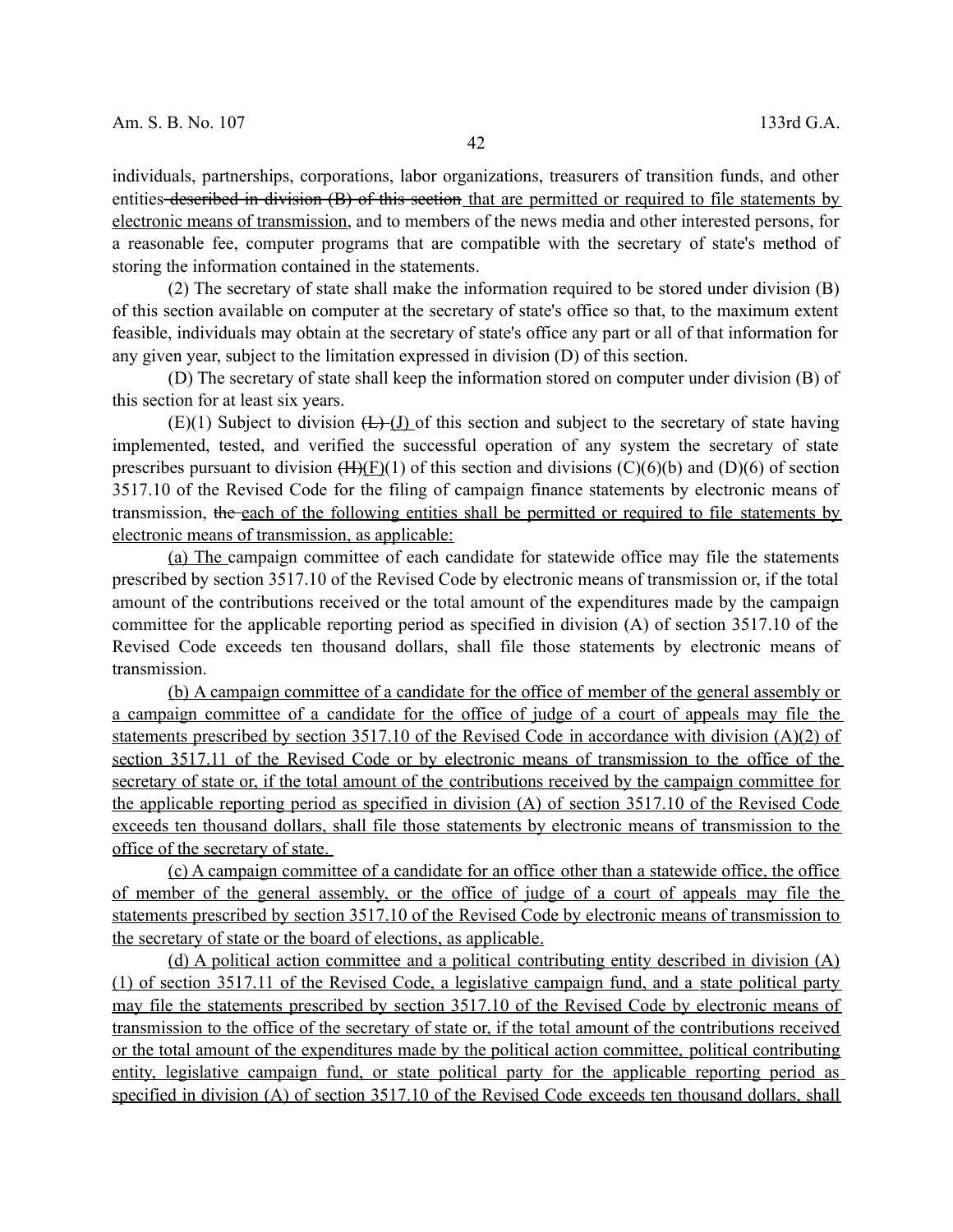file those statements by electronic means of transmission.

 (e) A county political party shall file the statements prescribed by section 3517.10 of the Revised Code with respect to its state candidate fund by electronic means of transmission to the office of the secretary of state .

 (f) A county political party may file all other statements prescribed by section 3517.10 of the Revised Code by electronic means of transmission to the board of elections.

 (g) A political action committee or political contributing entity described in division (A)(3) of section 3517.11 of the Revised Code may file the statements prescribed by section 3517.10 of the Revised Code by electronic means of transmission to the board of elections.

 (h) Any individual, partnership, or other entity that makes independent expenditures in support of or opposition to a statewide candidate or a statewide ballot issue or question as provided in division  $(B)(2)(b)$  or  $(C)(2)(b)$  of section 3517.105 of the Revised Code may file the statement specified in that division by electronic means of transmission to the office of the secretary of state or, if the total amount of independent expenditures made during the reporting period under that division exceeds ten thousand dollars, shall file the statement specified in that division by electronic means of transmission.

 (i) Any individual, partnership, or other entity that makes independent expenditures in support of or opposition to a candidate or ballot issue other than a statewide candidate or a statewide ballot issue as provided in division  $(B)(2)(b)$  or  $(C)(2)(b)$  of section 3517.105 of the Revised Code may file the statement specified in that division by electronic means of transmission to the board of elections.

 (2) A board of elections that receives a statement by electronic means of transmission shall transmit that statement to the secretary of state within five business days after receiving the statement. If the board receives an addendum or an amended statement from an entity that filed a statement with the board by electronic means of transmission, the board shall transmit the addendum or amended statement to the secretary of state not later than the close of business on the day the board received the addendum or amended statement.

 $(3)(a)$  Except as otherwise provided in this division  $(E)(3)(b)$  of this section, within five business days after a statement filed by a campaign committee of a candidate for statewide office under division  $(E)(1)$  of this section is received by the secretary of state by electronic or other means of transmission, the secretary of state shall make available online to the public through the internet, as provided in division  $(H-(G)$  of this section, the contribution and expenditure information in that statement. The

 (b) The secretary of state shall not make available online to the public through the internet any contribution or expenditure information contained in a statement for any candidate until the secretary of state is able to make available online to the public through the internet the contribution and expenditure information for all candidates for a particular office, or until the applicable filing deadline for that statement has passed, whichever is sooner. As soon as the secretary of state has available all of the contribution and expenditure information for all candidates for a particular office, or as soon as the applicable filing deadline for a statement has passed, whichever is sooner, the secretary of state shall simultaneously make available online to the public through the internet the information for all candidates for that office.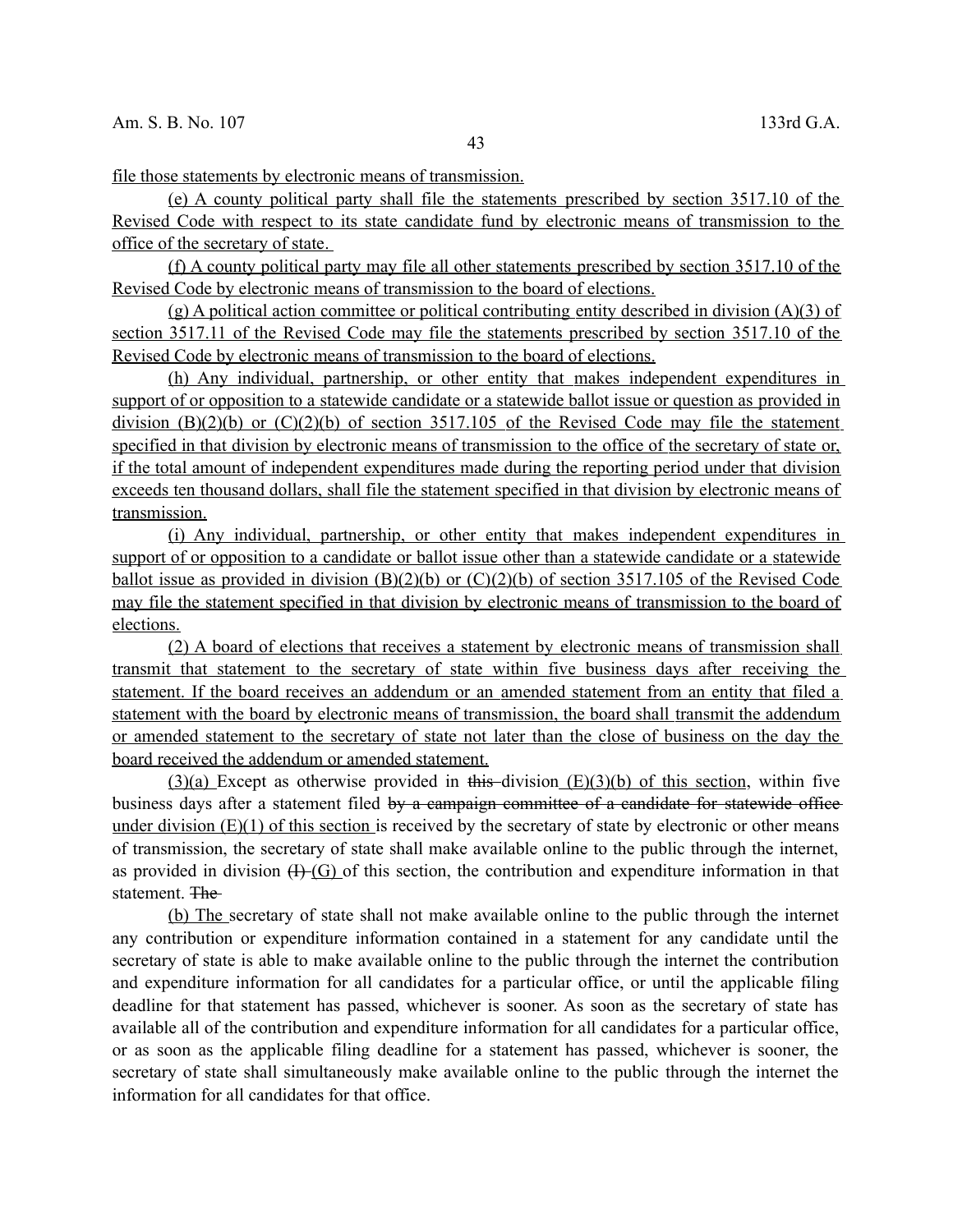(4)(a) If a statement filed by electronic means of transmission is found to be incomplete or inaccurate after the examination of the statement for completeness and accuracy pursuant to division  $(B)(3)(a)$  of section 3517.11 of the Revised Code, the eampaign committee entity that filed the statement shall file by electronic means of transmission any addendum to the statement that provides the information necessary to complete or correct the statement or, if required by the secretary of state under that division, an amended statement.

(b) Within five business days after the secretary of state receives from a campaign committee of a candidate for statewide office an addendum to the statement or an amended statement by electronic or other means of transmission under this division or division  $(B)(3)(a)$  of section 3517.11 of the Revised Code, the secretary of state shall make the contribution and expenditure information in the addendum or amended statement available online to the public through the internet as provided in division  $H(G)$  of this section.

(2) Subject to the secretary of state having implemented, tested, and verified the successful operation of any system the secretary of state prescribes pursuant to division (H)(1) of this section and divisions  $(C)(6)(b)$  and  $(D)(6)$  of section 3517.10 of the Revised Code for the filing of campaign finance statements by electronic means of transmission, a political action committee and a political contributing entity described in division  $(B)(1)(b)$  of this section, a legislative campaign fund, and a state political party may file the statements prescribed by section 3517.10 of the Revised Code by electronic means of transmission or, if the total amount of the contributions received or the total amount of the expenditures made by the political action committee, political contributing entity, legislative campaign fund, or state political party for the applicable reporting period as specified in division (A) of section 3517.10 of the Revised Code exceeds ten thousand dollars, shall file those statements by electronic means of transmission.

Within five business days after a statement filed by a political action committee or a political contributing entity described in division  $(B)(1)(b)$  of this section, a legislative campaign fund, or a state political party is received by the secretary of state by electronic or other means of transmission, the secretary of state shall make available online to the public through the internet, as provided in division (I) of this section, the contribution and expenditure information in that statement.

If a statement filed by electronic means of transmission is found to be incomplete or inaccurate after the examination of the statement for completeness and accuracy pursuant to division (B)(3)(a) of section 3517.11 of the Revised Code, the political action committee, political contributing entity, legislative campaign fund, or state political party shall file by electronic means of transmission any addendum to the statement that provides the information necessary to complete or correct the statement or, if required by the secretary of state under that division, an amended statement.

Within five business days after the secretary of state receives from a political actioncommittee or a political contributing entity described in division  $(B)(1)(b)$  of this section, a legislative campaign fund, or a state political party an addendum to the statement or an amended statement by electronic or other means of transmission under this division or division (B)(3)(a) of section 3517.11 of the Revised Code, the secretary of state shall make the contribution and expenditure information in the addendum or amended statement available online to the public through the internet as provided in division (I) of this section.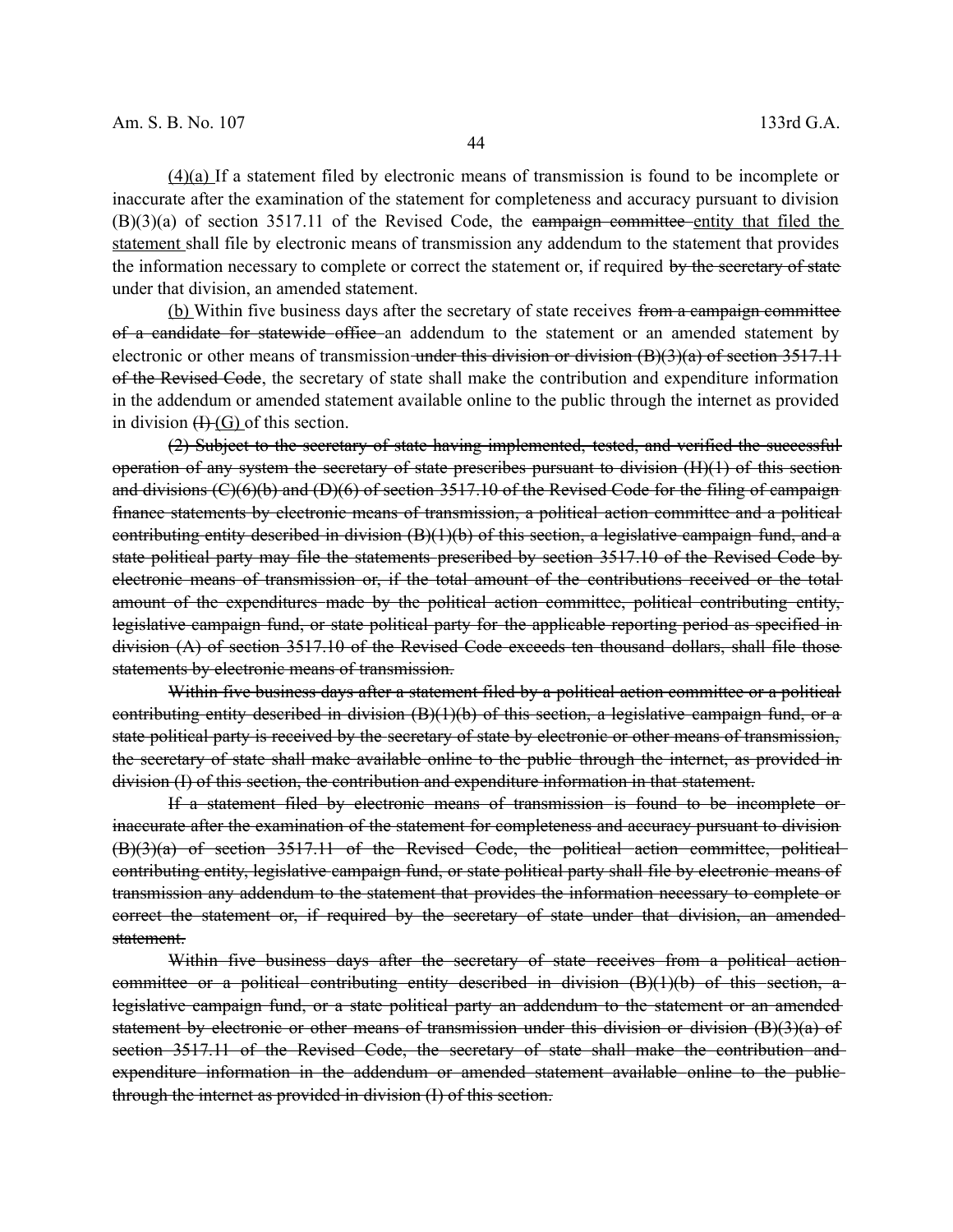(3) Subject to the secretary of state having implemented, tested, and verified the successful operation of any system the secretary of state prescribes pursuant to division (H)(1) of this section and divisions (C)(6)(b) and (D)(6) of section 3517.10 of the Revised Code for the filing of campaign finance statements by electronic means of transmission, a county political party shall file the statements prescribed by section 3517.10 of the Revised Code with respect to its state candidate fund by electronic means of transmission to the office of the secretary of state.

Within five business days after a statement filed by a county political party with respect to its state candidate fund is received by the secretary of state by electronic means of transmission, the secretary of state shall make available online to the public through the internet, as provided indivision (I) of this section, the contribution and expenditure information in that statement.

If a statement is found to be incomplete or inaccurate after the examination of the statement for completeness and accuracy pursuant to division (B)(3)(a) of section 3517.11 of the Revised Code, a county political party shall file by electronic means of transmission any addendum to the statement that provides the information necessary to complete or correct the statement or, if required by the secretary of state under that division, an amended statement.

Within five business days after the secretary of state receives from a county political party an addendum to the statement or an amended statement by electronic means of transmission under this division or division  $(B)(3)(a)$  of section 3517.11 of the Revised Code, the secretary of state shall make the contribution and expenditure information in the addendum or amended statement available online to the public through the internet as provided in division (I) of this section.

(F)(1) Subject to division (L) of this section and subject to the secretary of state having implemented, tested, and verified the successful operation of any system the secretary of state prescribes pursuant to division  $(H)(1)$  of this section and divisions  $(C)(6)(b)$  and  $(D)(6)$  of section 3517.10 of the Revised Code for the filing of campaign finance statements by electronic means of transmission, a campaign committee of a candidate for the office of member of the general assembly or a campaign committee of a candidate for the office of judge of a court of appeals may file the statements prescribed by section 3517.10 of the Revised Code in accordance with division  $(A)(2)$  of section 3517.11 of the Revised Code or by electronic means of transmission to the office of the secretary of state or, if the total amount of the contributions received by the campaign committee for the applicable reporting period as specified in division (A) of section 3517.10 of the Revised Code exceeds ten thousand dollars, shall file those statements by electronic means of transmission to the office of the secretary of state.

Except as otherwise provided in this division, within five business days after a statement filed by a campaign committee of a candidate for the office of member of the general assembly or a campaign committee of a candidate for the office of judge of a court of appeals is received by the secretary of state by electronic or other means of transmission, the secretary of state shall make available online to the public through the internet, as provided in division (I) of this section, the contribution and expenditure information in that statement. The secretary of state shall not make available online to the public through the internet any contribution or expenditure information contained in a statement for any candidate until the secretary of state is able to make available online to the public through the internet the contribution and expenditure information for all candidates for a particular office, or until the applicable filing deadline for that statement has passed, whichever is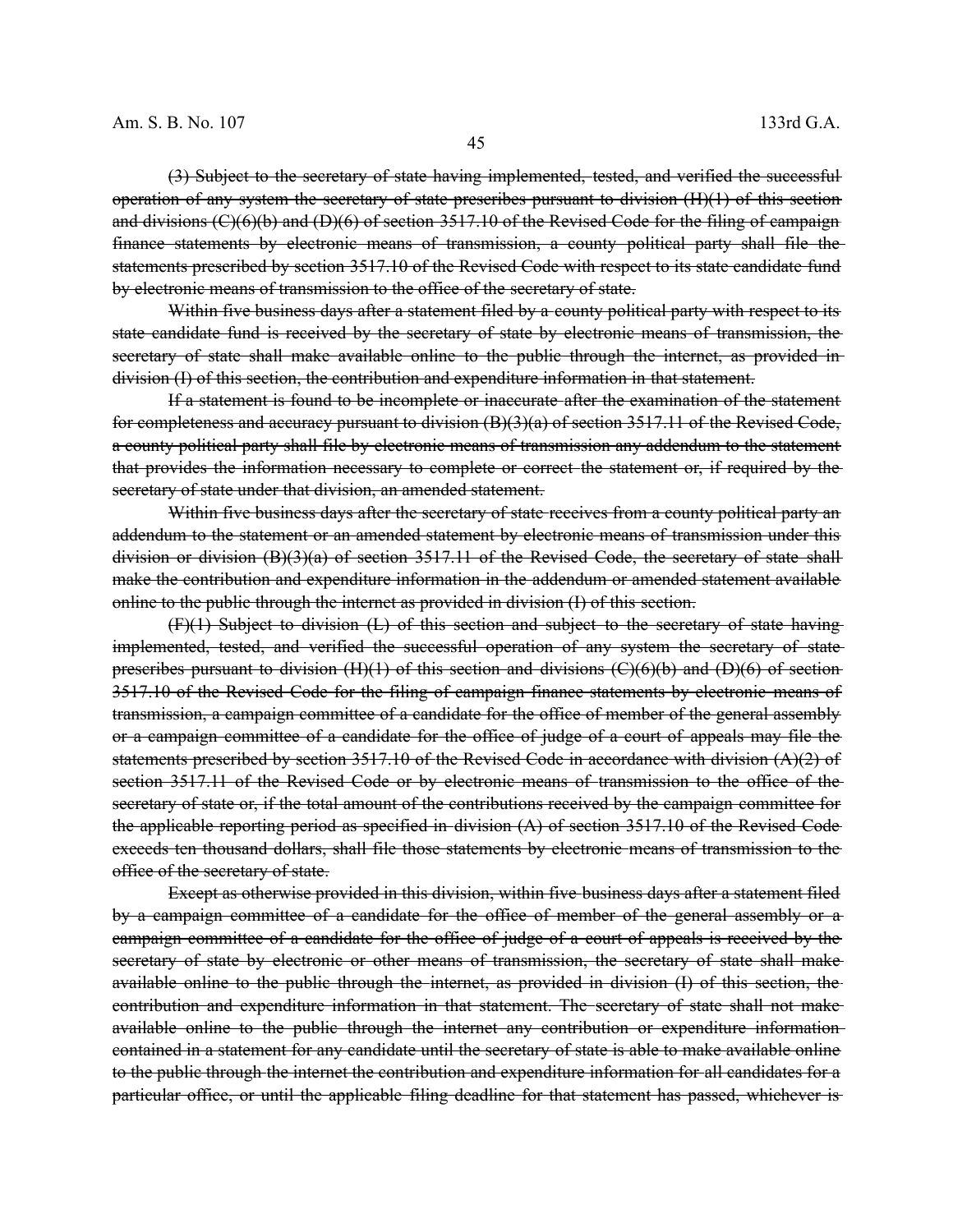sooner. As soon as the secretary of state has available all of the contribution and expenditure information for all candidates for a particular office, or as soon as the applicable filing deadline for a statement has passed, whichever is sooner, the secretary of state shall simultaneously make available online to the public through the internet the information for all candidates for that office.

If a statement filed by electronic means of transmission is found to be incomplete or inaccurate after the examination of the statement for completeness and accuracy pursuant to division (B)(3)(a) of section 3517.11 of the Revised Code, the campaign committee shall file by electronic means of transmission to the office of the secretary of state any addendum to the statement that provides the information necessary to complete or correct the statement or, if required by the secretary of state under that division, an amended statement.

Within five business days after the secretary of state receives from a campaign committee of a candidate for the office of member of the general assembly or a campaign committee of a candidate for the office of judge of a court of appeals an addendum to the statement or an amended statement by electronic or other means of transmission under this division or division (B)(3)(a) of section 3517.11 of the Revised Code, the secretary of state shall make the contribution and expenditure information in the addendum or amended statement available online to the public through the internet as provided in division (I) of this section.

 $(2)$  (5) If a campaign committee for the office of member of the general assembly or a campaign committee of a candidate for the office of judge of a court of appeals files a statement, addendum, or amended statement is not filed by electronic means of transmission to the office of the secretary of state but is filed by printed version only under division  $(A)(2)$  of section 3517.11 of the Revised Code with the appropriate board of elections, the campaign committee of a candidate for the office of member of the general assembly or a campaign committee of a candidate for the office of judge of a court of appeals shall file two copies of the printed version of the statement, addendum, or amended statement with the board of elections. The board of elections shall send one of those copies by certified mail or an electronic copy to the secretary of state before the close of business on the day the board of elections receives the statement, addendum, or amended statement.

(G) Subject to the secretary of state having implemented, tested, and verified the successful operation of any system the secretary of state prescribes pursuant to division (H)(1) of this section and divisions  $(C)(6)(b)$  and  $(D)(6)$  of section 3517.10 of the Revised Code for the filing of campaign finance statements by electronic means of transmission, any individual, partnership, or other entity that makes independent expenditures in support of or opposition to a statewide candidate or a statewide ballot issue or question as provided in division  $(B)(2)(b)$  or  $(C)(2)(b)$  of section 3517.105 of the Revised Code may file the statement specified in that division by electronic means of transmission or, if the total amount of independent expenditures made during the reporting period under that division exceeds ten thousand dollars, shall file the statement specified in that division by electronic means of transmission.

Within five business days after a statement filed by an individual, partnership, or other entity is received by the secretary of state by electronic or other means of transmission, the secretary of state shall make available online to the public through the internet, as provided in division (I) of this section, the expenditure information in that statement.

If a statement filed by electronic means of transmission is found to be incomplete or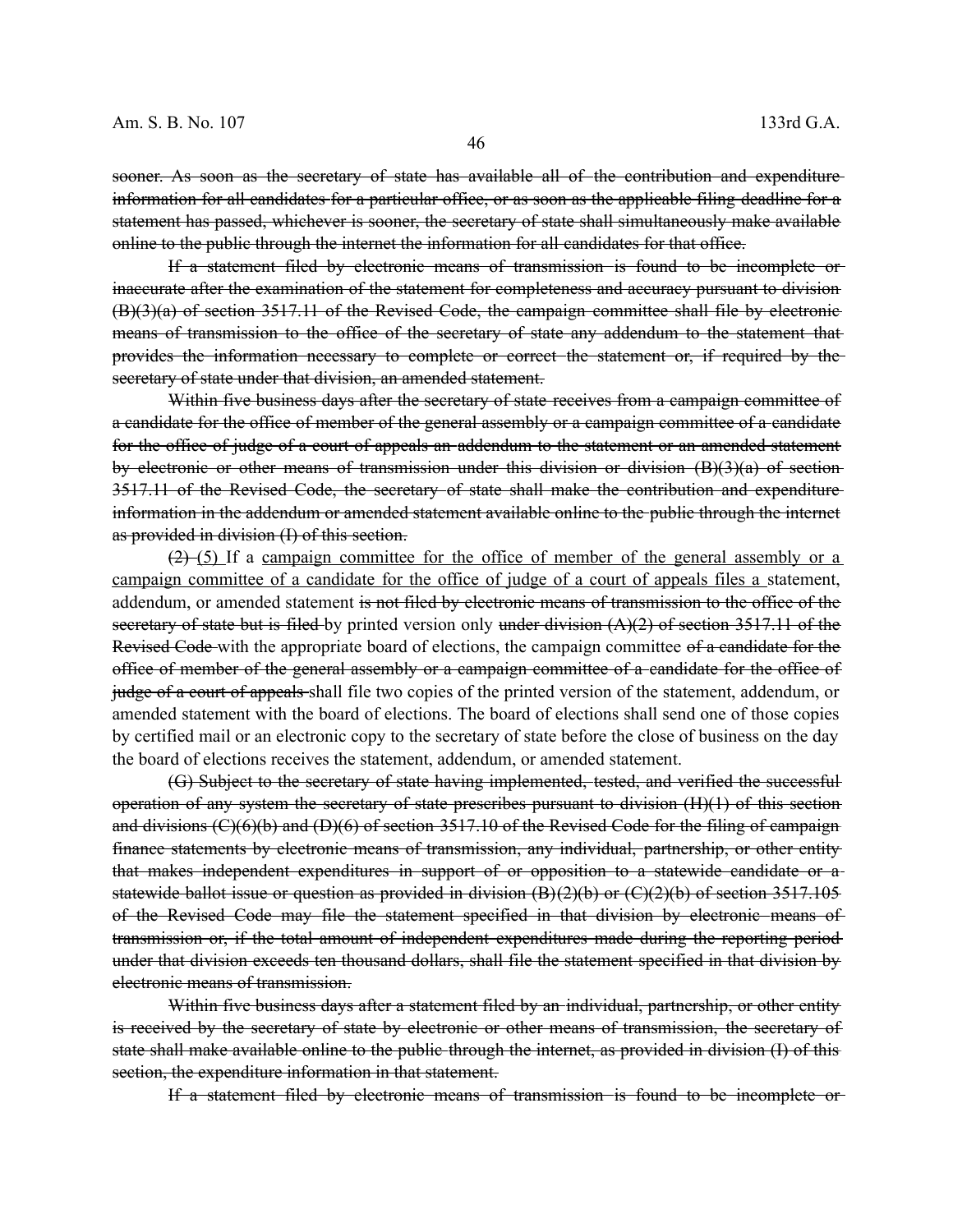inaccurate after the examination of the statement for completeness and accuracy pursuant to division (B)(3)(a) of section 3517.11 of the Revised Code, the individual, partnership, or other entity shall file by electronic means of transmission any addendum to the statement that provides the information necessary to complete or correct the statement or, if required by the secretary of state under that division, an amended statement.

Within five business days after the secretary of state receives from an individual, partnership, or other entity described in division (B)(2)(b) or (C)(2)(b) of section 3517.105 of the Revised Code an addendum to the statement or an amended statement by electronic or other means of transmission under this division or division (B)(3)(a) of section 3517.11 of the Revised Code, the secretary of state shall make the expenditure information in the addendum or amended statement available online to the public through the internet as provided in division (I) of this section.

 $(H)(F)(1)$  The secretary of state, by rule adopted pursuant to section 3517.23 of the Revised Code, shall prescribe one or more techniques by which a person who executes and transmits to the secretary of state or a board of elections by electronic means a statement of contributions and expenditures, a statement of independent expenditures, a disclosure of electioneering communications statement, a deposit and disbursement statement, a gift and disbursement statement, or a donation and disbursement statement, an addendum to any of those statements, an amended statement of contributions and expenditures, an amended statement of independent expenditures, an amended disclosure of electioneering communications statement, an amended deposit and disbursement statement, an amended gift and disbursement statement, or an amended donation and disbursement statement, under this section or section 3517.10, 3517.105, 3517.1011, 3517.1012, 3517.1013, or 3517.1014 of the Revised Code shall electronically sign the statement, addendum, or amended statement. Any technique prescribed by the secretary of state pursuant to this division shall create an electronic signature that satisfies all of the following:

(a) It is unique to the signer.

(b) It objectively identifies the signer.

(c) It involves the use of a signature device or other means or method that is under the sole control of the signer and that cannot be readily duplicated or compromised.

(d) It is created and linked to the electronic record to which it relates in a manner that, if the record or signature is intentionally or unintentionally changed after signing, the electronic signature is invalidated.

(2) An electronic signature prescribed by the secretary of state under division  $(H)(F)(1)$  of this section shall be attached to or associated with the statement of contributions and expenditures, the statement of independent expenditures, the disclosure of electioneering communications statement, the deposit and disbursement statement, the gift and disbursement statement, or the donation and disbursement statement, the addendum to any of those statements, the amended statement of contributions and expenditures, the amended statement of independent expenditures, the amended disclosure of electioneering communications statement, the amended deposit and disbursement statement, the amended gift and disbursement statement, or the amended donation and disbursement statement that is executed and transmitted by electronic means by the person to whom the electronic signature is attributed. The electronic signature that is attached to or associated with the statement, addendum, or amended statement under this division shall be binding on all persons and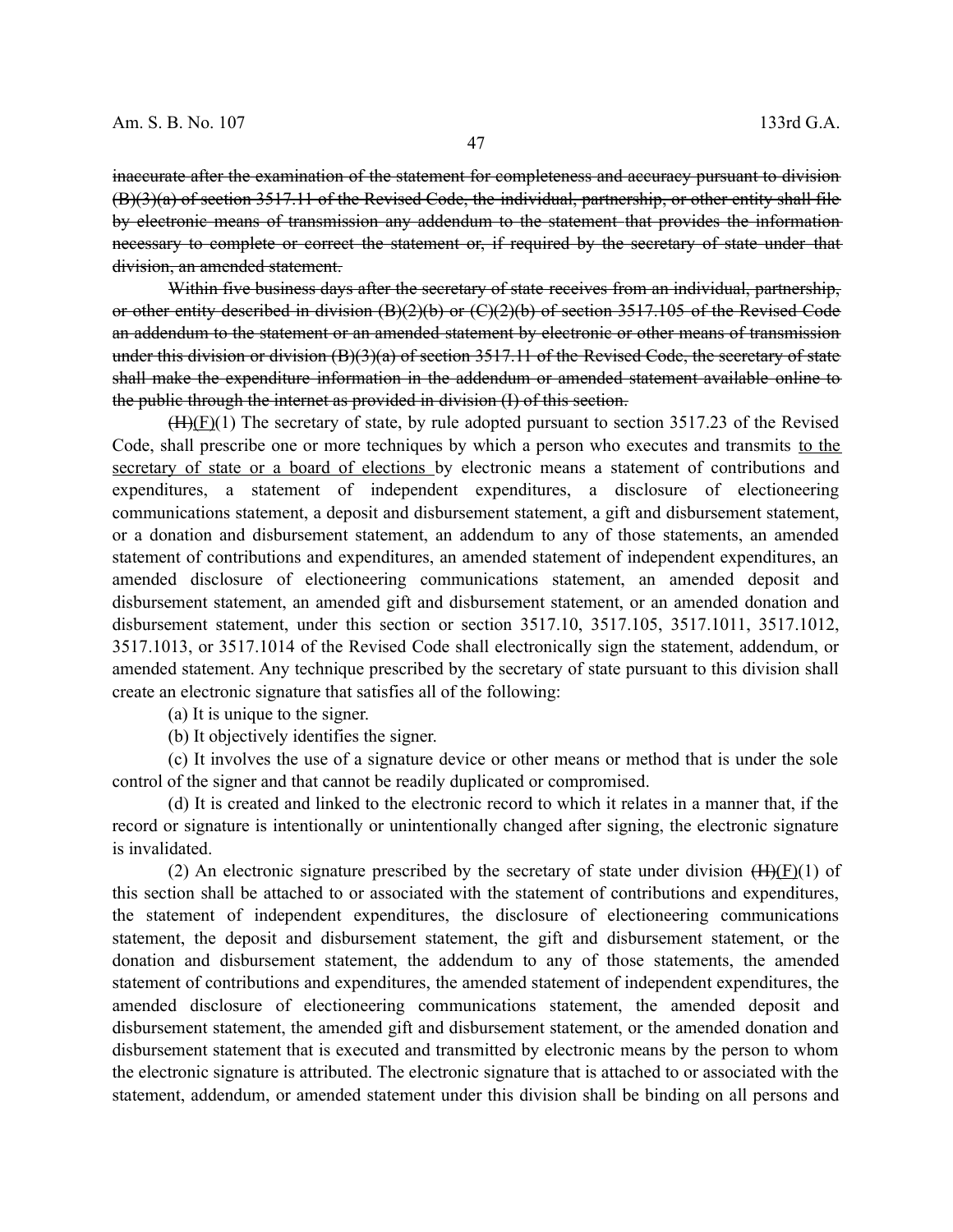for all purposes under the campaign finance reporting law as if the signature had been handwritten in ink on a printed form.

(I) (G) The secretary of state shall make all of the following information available online to the public by any means that are searchable, viewable, and accessible through the internet:

 (1) The contribution and expenditure, the contribution and disbursement, the deposit and disbursement, the gift and disbursement, or the donation and disbursement information in all statements, all addenda to the statements, and all amended statements that are filed with the secretary of state by electronic or other means of transmission under this section or section 3517.10, 3517.105, 3517.1011, 3517.1012, 3517.1013, 3517.1014, or 3517.11 of the Revised Code available online to the public by any means that are searchable, viewable, and accessible through the internet;

 (2) The contribution and expenditure or the deposit and disbursement information in all statements that are filed with a board of elections by electronic means of transmission, and in all addenda to those statements and all amended versions of those statements, under this section or section 3517.10, 3517.105, 3517.1012, or 3517.11 of the Revised Code.

 $(H)(1)$  As used in this division, "library" means a library that is open to the public and that is one of the following:

(a) A library that is maintained and regulated under section 715.13 of the Revised Code;

(b) A library that is created, maintained, and regulated under Chapter 3375. of the Revised Code.

(2) The secretary of state shall notify all libraries of the location on the internet at which the contribution and expenditure, contribution and disbursement, deposit and disbursement, gift and disbursement, or donation and disbursement information in campaign finance statements required to be made available online to the public through the internet pursuant to division  $(H)(G)$  of this section may be accessed.

If that location is part of the world wide web and if the secretary of state has notified a library of that world wide web location as required by this division, the library shall include a link to that world wide web location on each internet-connected computer it maintains that is accessible to the public.

(3) If the system the secretary of state prescribes for the filing of campaign finance statements by electronic means of transmission pursuant to division  $(H)(F)(1)$  of this section and divisions (C) (6)(b) and (D)(6) of section 3517.10 of the Revised Code includes filing those statements through the internet via the world wide web, the secretary of state shall notify all libraries of the world wide web location at which those statements may be filed.

If those statements may be filed through the internet via the world wide web and if the secretary of state has notified a library of that world wide web location as required by this division, the library shall include a link to that world wide web location on each internet-connected computer it maintains that is accessible to the public.

 $(K)$  (I) It is an affirmative defense to a complaint or charge brought against any campaign committee, political action committee, political contributing entity, legislative campaign fund, or political party, any individual, partnership, or other entity, any person making disbursements to pay the direct costs of producing or airing electioneering communications, or any treasurer of a transition fund, for the failure to file by electronic means of transmission a campaign finance statement as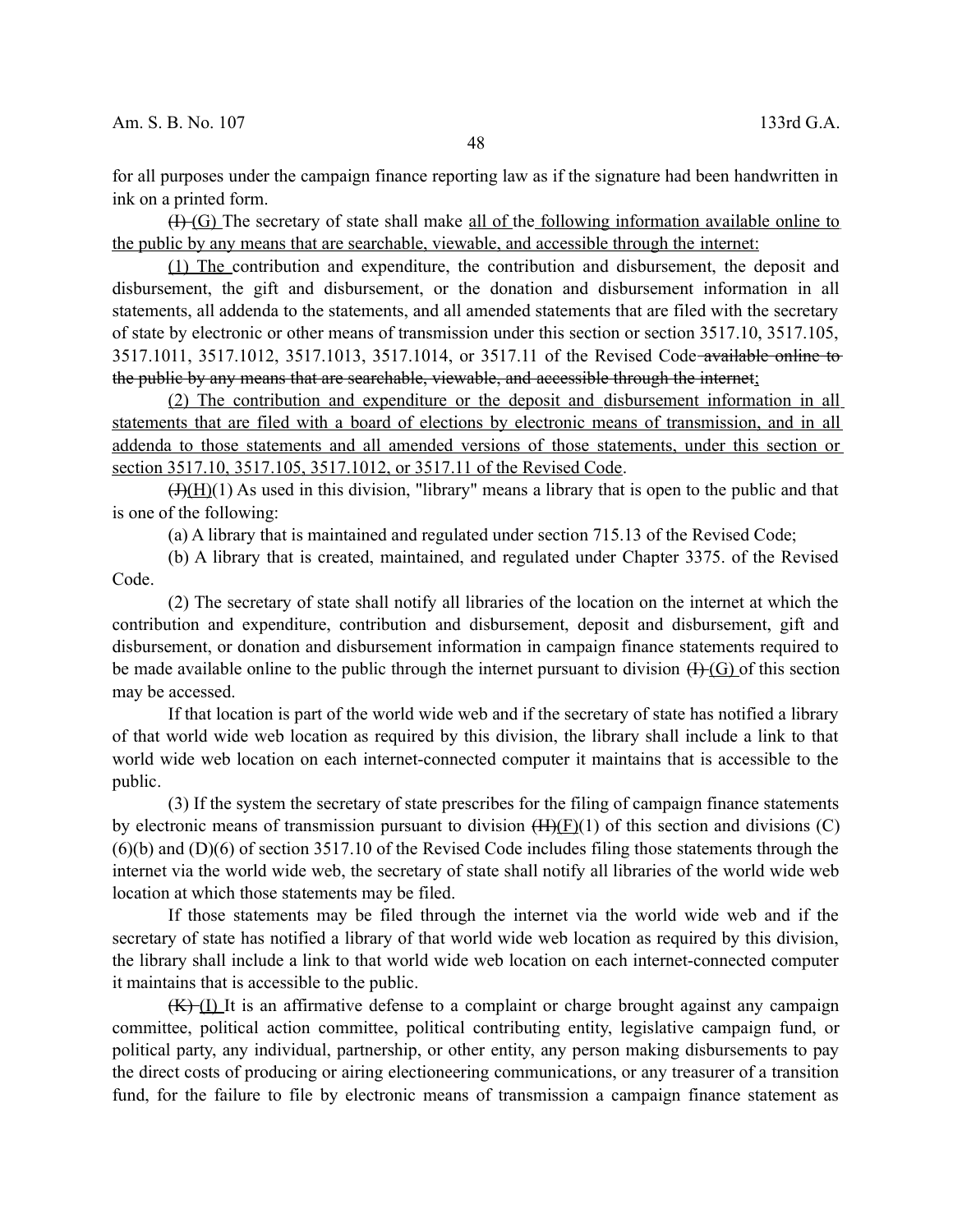required by this section or section 3517.10, 3517.105, 3517.1011, 3517.1012, 3517.1013, or 3517.1014 of the Revised Code that all of the following apply to the campaign committee, political action committee, political contributing entity, legislative campaign fund, or political party, the individual, partnership, or other entity, the person making disbursements to pay the direct costs of producing or airing electioneering communications, or the treasurer of a transition fund that failed to so file:

(1) The campaign committee, political action committee, political contributing entity, legislative campaign fund, or political party, the individual, partnership, or other entity, the person making disbursements to pay the direct costs of producing or airing electioneering communications, or the treasurer of a transition fund attempted to file by electronic means of transmission the required statement prior to the deadline set forth in the applicable section.

(2) The campaign committee, political action committee, political contributing entity, legislative campaign fund, or political party, the individual, partnership, or other entity, the person making disbursements to pay the direct costs of producing or airing electioneering communications, or the treasurer of a transition fund was unable to file by electronic means of transmission due to an expected or unexpected shutdown of the whole or part of the electronic campaign finance statementfiling system, such as for maintenance or because of hardware, software, or network connection failure.

(3) The campaign committee, political action committee, political contributing entity, legislative campaign fund, or political party, the individual, partnership, or other entity, the person making disbursements to pay the direct costs of producing or airing electioneering communications, or the treasurer of a transition fund filed by electronic means of transmission the required statement within a reasonable period of time after being unable to so file it under the circumstance described in division  $(K)(I)(2)$  of this section.

 $(\pm)(J)(1)$  The secretary of state shall adopt rules pursuant to Chapter 119. of the Revised Code to permit a campaign committee of a candidate for statewide office that makes expenditures of less than twenty-five thousand dollars during the filing period or a campaign committee for the office of member of the general assembly or the office of judge of a court of appeals that would otherwise be required to file campaign finance statements by electronic means of transmission under division  $(E)$  or  $(F)$  of this section to file those statements by paper with the office of the secretary of state. Those rules shall provide for all of the following:

(a) An eligible campaign committee that wishes to file a campaign finance statement by paper instead of by electronic means of transmission shall file the statement on paper with the office of the secretary of state not sooner than twenty-four hours after the end of the filing period set forth in section 3517.10 of the Revised Code that is covered by the applicable statement.

(b) The statement shall be accompanied by a fee, the amount of which the secretary of state shall determine by rule. The amount of the fee established under this division shall not exceed the data entry and data verification costs the secretary of state will incur to convert the information on the statement to an electronic format as required under division  $(H)(G)$  of this section.

(c) The secretary of state shall arrange for the information in campaign finance statements filed pursuant to division  $(1)$  (H) of this section to be made available online to the public through the internet in the same manner, and at the same times, as information is made available under divisions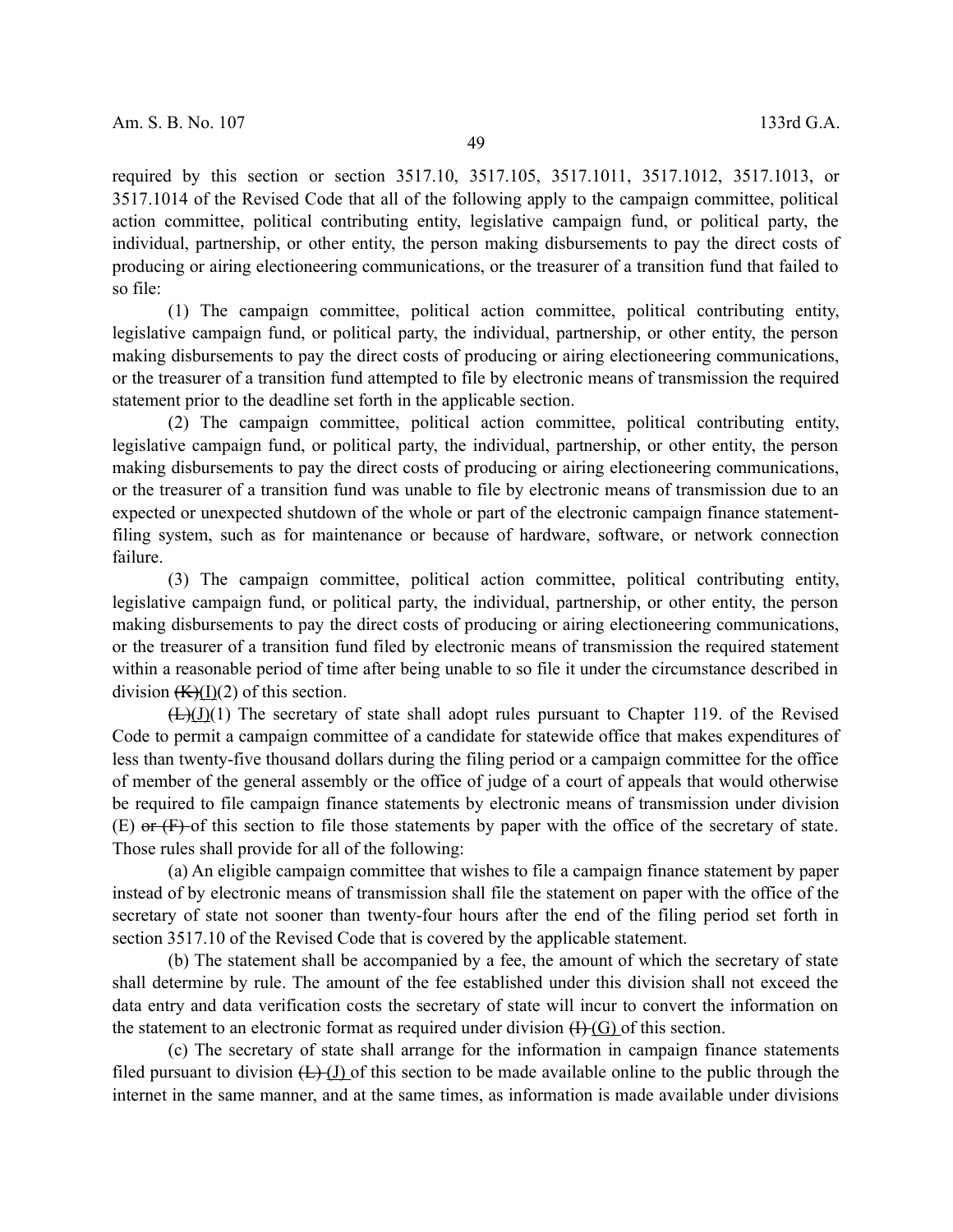$(E)$ ,  $(F)$ , and  $(H)$  (G) of this section for candidates whose campaign committees file those statements by electronic means of transmission.

(d) The candidate of an eligible campaign committee that intends to file a campaign finance statement pursuant to division  $(L)$  (J) of this section shall file a notice indicating that the candidate's campaign committee intends to so file and stating that filing the statement by electronic means of transmission would constitute a hardship for the candidate or for the eligible campaign committee.

(e) An eligible campaign committee that files a campaign finance statement on paper pursuant to division  $(L)$  (J) of this section shall review the contribution and information made available online by the secretary of state with respect to that paper filing and shall notify the secretary of state of any errors with respect to that filing that appear in the data made available on that web site.

(f) If an eligible campaign committee whose candidate has filed a notice in accordance with rules adopted under division  $(L)(J)(d)$  of this section subsequently fails to file that statement on paper by the applicable deadline established in rules adopted under division  $(\pm)(J)(1)(a)$  of this section, penalties for the late filing of the campaign finance statement shall apply to that campaign committee for each day after that paper filing deadline, as if the campaign committee had filed the statement after the applicable deadline set forth in division (A) of section 3517.10 of the Revised Code.

(2) The process for permitting campaign committees that would otherwise be required to file campaign finance statements by electronic means of transmission to file those statements on paper with the office of the secretary of state that is required to be developed under division  $(\pm)(J)(1)$  of this section shall be in effect and available for use by eligible campaign committees for all campaign finance statements that are required to be filed on or after June 30, 2005. Notwithstanding any provision of the Revised Code to the contrary, if the process the secretary of state is required to develop under division (L)(1) of this section is not in effect and available for use on and after June 30, 2005, all penalties for the failure of campaign committees to file campaign finance statements by electronic means of transmission shall be suspended until such time as that process is in effect and available for use.

(3) Notwithstanding any provision of the Revised Code to the contrary, any eligible campaign committee that files campaign finance statements on paper with the office of the secretary of state pursuant to division  $(\pm)(J)(1)$  of this section shall be deemed to have filed those campaign finance statements by electronic means of transmission to the office of the secretary of state.

Sec. 3517.1011. (A) As used in this section:

(1) "Address" has the same meaning as in section 3517.10 of the Revised Code.

(2) "Broadcast, cable, or satellite communication" means a communication that is publicly distributed by a television station, radio station, cable television system, or satellite system.

(3) "Candidate" has the same meaning as in section 3501.01 of the Revised Code;.

(4) "Contribution" means any loan, gift, deposit, forgiveness of indebtedness, donation, advance, payment, or transfer of funds or of anything of value, including a transfer of funds from an inter vivos or testamentary trust or decedent's estate, and the payment by any person other than the person to whom the services are rendered for the personal services of another person, that is made, received, or used to pay the direct costs of producing or airing electioneering communications.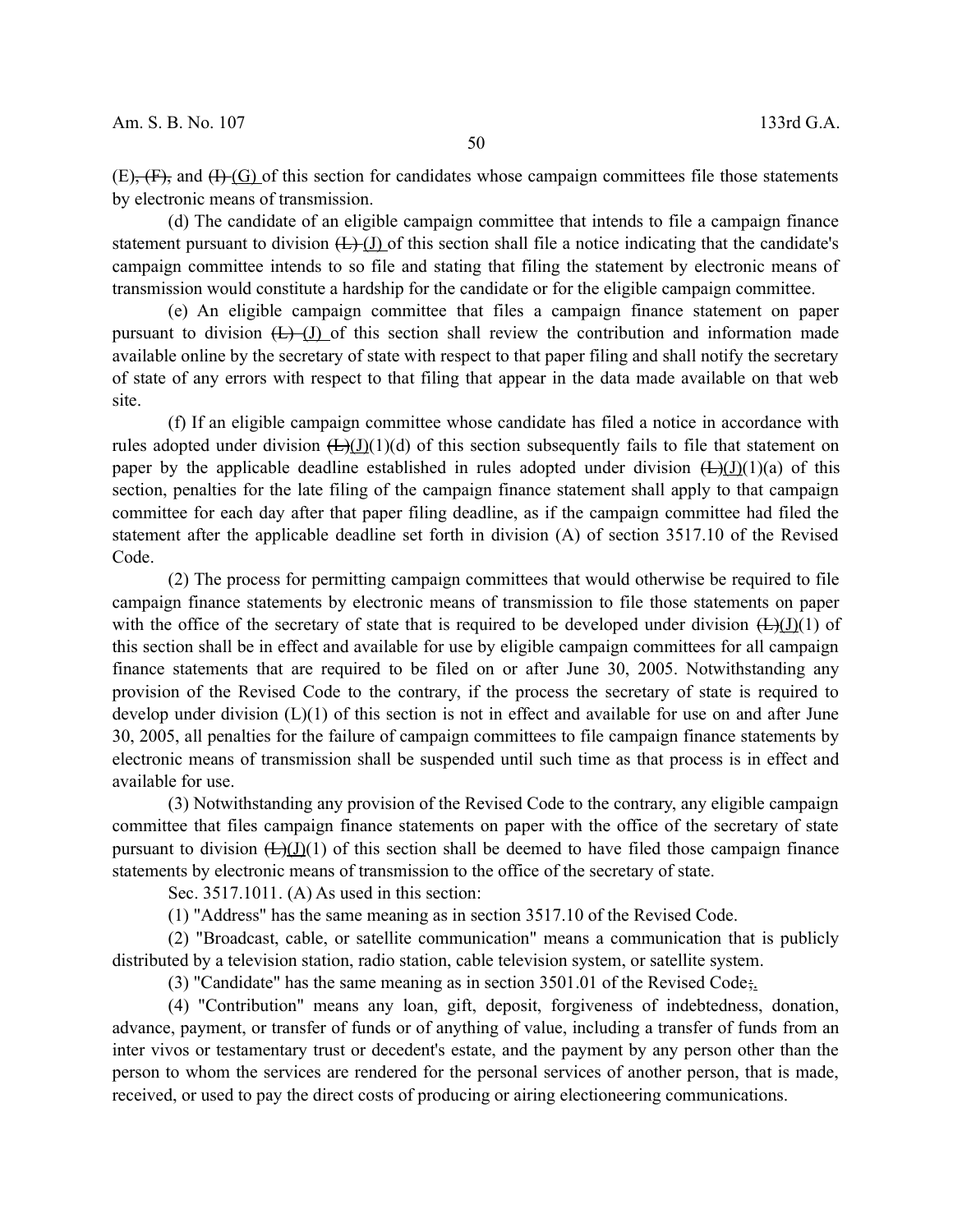(5)(a) "Coordinated electioneering communication" means any electioneering communication that is made pursuant to any arrangement, coordination, or direction by a candidate or a candidate's campaign committee, by an officer, agent, employee, or consultant of a candidate or a candidate's campaign committee, or by a former officer, former agent, former employee, or former consultant of a candidate or a candidate's campaign committee prior to the airing, broadcasting, or cablecasting of the communication. An electioneering communication is presumed to be a "coordinated electioneering communication" when it is either of the following:

(i) Based on information about a candidate's plans, projects, or needs provided to the person making the disbursement by the candidate or the candidate's campaign committee, by an officer, agent, employee, or consultant of the candidate or the candidate's campaign committee, or by a former officer, former agent, former employee, or former consultant of the candidate or the candidate's campaign committee, with a view toward having the communication made;

(ii) Made by or through any person who is, or has been, authorized to raise or expend funds on behalf of a candidate or the candidate's campaign committee, who is, or has been, an officer, agent, employee, or consultant of the candidate or of the candidate's campaign committee, or who is, or has been, receiving any form of compensation or reimbursement from the candidate or the candidate's campaign committee or from an officer, agent, employee, or consultant of the candidate or of the candidate's campaign committee.

(b) An electioneering communication shall not be presumed to be a "coordinated electioneering communication" under division  $(A)(5)(a)(ii)$  of this section if the communication is made through any person who provides a service that does not affect the content of the communication, such as communications placed through the efforts of a media buyer, unless that person also affects the content of the communication.

(6) "Disclosure date" means both of the following:

(a) The first date during any calendar year by which a person makes disbursements for the direct costs of producing or airing electioneering communications aggregating in excess of ten thousand dollars;

(b) The same day of the week of each remaining week in the same calendar year as the day of the week of the initial disclosure date established under division  $(A)(6)(a)$  of this section, if, during that remaining week, the person makes disbursements for the direct costs of producing or airing electioneering communications aggregating in excess of one dollar.

(7)(a) "Electioneering communication" means any broadcast, cable, or satellite communication that refers to a clearly identified candidate and that is made during either of the following periods of time:

(i) If the person becomes a candidate before the day of the primary election at which candidates will be nominated for election to that office, between the date that the person becomes a candidate and the thirtieth day prior to that primary election, and between the date of the primary election and the thirtieth day prior to the general election at which a candidate will be elected to that office;

(ii) If the person becomes a candidate after the day of the primary election at which candidates were nominated for election to that office, between the date of the primary election and the thirtieth day prior to the general election at which a candidate will be elected to that office.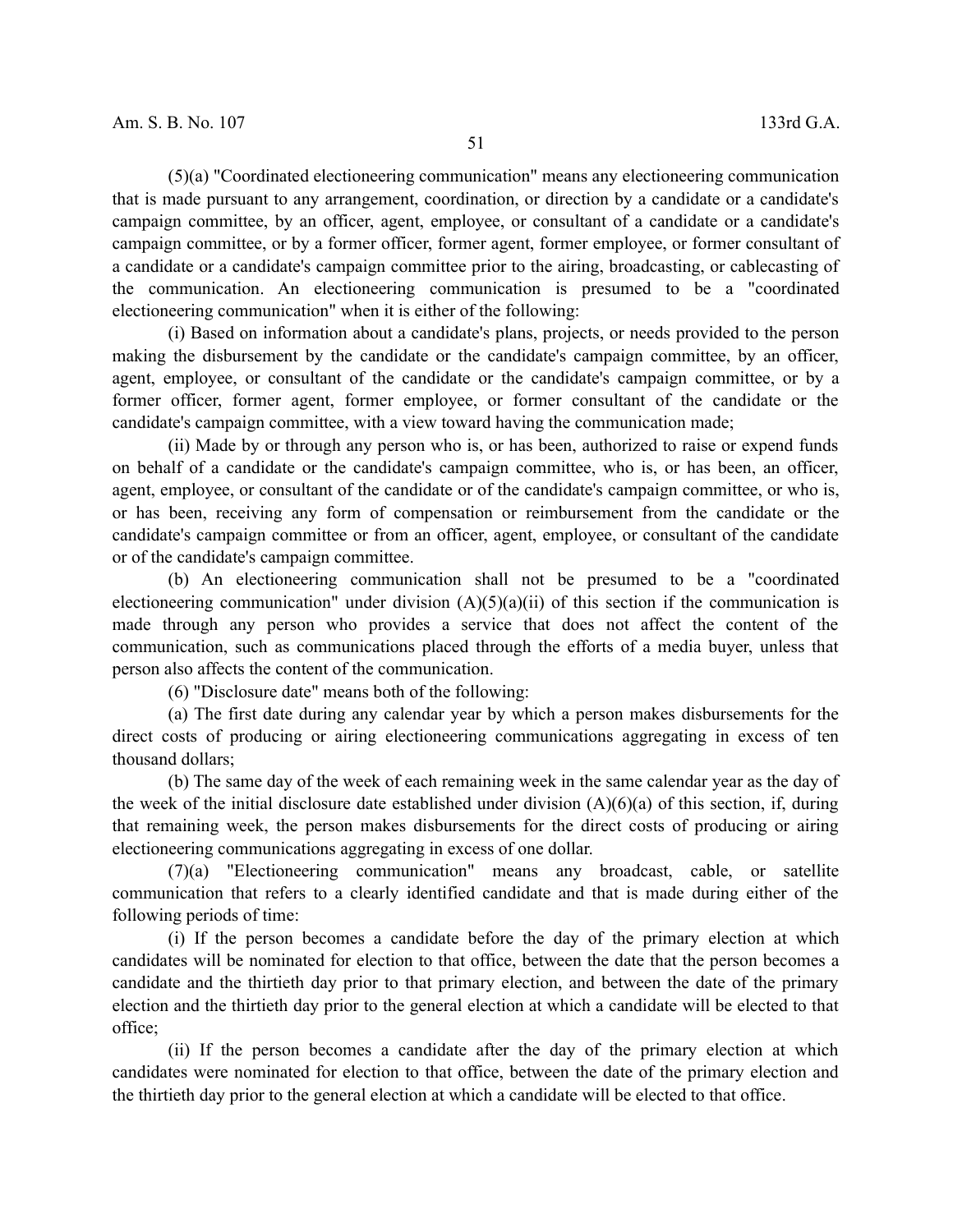(b) "Electioneering communication" does not include any of the following:

(i) A communication that is publicly disseminated through a means of communication other than a broadcast, cable, or satellite television or radio station. For example, "electioneering communication" does not include communications appearing in print media, including a newspaper or magazine, handbill, brochure, bumper sticker, yard sign, poster, billboard, and other written materials, including mailings; communications over the internet, including electronic mail; or telephone communications.

(ii) A communication that appears in a news story, commentary, public service announcement, bona fide news programming, or editorial distributed through the facilities of any broadcast, cable, or satellite television or radio station, unless those facilities are owned or controlled by any political party, political committee, or candidate;

(iii) A communication that constitutes an expenditure or an independent expenditure under section 3517.01 of the Revised Code;

(iv) A communication that constitutes a candidate debate or forum or that solely promotes a candidate debate or forum and is made by or on behalf of the person sponsoring the debate or forum.

(8) "Filing date" has the same meaning as in section 3517.109 of the Revised Code.

(9) "Immigration and Nationality Act" means the Immigration and Nationality Act, 110 Stat. 309 (1996), 8 U.S.C. 1101 et seq., as amended.

(10) "Person" has the same meaning as in section 1.59 of the Revised Code and includes any political organization considered exempt from income taxation under section 527 of the Internal Revenue Code.

(11) "Political committee" means any of the following:

(a) Any committee, club, association, or other group of persons that receives contributions aggregating in excess of one thousand dollars during a calendar year or that makes expenditures aggregating in excess of one thousand dollars during a calendar year;

(b) Any separate segregated fund;

(c) Any state, county, or local committee of a political party that does any of the following:

(i) Receives contributions aggregating in excess of five thousand dollars during a calendar year;

(ii) Makes payments that do not constitute contributions or expenditures aggregating in excess of five thousand dollars during a calendar year;

(iii) Makes contributions or expenditures aggregating in excess of one thousand dollars during a calendar year.

(12) "Publicly distributed" means aired, broadcast, cablecast, or otherwise disseminated for a fee.

(13) "Refers to a clearly identified candidate" means that the candidate's name, nickname, photograph, or drawing appears, or the identity of the candidate is otherwise apparent through an unambiguous reference to the person such as "the chief justice," "the governor," "member of the Ohio senate," "member of the Ohio house of representatives," "county auditor," "mayor," or "township trustee" or through an unambiguous reference to the person's status as a candidate.

(B) For the purposes of this section, a person shall be considered to have made a disbursement if the person has entered into a contract to make the disbursement.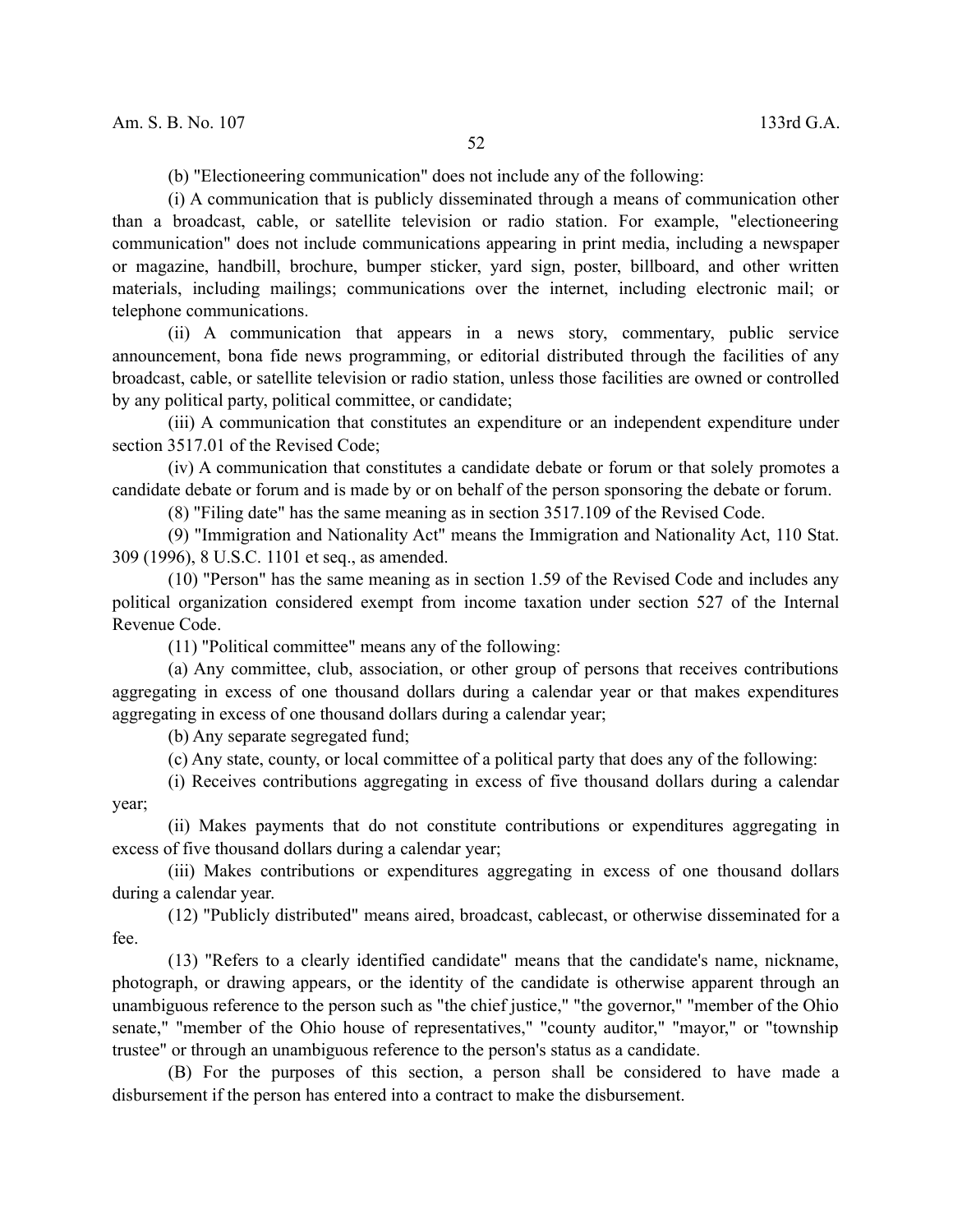(C) Any person intending to make a disbursement or disbursements for the direct costs of producing or airing electioneering communications, prior to making the first disbursement for the direct costs of producing or airing an electioneering communication, shall file a notice with the office of the secretary of state that the person is intending to make such disbursements.

(D)(1) Every person that makes a disbursement or disbursements for the direct costs of producing and airing electioneering communications aggregating in excess of ten thousand dollars during any calendar year shall file, within twenty-four hours of each disclosure date, a disclosure of electioneering communications statement containing the following information:

(a) The full name and address of the person making the disbursement, of any person sharing or exercising direction or control over the activities of the person making the disbursement, and of the custodian of the books and accounts of the person making the disbursement;

(b) The principal place of business of the person making the disbursement, if not an individual;

(c) The amount of each disbursement of more than one dollar during the period covered by the statement and the identity of the person to whom the disbursement was made;

(d) The nominations or elections to which the electioneering communications pertain and the names, if known, of the candidates identified or to be identified;

(e) If the disbursements were paid out of a segregated bank account that consists of funds contributed solely by individuals who are United States citizens or nationals or lawfully admitted for permanent residence as defined in section  $101(a)(20)$  of the Immigration and Nationality Act directly to the account for electioneering communications, the information specified in division (D)(2) of this section for all contributors who contributed an aggregate amount of two hundred dollars or more to the segregated bank account and whose contributions were used for making the disbursement or disbursements required to be reported under division (D) of this section during the period covered by the statement. Nothing in this division prohibits or shall be construed to prohibit the use of funds in such a segregated bank account for a purpose other than electioneering communications.

(f) If the disbursements were paid out of funds not described in division  $(D)(1)(e)$  of this section, the information specified in division (D)(2) of this section for all contributors who contributed an aggregate amount of two hundred dollars or more to the person making the disbursement and whose contributions were used for making the disbursement or disbursements required to be reported under division (D) of this section during the period covered by the statement.

(2) For each contributor for which information is required to be reported under division (D) (1)(e) or (f) of this section, all of the following shall be reported:

(a) The month, day, and year that the contributor made the contribution or contributions aggregating two hundred dollars or more;

(b)(i) The full name and address of the contributor, and, if the contributor is a political action committee, the registration number assigned to the political action committee under division (D)(1) of section 3517.10 of the Revised Code;

(ii) If the contributor is an individual, the name of the individual's current employer, if any, or, if the individual is self-employed, the individual's occupation and the name of the individual's business, if any;

(iii) If the contribution is transmitted pursuant to section 3599.031 of the Revised Code from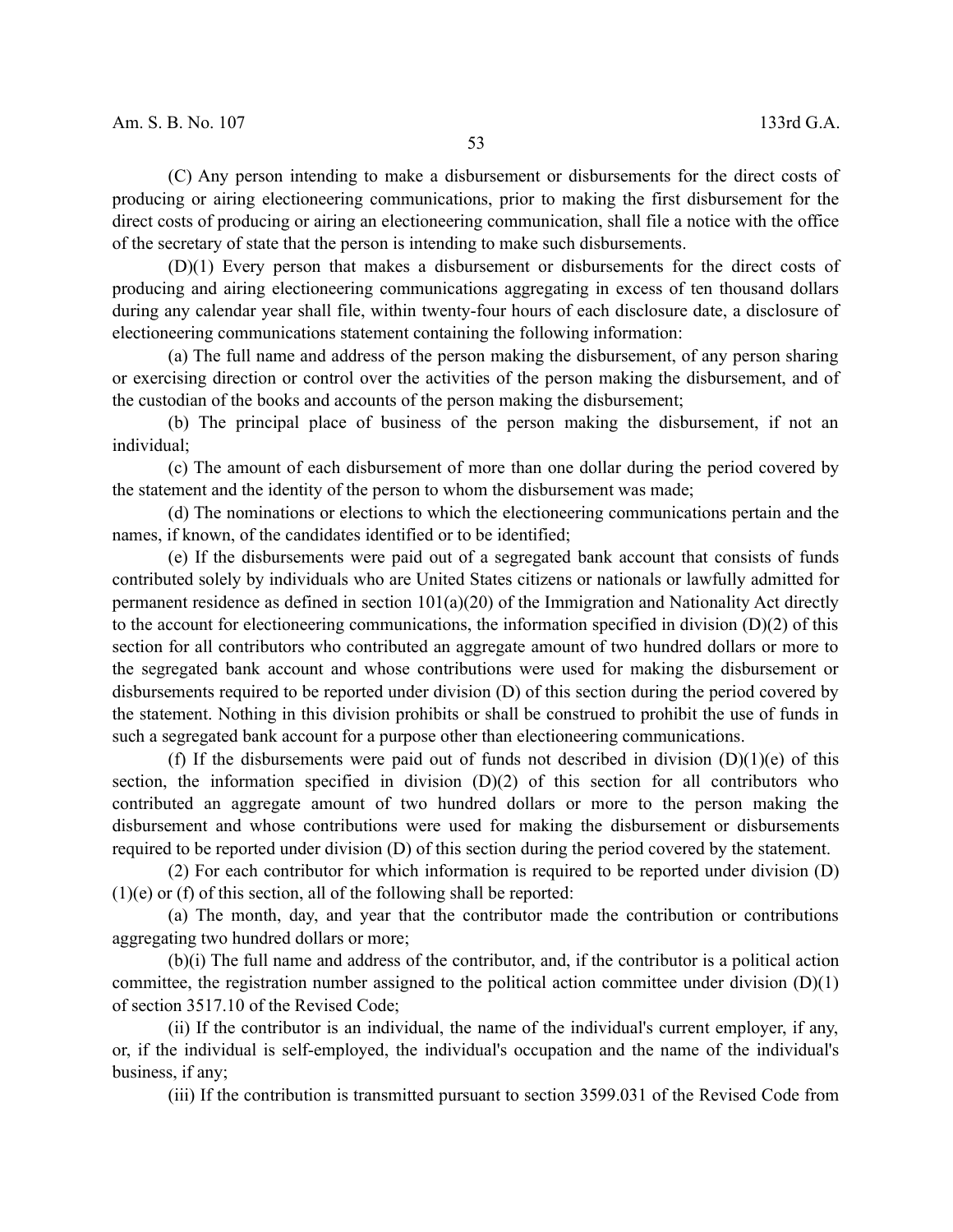amounts deducted from the wages and salaries of two or more employees that exceed in the aggregate one hundred dollars during the period specified in division  $(D)(1)(e)$  or (f) of this section, as applicable, the full name of the employees' employer and the full name of the labor organization of which the employees are members, if any.

(c) A description of the contribution, if other than money;

(d) The value in dollars and cents of the contribution.

(3) Subject to the secretary of state having implemented, tested, and verified the successful operation of any system the secretary of state prescribes pursuant to divisions  $(C)(6)(b)$  and  $(D)(6)$  of section 3517.10 and division  $(H)(F)(1)$  of section 3517.106 of the Revised Code for the filing of campaign finance statements by electronic means of transmission, a person shall file the disclosure of electioneering communications statement prescribed under divisions (D)(1) and (2) of this section by electronic means of transmission to the office of the secretary of state.

Within five business days after the secretary of state receives a disclosure of electioneering communications statement under this division, the secretary of state shall make available online to the public through the internet, as provided in division  $(H-(G))$  of section 3517.106 of the Revised Code, the contribution and disbursement information in that statement.

If a filed disclosure of electioneering communications statement is found to be incomplete or inaccurate after its examination for completeness and accuracy pursuant to division (B)(3)(a) of section 3517.11 of the Revised Code, the person shall file by electronic means of transmission to the office of the secretary of state any addendum, amendment, or other correction to the statement that provides the information necessary to complete or correct the statement or, if required by the secretary of state under that division, an amended statement.

Within five business days after the secretary of state receives an addendum, amendment, or other correction to a disclosure of electioneering communications statement or an amended statement by electronic means of transmission under this division or division  $(B)(3)(a)$  of section 3517.11 of the Revised Code, the secretary of state shall make the contribution and disbursement information in the addendum, amendment, or other correction to the statement or amended statement available online to the public through the internet as provided in division  $(H-(G))$  of section 3517.106 of the Revised Code.

(E)(1) Any person who makes a contribution for the purpose of funding the direct costs of producing or airing an electioneering communication under this section shall provide the person's full name and address to the recipient of the contribution at the time the contribution is made.

(2) Any individual who makes a contribution or contributions aggregating two hundred dollars or more for the purpose of funding the direct costs of producing or airing an electioneering communication under this section shall provide the name of the individual's current employer, if any, or, if the individual is self-employed, the individual's occupation and the name of the individual's business, if any, to the recipient of the contribution at the time the contribution is made.

(F) In each electioneering communication, a statement shall appear or be presented in a clear and conspicuous manner that does both of the following:

(1) Clearly indicates that the electioneering communication is not authorized by the candidate or the candidate's campaign committee;

(2) Clearly identifies the person making the disbursement for the electioneering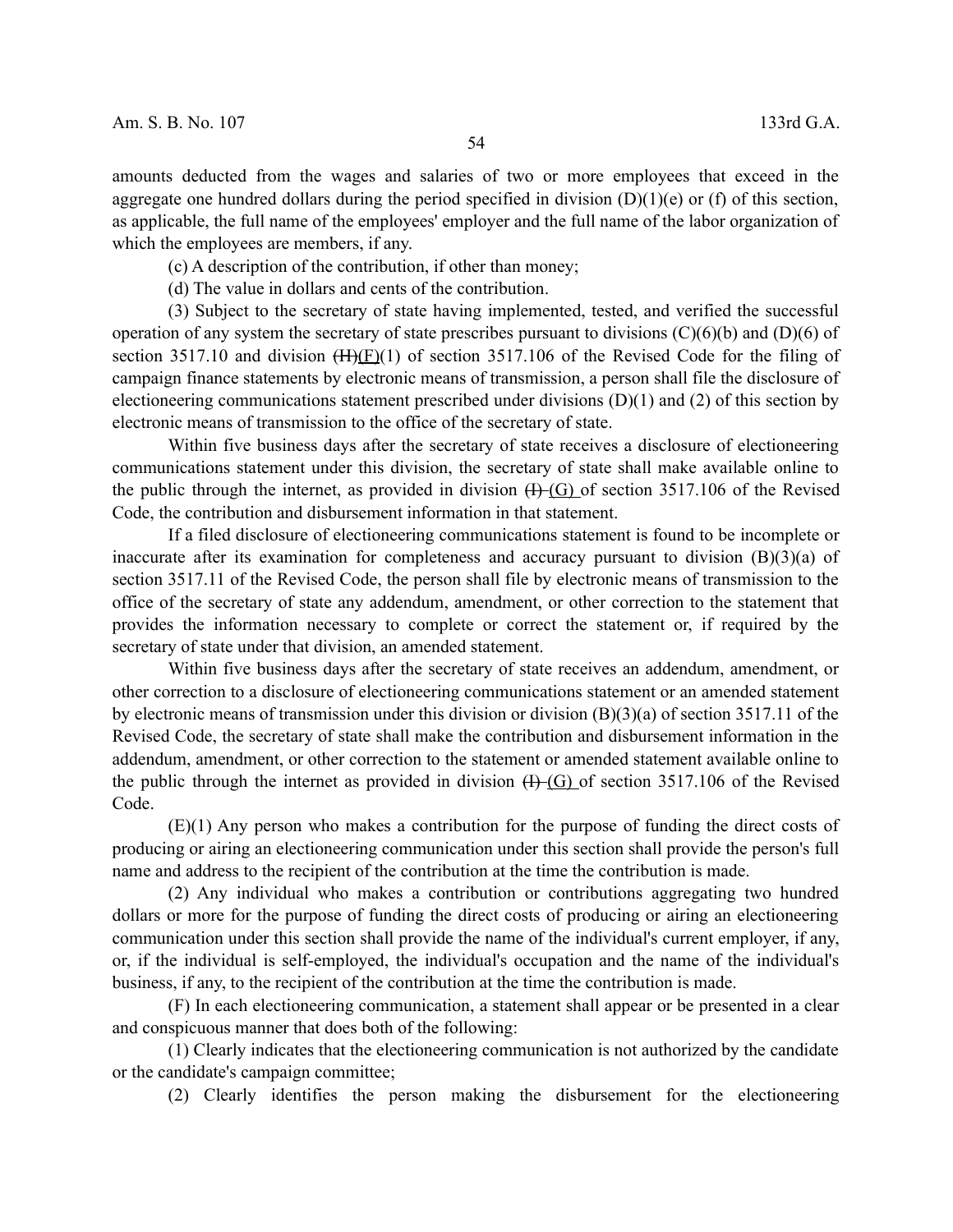communication in accordance with section 3517.20 of the Revised Code.

(G) Any coordinated electioneering communication is an in-kind contribution, subject to the applicable contribution limits prescribed in section 3517.102 of the Revised Code, to the candidate by the person making disbursements to pay the direct costs of producing or airing the communication.

(H) No person shall make, during the thirty days preceding a primary election or during the thirty days preceding a general election, any broadcast, cable, or satellite communication that refers to a clearly identified candidate using any contributions received from a corporation or labor organization.

Sec. 3517.11. (A)(1) Campaign committees of candidates for statewide office or the state board of education, political action committees or political contributing entities that make contributions to campaign committees of candidates that are required to file the statements prescribed by section 3517.10 of the Revised Code with the secretary of state, political action committees or political contributing entities that make contributions to campaign committees of candidates for member of the general assembly, political action committees or political contributing entities that make contributions to state and national political parties and to legislative campaign funds, political action committees or political contributing entities that receive contributions or make expenditures in connection with a statewide ballot issue, political action committees or political contributing entities that make contributions to other political action committees or political contributing entities, political parties, and campaign committees, except as set forth in division (A)(3) of this section, legislative campaign funds, and state and national political parties shall file the statements prescribed by section 3517.10 of the Revised Code with the secretary of state.

(2)(a) Except as otherwise provided in division  $(F)(E)$  of section 3517.106 of the Revised Code, campaign committees of candidates for all other offices shall file the statements prescribed by section 3517.10 of the Revised Code with the board of elections where their candidates are required to file their petitions or other papers for nomination or election.

(b) A campaign committee of a candidate for office of member of the general assembly or a campaign committee of a candidate for the office of judge of a court of appeals shall file two copies of the printed version of any statement, addendum, or amended statement if the committee does not file pursuant to division  $(F)(1)$  (E) or  $(L)$  (J) of section 3517.106 of the Revised Code but files by printed version only with the appropriate board of elections. The board of elections shall send one of those copies by certified mail or an electronic copy to the secretary of state before the close of business on the day the board of elections receives the statement, addendum, or amended statement.

(3) Political action committees or political contributing entities that only contribute to a county political party, contribute to campaign committees of candidates whose nomination or election is to be submitted only to electors within a county, subdivision, or district, excluding candidates for member of the general assembly, and receive contributions or make expenditures in connection with ballot questions or issues to be submitted only to electors within a county, subdivision, or district shall file the statements prescribed by section 3517.10 of the Revised Code with the board of elections in that county or in the county contained in whole or part within the subdivision or district having a population greater than that of any other county contained in whole or part within that subdivision or district, as the case may be.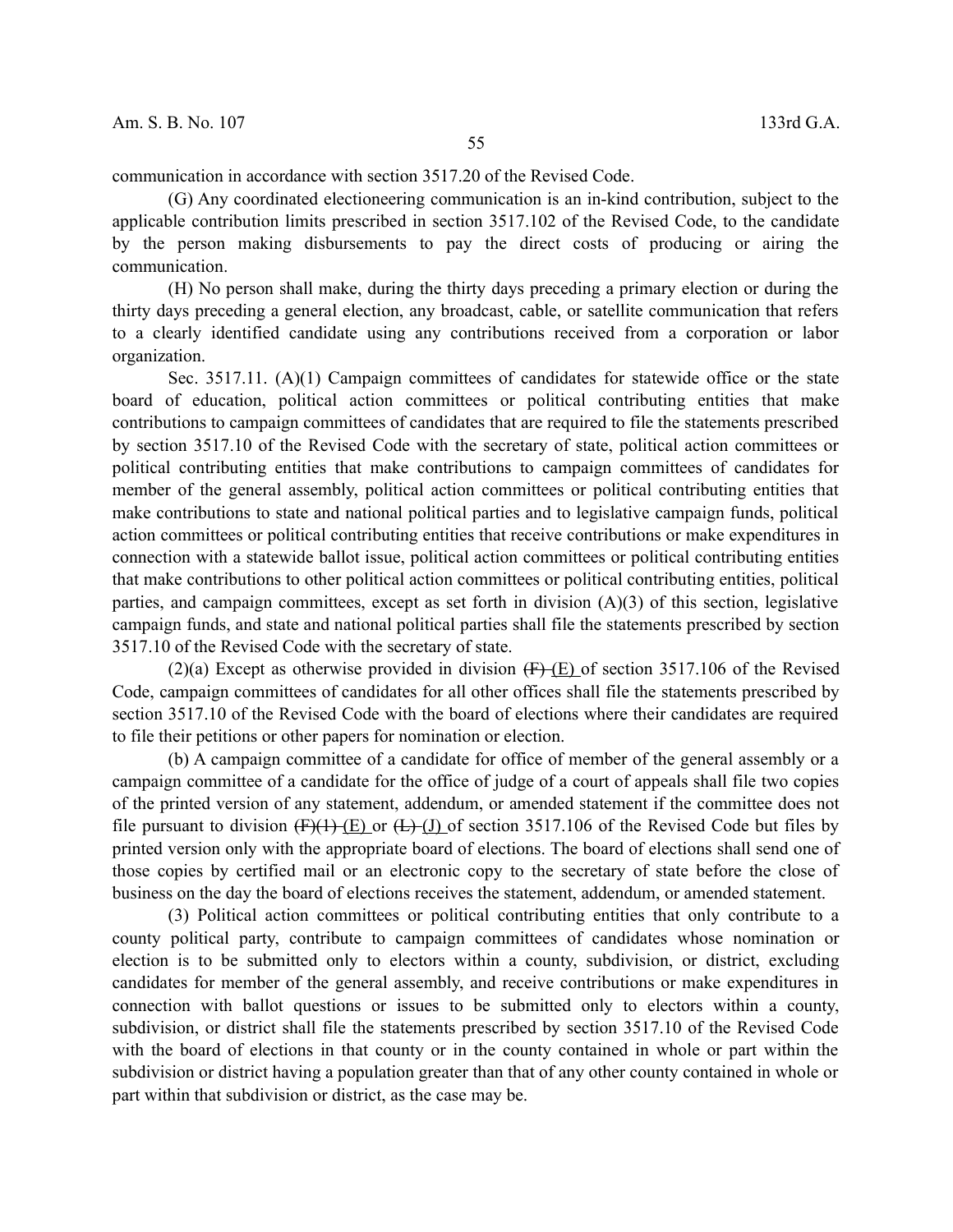(4) Except as otherwise provided in division  $(E)(3)(1)(e)$  of section 3517.106 of the Revised Code with respect to state candidate funds, county political parties shall file the statements prescribed by section 3517.10 of the Revised Code with the board of elections of their respective counties.

(B)(1) The official with whom petitions and other papers for nomination or election to public office are filed shall furnish each candidate at the time of that filing a copy of sections 3517.01, 3517.08 to 3517.11, 3517.13 to 3517.993, 3599.03, and 3599.031 of the Revised Code and any other materials that the secretary of state may require. Each candidate receiving the materials shall acknowledge their receipt in writing.

(2) On or before the tenth day before the dates on which statements are required to be filed by section 3517.10 of the Revised Code, the secretary of state shall notify every candidate subject to the provisions of this section and sections 3517.10 and 3517.106 of the Revised Code of the requirements and applicable penalties of those sections. The secretary of state shall notify all candidates required to file those statements with the secretary of state's office either by certified mail, or, if the secretary of state has record of an internet identifier of record associated with the candidate, by ordinary mail and by that internet identifier of record. The board of elections of every county shall notify by first class mail any candidate who has personally appeared at the office of the board on or before the tenth day before the statements are required to be filed and signed a form, to be provided by the secretary of state, attesting that the candidate has been notified of the candidate's obligations under the campaign finance law. The board shall forward the completed form to the secretary of state. The board shall notify all other candidates required to file those statements with it either by certified mail, or, if the secretary of state has record of an internet identifier of record associated with the candidate, by ordinary mail and by that internet identifier of record.

(3)(a) Any statement required to be filed under sections 3517.081 to 3517.17 of the Revised Code that is found to be incomplete or inaccurate by the officer to whom it is submitted shall be accepted on a conditional basis, and the person who filed it shall be notified by certified mail as to the incomplete or inaccurate nature of the statement. The secretary of state may examine statements filed for candidates for the office of member of the general assembly and candidates for the office of judge of a court of appeals for completeness and accuracy. The secretary of state shall examine for completeness and accuracy statements that campaign committees of candidates for the office of member of the general assembly and campaign committees of candidates for the office of judge of a court of appeals file pursuant to division  $(F)(E)$  or  $(E)(J)$  of section 3517.106 of the Revised Code. If an officer at the board of elections where a statement filed for a candidate for the office of member of the general assembly or for a candidate for the office of judge of a court of appeals was submitted finds the statement to be incomplete or inaccurate, the officer shall immediately notify the secretary of state of its incomplete or inaccurate nature. If either an officer at the board of elections or the secretary of state finds a statement filed for a candidate for the office of member of the general assembly or for a candidate for the office of judge of a court of appeals to be incomplete or inaccurate, only the secretary of state shall send the notification as to the incomplete or inaccurate nature of the statement.

Within twenty-one days after receipt of the notice, in the case of a pre-election statement, a postelection statement, a monthly statement, an annual statement, or a semiannual statement prescribed by section 3517.10, an annual statement prescribed by section 3517.101, or a statement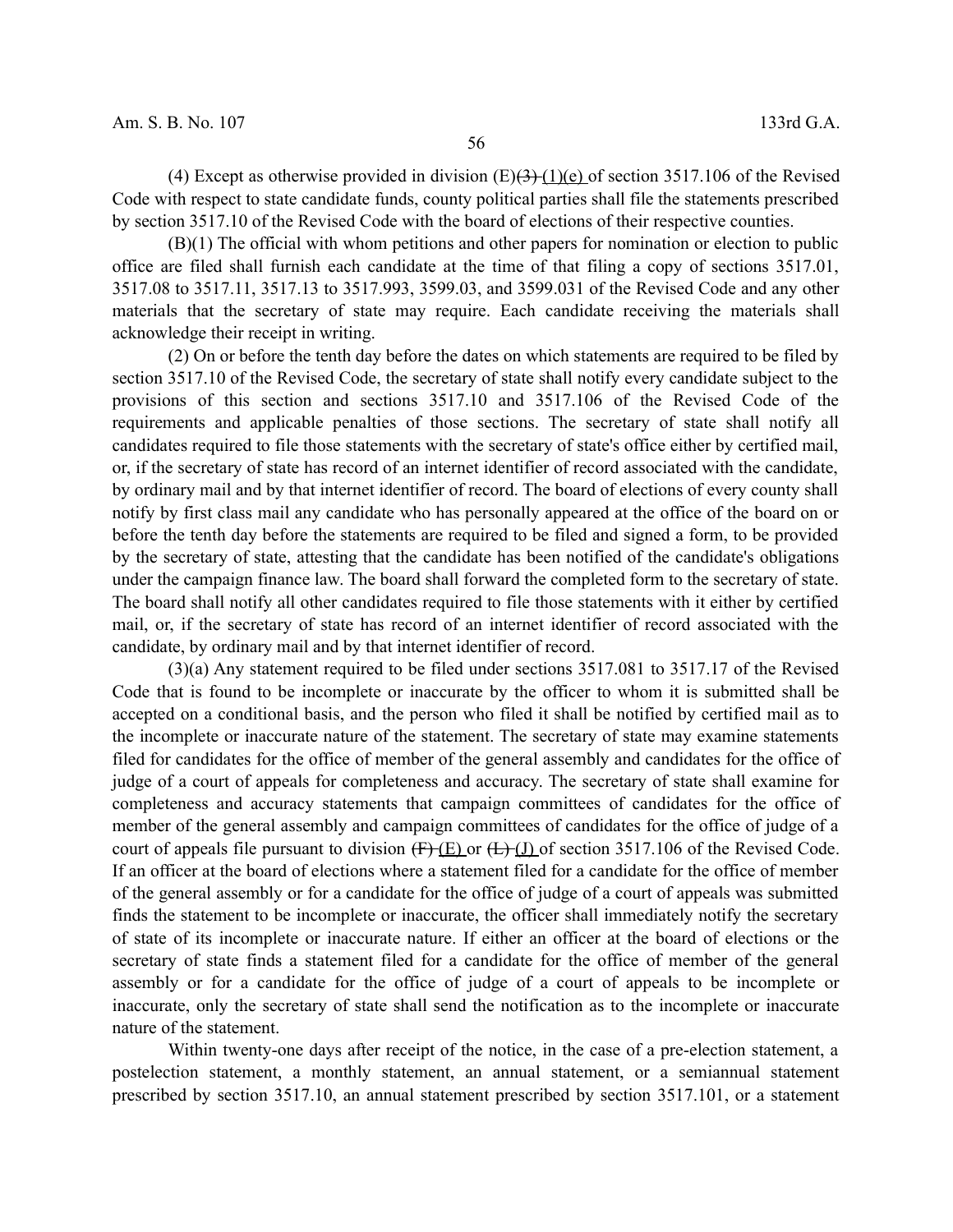prescribed by division  $(B)(2)(b)$  or  $(C)(2)(b)$  of section 3517.105 or section 3517.107 of the Revised Code, the recipient shall file an addendum, amendment, or other correction to the statement providing the information necessary to complete or correct the statement. The secretary of state may require that, in lieu of filing an addendum, amendment, or other correction to a statement that is filed by electronic means of transmission to the office of the secretary of state or a board of elections pursuant to section 3517.106 of the Revised Code, the recipient of the notice described in this division file by electronic means of transmission an amended statement that incorporates the information necessary to complete or correct the statement.

The secretary of state shall determine by rule when an addendum, amendment, or other correction to any of the following or when an amended statement of any of the following shall be filed:

(i) A two-business-day statement prescribed by section 3517.10 of the Revised Code;

(ii) A disclosure of electioneering communications statement prescribed by division (D) of section 3517.1011 of the Revised Code;

(iii) A deposit and disbursement statement prescribed under division (B) of section 3517.1012 of the Revised Code;

(iv) A gift and disbursement statement prescribed under section 3517.1013 of the Revised Code;

(v) A donation and disbursement statement prescribed under section 3517.1014 of the Revised Code.

An addendum, amendment, or other correction to a statement that is filed by electronic means of transmission pursuant to section 3517.106 of the Revised Code shall be filed in the same manner as the statement.

The provisions of sections 3517.10, 3517.106, 3517.1011, 3517.1012, 3517.1013, and 3517.1014 of the Revised Code pertaining to the filing of statements of contributions and expenditures, statements of independent expenditures, disclosure of electioneering communications statements, deposit and disbursement statements, gift and disbursement statements, and donation and disbursement statements by electronic means of transmission apply to the filing of addenda, amendments, or other corrections to those statements by electronic means of transmission and the filing of amended statements by electronic means of transmission.

(b) Within five business days after the secretary of state receives, by electronic or other means of transmission, an addendum, amendment, or other correction to a statement or an amended statement under division (B)(3)(a) of this section, the secretary of state, pursuant to divisions (E),  $(F)$ , and (G), and (I) of section 3517.106 or division (D) of section 3517.1011 of the Revised Code, shall make the contribution and expenditure, contribution and disbursement, deposit and disbursement, gift and disbursement, or donation and disbursement information in that addendum, amendment, correction, or amended statement available online to the public through the internet.

(4)(a) The secretary of state or the board of elections shall examine all statements for compliance with sections 3517.08 to 3517.17 of the Revised Code.

(b) The secretary of state may contract with an individual or entity not associated with the secretary of state and experienced in interpreting the campaign finance law of this state to conduct examinations of statements filed by any statewide candidate, as defined in section 3517.103 of the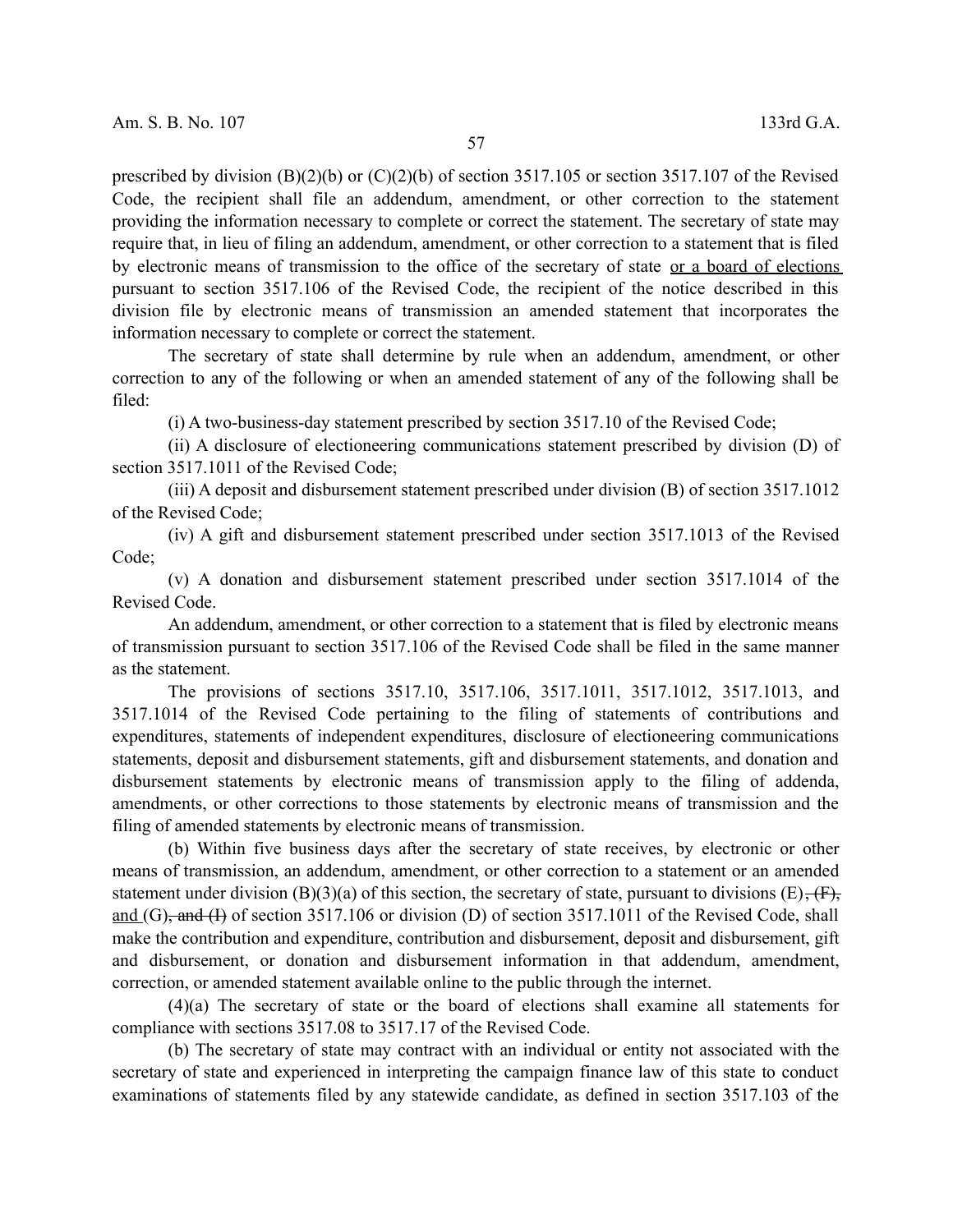## Revised Code.

(c) The examination shall be conducted by a person or entity qualified to conduct it. The results of the examination shall be available to the public, and, when the examination is conducted by an individual or entity not associated with the secretary of state, the results of the examination shall be reported to the secretary of state.

 $(C)(1)$  In the event of a failure to file or a late filing of a statement required to be filed under sections 3517.081 to 3517.17 of the Revised Code, or if a filed statement or any addendum, amendment, or other correction to a statement or any amended statement, if an addendum, amendment, or other correction or an amended statement is required to be filed, is incomplete or inaccurate or appears to disclose a failure to comply with or a violation of law, the official whose duty it is to examine the statement shall promptly file a complaint with the Ohio elections commission under section 3517.153 of the Revised Code if the law is one over which the commission has jurisdiction to hear complaints, or the official shall promptly report the failure or violation to the board of elections and the board shall promptly report it to the prosecuting attorney in accordance with division (J) of section 3501.11 of the Revised Code. If the official files a complaint with the commission, the commission shall proceed in accordance with sections 3517.154 to 3517.157 of the Revised Code.

(2) For purposes of division  $(C)(1)$  of this section, a statement or an addendum, amendment, or other correction to a statement or an amended statement required to be filed under sections 3517.081 to 3517.17 of the Revised Code is incomplete or inaccurate under this section if the statement, addendum, amendment, other correction, or amended statement fails to disclose substantially all contributions, gifts, or donations that are received or deposits that are made that are required to be reported under sections 3517.10, 3517.107, 3517.108, 3517.1011, 3517.1012, 3517.1013, and 3517.1014 of the Revised Code or if the statement, addendum, amendment, other correction, or amended statement fails to disclose at least ninety per cent of the total contributions, gifts, or donations received or deposits made or of the total expenditures or disbursements made during the reporting period.

(D) No certificate of nomination or election shall be issued to a person, and no person elected to an office shall enter upon the performance of the duties of that office, until that person or that person's campaign committee, as appropriate, has fully complied with this section and sections 3517.08, 3517.081, 3517.10, and 3517.13 of the Revised Code.

SECTION 2. That existing sections 2301.02, 2301.03, 3517.10, 3517.105, 3517.106, 3517.1011, and 3517.11 of the Revised Code are hereby repealed.

SECTION 3. Sections 3517.10, 3517.105, 3517.106, 3517.1011, and 3517.11 of this act shall take effect one year after the first day of January that occurs after the act is filed with the Secretary of State.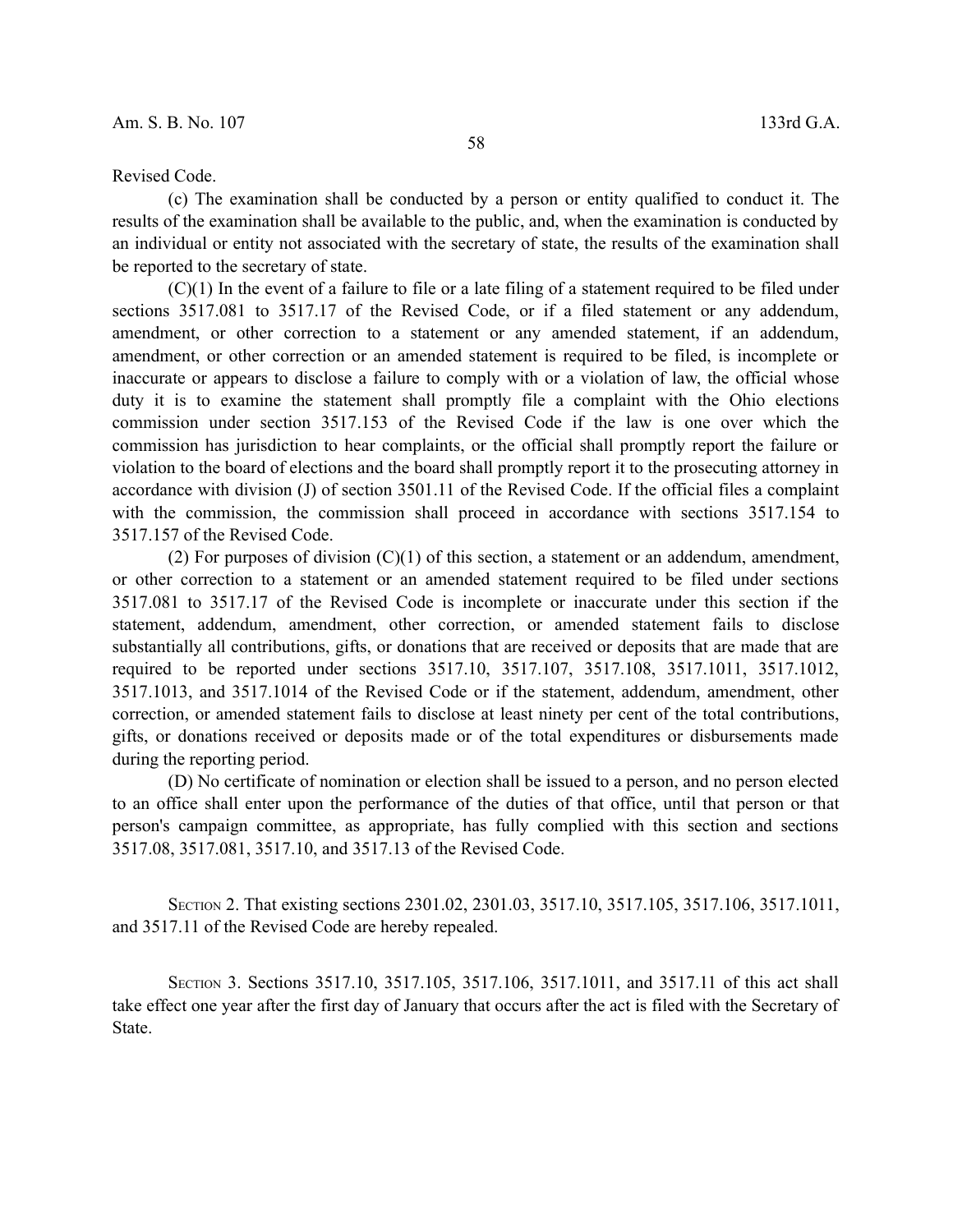|  | Passed 20                                    |           |
|--|----------------------------------------------|-----------|
|  | $\text{Approved}$ $\qquad \qquad \qquad .20$ |           |
|  |                                              | Governor. |